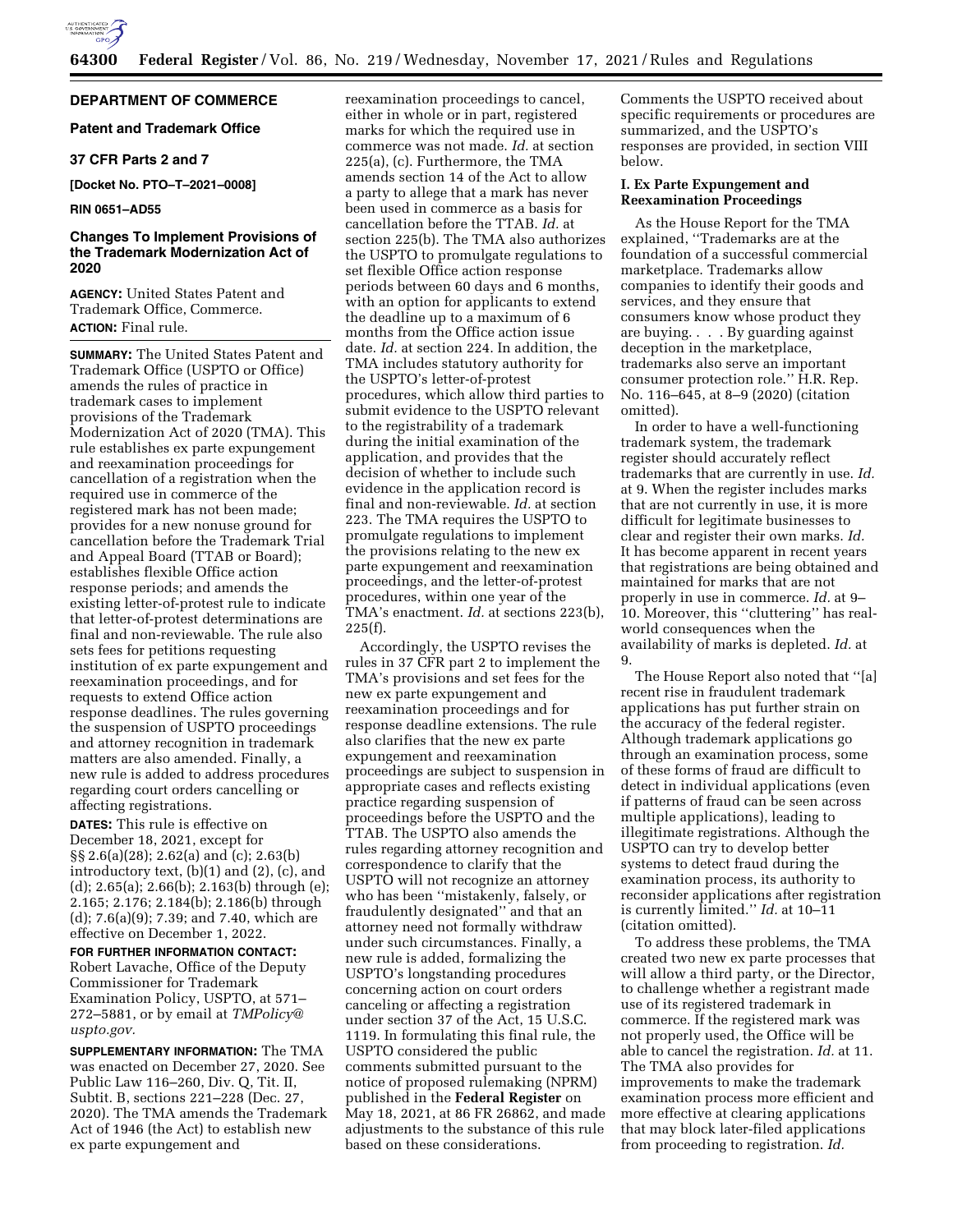The two new ex parte proceedings created by the TMA—one for expungement and one for reexamination—provide new mechanisms for removing a registered mark from the trademark register, or cancelling the registration as to certain goods and/or services, when the registrant has not used the mark in commerce as of the relevant date required by the Act. In an expungement proceeding, the USPTO must determine whether the evidence of record supports a finding that the registered mark has never been used in commerce on or in connection with some or all of the goods and/or services recited in the registration. In a reexamination proceeding, the USPTO must determine whether the evidence of record supports a finding that the mark registered under section 1 of the Act was not in use in commerce on or in connection with some or all of the goods and/or services as of the filing date of the application or amendment to allege use, or before the deadline for filing a statement of use, as applicable. If the USPTO determines that the required use was not made for the goods or services at issue in the proceeding, and that determination is not overturned on review, the registration will be cancelled in whole or in part, as appropriate.

These new proceedings are intended to provide a more efficient and less expensive alternative to a contested inter partes cancellation proceeding before the TTAB. While the authority for the expungement and reexamination proceedings is set forth in separate subsections of the Act, the procedures for instituting the proceedings, the nature of the evidence required, and the process for evaluating evidence and corresponding with the registrant, as set forth in this rule, are essentially the same. Thus, for administrative efficiency, proceedings involving the same registration may be consolidated by the USPTO for review.

To implement these new proceedings and related procedures, the USPTO amends its rules to add the following new rules:

• Section 2.91, setting forth the requirements for a petition requesting the institution of expungement or reexamination proceedings;

• Section 2.92, regarding the institution of ex parte expungement and reexamination proceedings; and

• Sections 2.93 and 2.94, setting forth the procedures for expungement and reexamination proceedings, and for action after those proceedings.

In addition, conforming amendments are made to the following existing rules:

• Section 2.6, which sets the fees for petitions for expungement and/or reexamination and for requests for extensions of time to respond to an Office action;

• Section 2.11, which requires U.S. counsel for foreign-domiciled petitioners and registrants;

• Section 2.23, which addresses the duty to monitor the status of a registration;

• Section 2.67, which addresses suspension of action by the USPTO;

• Section 2.117, which addresses suspension of proceedings before the TTAB;

• Section 2.142, which addresses the time and manner of ex parte appeals;

• Section 2.145, which addresses appeals to the U.S. Court of Appeals for the Federal Circuit;

• Section 2.146, which addresses petitions to the Director; and

• Section 2.193, which addresses signature requirements.

## *A. Timing for Requests for Proceedings*

The TMA specifies the time periods during which a petitioner can request institution of expungement and reexamination proceedings, and during which the Director may institute such proceedings based on a petition or on the Director's own initiative. Accordingly, under § 2.91(b)(1), a petitioner may request, and the Director may institute, an ex parte expungement proceeding between 3 and 10 years following the date of registration. However, the TMA provides that, until December 27, 2023 (3 years from the TMA's enactment date), a petitioner may request, and the Director may institute, an expungement proceeding for a registration that is at least 3 years old, regardless of the 10-year limit. Under § 2.91(b)(2), a petitioner may request, and the Director may institute, a reexamination proceeding during the first five years following the date of registration.

The TMA gives discretion to the Director to establish by rule a limit on the number of petitions for expungement or reexamination that can be filed against a registration. However, after consideration of the comments received regarding establishing such a limitation, which are discussed below, and to foster clearing of the register of unused marks, the USPTO has determined that it will not impose a limitation on the number of petitions at this time. This will allow the USPTO time to determine whether existing safeguards in the statute and the regulations implemented herein suffice to protect registrants from potential misuse of the proceedings. These

safeguards include the fact that the registrant does not participate until after the Director institutes a proceeding based on a prima facie case of nonuse of the mark, and the registrant cannot be subject to another proceeding for the same goods and/or services for which use of the mark was established in a prior proceeding. If the existing safeguards in the statute and the regulations do not suffice to protect registrants from misuse of the proceedings, the USPTO may establish a limit on the number of petitions for expungement or reexamination that can be filed against a registration in a future rule.

## *B. Petition Requirements*

Under the TMA, and § 2.91, any person may file a petition with the USPTO requesting institution of an expungement or reexamination proceeding. In the NPRM, the USPTO sought comments on whether and when the Director should require a petitioner to identify the name of the real party in interest on whose behalf the petition is filed. As discussed below, this rule does not require a petitioner to identify the name of the real party in interest on whose behalf the petition is filed, but retains the Director's authority to require that information in particular cases.

Reexamination and expungement petitions are intended to allow third parties to bring unused registered marks to the attention of the USPTO. To the extent a registrant believes its own mark was not used in commerce, or is no longer used in commerce, on or in connection with some or all of the goods and/or services listed in the registration, the registrant should utilize the existing mechanisms for voluntarily amending the registration to delete the goods and/ or services or surrendering the registration in its entirety, pursuant to section 7 of the Act, 15 U.S.C. 1057. To incentivize registrants to keep their registrations accurate and up-to-date as to the goods and/or services on which the mark is actually used in commerce, the USPTO previously established a \$0 fee for voluntary deletions of goods and/ or services made outside of a maintenance examination. See Trademark Fee Adjustment rule (85 FR 73197, November 17, 2020).

A petition for expungement must allege that the relevant registered trademark has never been used in commerce on or in connection with some or all of the goods and/or services listed in the registration.

A petition for reexamination must allege that the trademark was not in use in commerce on or in connection with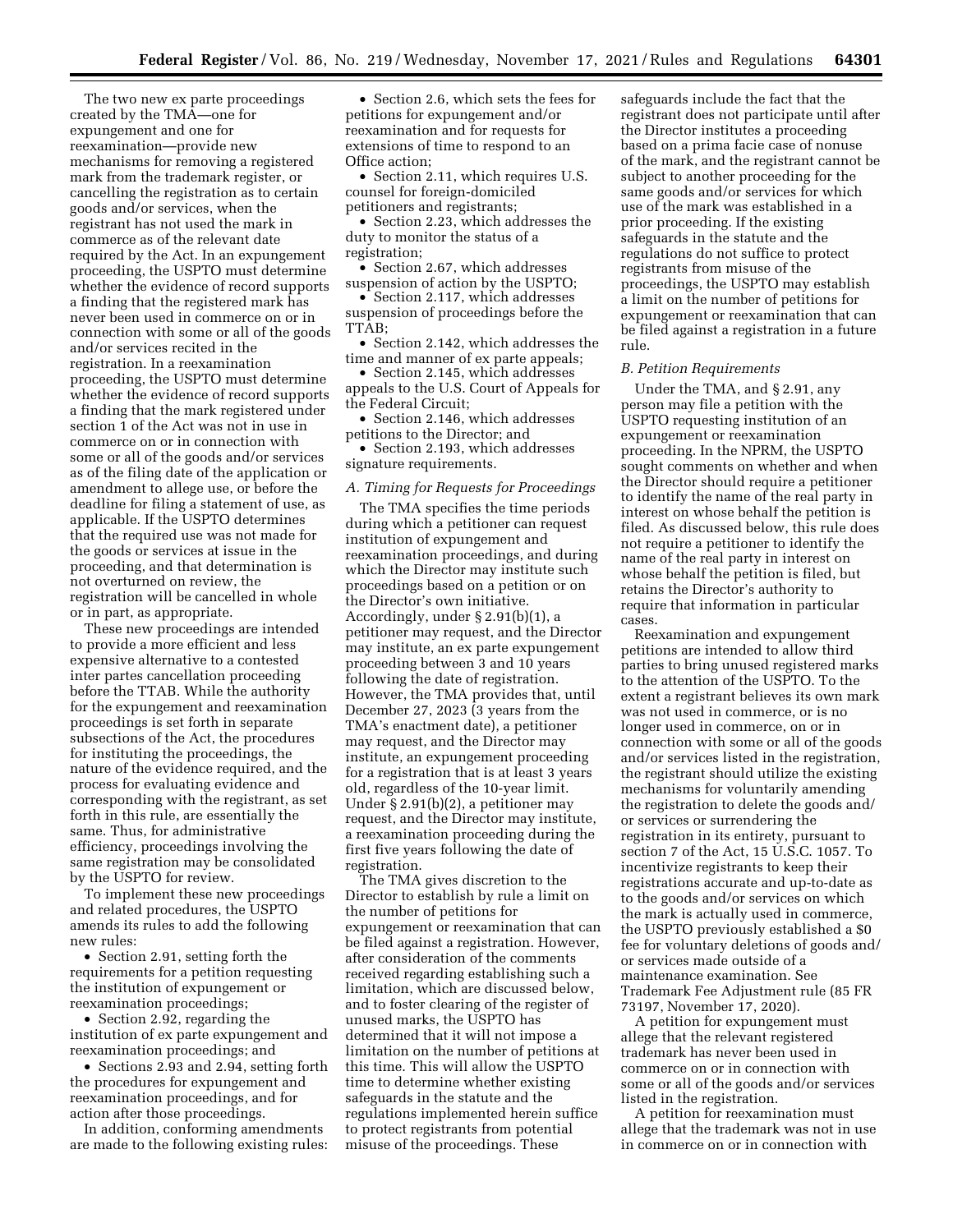some or all of the goods and/or services listed in the registration on or before the relevant date, which, for any particular goods and/or services, is determined as follows:

• In a use-based application for registration of a mark with an initial filing basis of section 1(a) of the Act for the goods and/or services listed in the petition, and not amended at any point to be filed pursuant to section 1(b) of the Act, 15 U.S.C. 1051(b), the relevant date is the filing date of the application; or

• In an intent-to-use application for registration of a mark with an initial filing basis or amended basis of section 1(b) of the Act for the goods and/or services listed in the petition, the relevant date is the later of the filing date of an amendment to allege use identifying the goods and/or services listed in the petition, pursuant to section 1(c) of the Act, or the expiration of the deadline for filing a statement of use for the goods and/or services listed in the petition, pursuant to section 1(d), including all approved extensions thereof.

Under § 2.91(c), the Director will consider only complete petitions for expungement or reexamination. To be considered complete, the petition must be made in writing and filed through the USPTO's Trademark Electronic Application System (TEAS), and must include:

• The fee required by § 2.6(a)(26);

• The U.S. trademark registration number of the registration subject to the petition;

• The basis for petition under § 2.91(a);

• The name, domicile address, and email address of the petitioner;

• If the domicile of the petitioner is not located within the United States or its territories, a designation of an attorney, as defined in § 11.1, who is qualified to practice under § 11.14;

• If the petitioner is, or must be, represented by an attorney, as defined in § 11.1, who is qualified to practice under § 11.14, the attorney's name, postal address, email address, and bar information under § 2.17(b)(3);

• Identification of each good and/or service recited in the registration for which the petitioner requests that the proceeding be instituted on the basis identified in the petition;

• A verified statement signed by someone with firsthand knowledge of the facts to be proved that sets forth in numbered paragraphs:

a. The elements of the reasonable investigation of nonuse conducted, as defined under § 2.91(d), where for each source of information relied upon, the statement includes a description of how

and when the searches were conducted and what the searches disclosed; and

b. A concise factual statement of the relevant basis for the petition, including any additional facts that support the allegation of nonuse of the mark in commerce on or in connection with the goods and services as specified in § 2.91(a);

• A clear and legible copy of all documentary evidence supporting a prima facie case of nonuse of the mark in commerce and an itemized index of such evidence.

If a petition does not satisfy the requirements for a complete petition, the USPTO will issue a letter providing the petitioner 30 days to perfect the petition by complying with the outstanding requirements, if otherwise appropriate.

## *C. Petition Fee*

After consideration of the comments discussed below regarding the proposed fee of \$600 per class, this final rule sets a fee of \$400 per class for a petition for expungement or reexamination. In setting this fee, the USPTO intends to strike a balance between recovering the costs associated with conducting these proceedings (including Directorinitiated proceedings) and providing a less expensive alternative to a contested inter partes cancellation proceeding before the TTAB.

# *D. Reasonable Investigation Requirement*

Under § 2.91(c)(8), a petition requesting institution of an expungement or reexamination proceeding must include a verified statement that sets forth the elements of the reasonable investigation the petitioner conducted to determine that the mark was never used in commerce (for expungement petitions) or not in use in commerce as of the relevant date (for reexamination petitions) on or in connection with the goods and/or services identified in the petition.

A reasonable investigation is an appropriately comprehensive search likely to reveal use of the mark in commerce on or in connection with the relevant goods and/or services, if such use was, in fact, made. Thus, what constitutes a reasonable investigation is a case-by-case determination, but any investigation should focus on the mark disclosed in the registration and the identified goods and/or services, keeping in mind their scope and applicable trade channels.

The elements of a petitioner's investigation should demonstrate that a search for use in relevant channels of trade and advertising for the identified

goods and/or services did not reveal any relevant use. In addition, the petitioner's statement regarding the elements of the reasonable investigation should specifically describe the sources searched, how and when the searches were conducted, and what information and evidence, if any, the searches produced.

Sources of information and evidence should include reasonably accessible sources that can be publicly disclosed, because petitions requesting institution of expungement and reexamination proceedings will be entered in the registration record and thus be publicly viewable through the USPTO's Trademark Status & Document Retrieval (TSDR) database. The number and nature of the sources a petitioner must check in order for its investigation to be considered reasonable, and the corresponding evidence that would support a prima facie case, will vary depending on the goods and/or services involved, their normal trade channels, and whether the petition is for expungement or reexamination. Because nonuse for purposes of expungement and reexamination is necessarily determined in reference to a time period that includes past activities (not just current activities), a petitioner's investigation normally would include research into past usage of the mark for the goods and/or services at issue in the petition and thus may include archival evidence.

As a general matter, a single search using an internet search engine likely would not be considered a reasonable investigation. See H.R. Rep. No. 116– 645, at 15 (2020). On the other hand, a reasonable investigation does not require a showing that all of the potentially available sources of evidence were searched. Generally, an investigation that produces reliable and credible evidence of nonuse at the relevant time should be sufficient.

As set forth in § 2.91(d)(2), appropriate sources of evidence and information for a reasonable investigation may include, but are not limited to:

• State and Federal trademark records;

• internet websites and other media likely to or believed to be owned or controlled by the registrant;

• internet websites, other online media, and publications where the relevant goods and/or services likely would be advertised or offered for sale;

• Print sources and web pages likely to contain reviews or discussions of the relevant goods and/or services;

• Records of filings made with or of actions taken by any State or Federal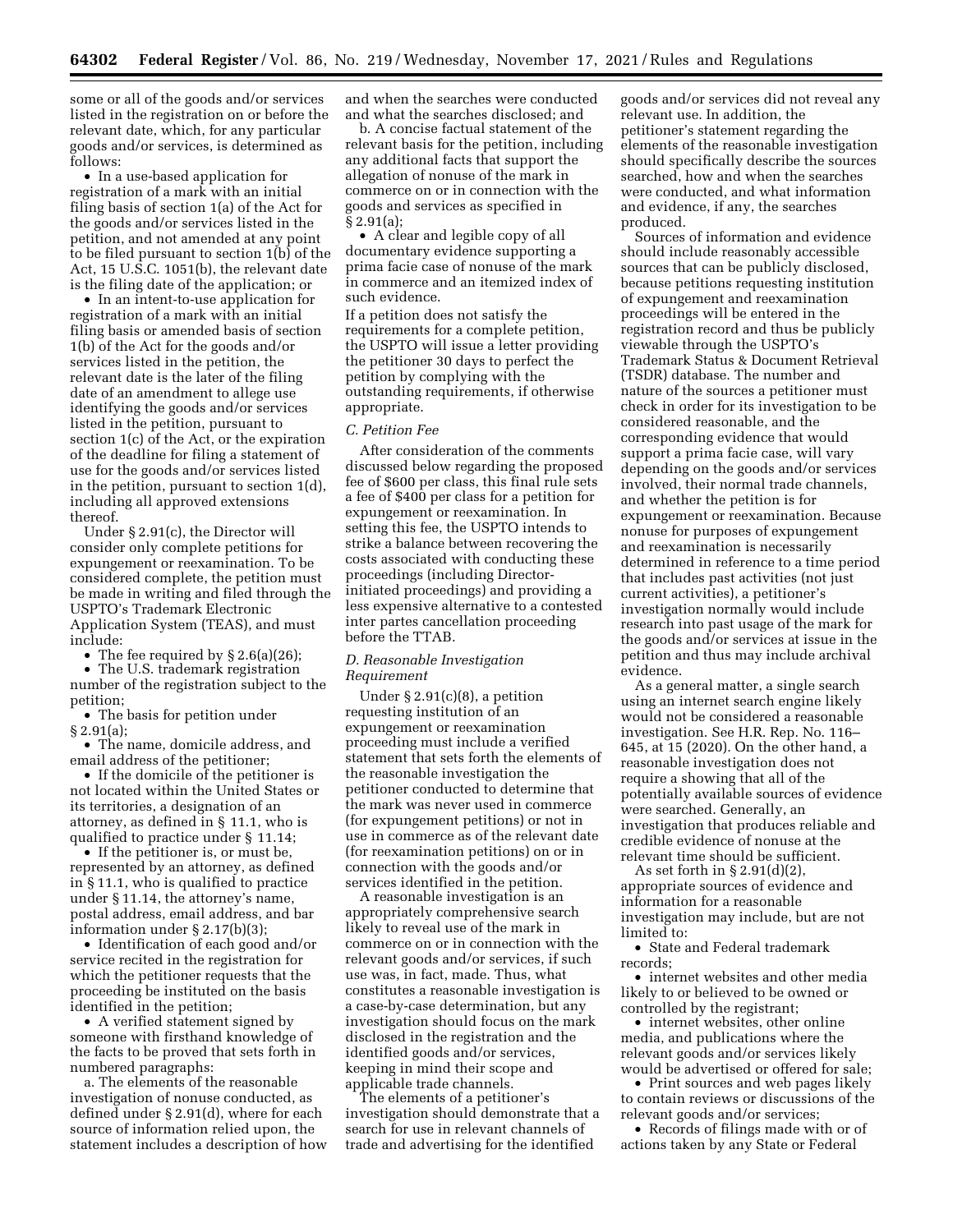business registration or regulatory agency;

• The registrant's marketplace activities, including, for example, any attempts to contact the registrant or purchase the relevant goods and/or services;

• Records of litigation or administrative proceedings reasonably likely to contain evidence bearing on the registrant's use or nonuse of the registered mark; and

• Any other reasonably accessible source with information establishing that the mark was never in use in commerce (expungement), or was not in use in commerce as of the relevant date (reexamination), on or in connection with the relevant goods and/or services.

A petitioner is not required or expected to commission a private investigation but may choose to generally reference the results of any report from such an investigation without disclosing specific information that would waive any applicable privileges.

Finally, any party practicing before the USPTO, including those filing petitions to request institution of these ex parte proceedings, is bound by all ethical rules involving candor toward the USPTO as the adjudicating tribunal. Of particular relevance in ex parte expungement and reexamination proceedings is 37 CFR 11.303(d), which states: ''In an ex parte proceeding, a practitioner shall inform the tribunal of all material facts known to the practitioner that will enable the tribunal to make an informed decision, whether or not the facts are adverse.'' Also relevant is the USPTO rule concerning submissions in trademark matters, which provides that by presenting any trademark submission to the USPTO, a party, whether a practitioner or nonpractitioner, is certifying that ''[t]o the best of the party's knowledge, information and belief, formed after an inquiry reasonable under the circumstances, . . . the paper is not being presented for any improper purpose, such as to harass someone or cause unnecessary delay'' and ''[t]he allegations and other factual contentions have evidentiary support.'' 37 CFR 11.18(b)(2). *See also* 37 CFR 11.18(c) (providing that violations of any subparagraphs of § 11.18(b)(2) are ''subject to such sanctions or actions as deemed appropriate by the USPTO Director'').

#### *E. Director-Initiated Proceedings*

As authorized by the TMA, § 2.92(b) provides that the Director may, within the time periods set forth in § 2.91(b), institute an expungement or

reexamination proceeding on the Director's own initiative, if the information and evidence available to the USPTO supports a prima facie case of nonuse.

Section 2.92(e)(1) provides that, for efficiency and consistency, the Director may consolidate proceedings (including a Director-initiated proceeding with a petition-initiated proceeding). Consolidated proceedings are related parallel proceedings that may include both expungement and reexamination grounds.

In addition, under § 2.92(e)(2), if two or more petitions under § 2.91 are directed to the same registration and are pending concurrently (*i.e.,*  expungement or reexamination proceedings based on these petitions are not yet instituted), or the Director wishes to institute an ex parte expungement or reexamination proceeding on the Director's own initiative under § 2.92(b) concerning a registration for which one or more petitions under § 2.91 are pending, the Director may elect to institute a single proceeding.

## *F. Establishing a Prima Facie Case*

Under § 2.92, as provided for explicitly in the TMA, an expungement or reexamination proceeding will be instituted only in connection with the goods and/or services for which a prima facie case of relevant nonuse has been established. *See* Public Law 116–260, Div. Q, Tit. II, Subtit. B, section 225(a), (c). For the purpose of this rule, a prima facie case requires only that a reasonable predicate concerning nonuse be established. *See* H.R. Rep. No. 116– 645, at 8 (2020) (citing *In re Pacer Tech.,*  338 F.3d 1348, 1351 (Fed. Cir. 2003) and *In re Loew's Theatres, Inc.,* 769 F.2d 764, 768 (Fed. Cir. 1985)). Thus, with respect to these proceedings, a prima facie case includes sufficient notice of the claimed nonuse to allow the registrant to respond to and potentially rebut the claim with competent evidence, which the USPTO must then consider before making a determination as to whether the registration should be cancelled in whole or in part, as appropriate.

For expungement and reexamination proceedings instituted on the basis of a petition under § 2.91, the determination of whether a prima facie case has been made is based on the evidence and information that is collected as a result of the petitioner's reasonable investigation and set forth in the petition, along with the USPTO's electronic record of the involved registration. Appropriate sources of

such evidence and information include those listed in § 2.91(d)(2).

For Director-initiated expungement and reexamination proceedings, the evidence and information that may be relied upon to establish a prima facie case may be from essentially the same sources as those in the petition-initiated proceeding.

## *G. Notice of Petition and Proceedings*

When a petitioner files a petition requesting institution of expungement or reexamination proceedings, the petition will be uploaded into the registration record and be viewable through TSDR. The USPTO plans to send a courtesy email notification of the filing to the registrant and/or the registrant's attorney, as appropriate, if an email address is of record. The registrant may not respond to this courtesy notice. No response from the registrant will be accepted unless and until the Director institutes a proceeding under § 2.92.

Once the Director has determined whether to institute a proceeding based on the petition, notice of that determination will be sent to the petitioner and the registrant, along with the means to access the petition and supporting documents and evidence.

If a proceeding is instituted, the petitioner will not have any further involvement. In the case of Directorinitiated proceedings, there is no petitioner, and thus all relevant notices will be provided only to the registrant. In both types of proceedings, documents associated with the proceeding will be uploaded into the registration record and will be publicly viewable through TSDR.

Under the TMA and  $\S 2.92(c)(1)$ , any determination by the Director whether to institute an expungement or reexamination proceeding, based either on a petition or on the Director's own initiative, is final and non-reviewable. See Public Law 116–260, Div. Q, Tit. II, Subtit. B, section 225(a), (c).

Finally, for purposes of correspondence relating to these proceedings, the ''registrant'' is the owner/holder currently listed in USPTO records.

# *H. Procedures for Expungement and Reexamination Proceedings*

Under § 2.92(f)(2), the Director's determination to institute a proceeding is set forth in an Office action, which, in accordance with § 2.93(a), will require the registrant to provide such evidence of use, information, exhibits, affidavits, or declarations as may be reasonably necessary to rebut the prima facie case by establishing that the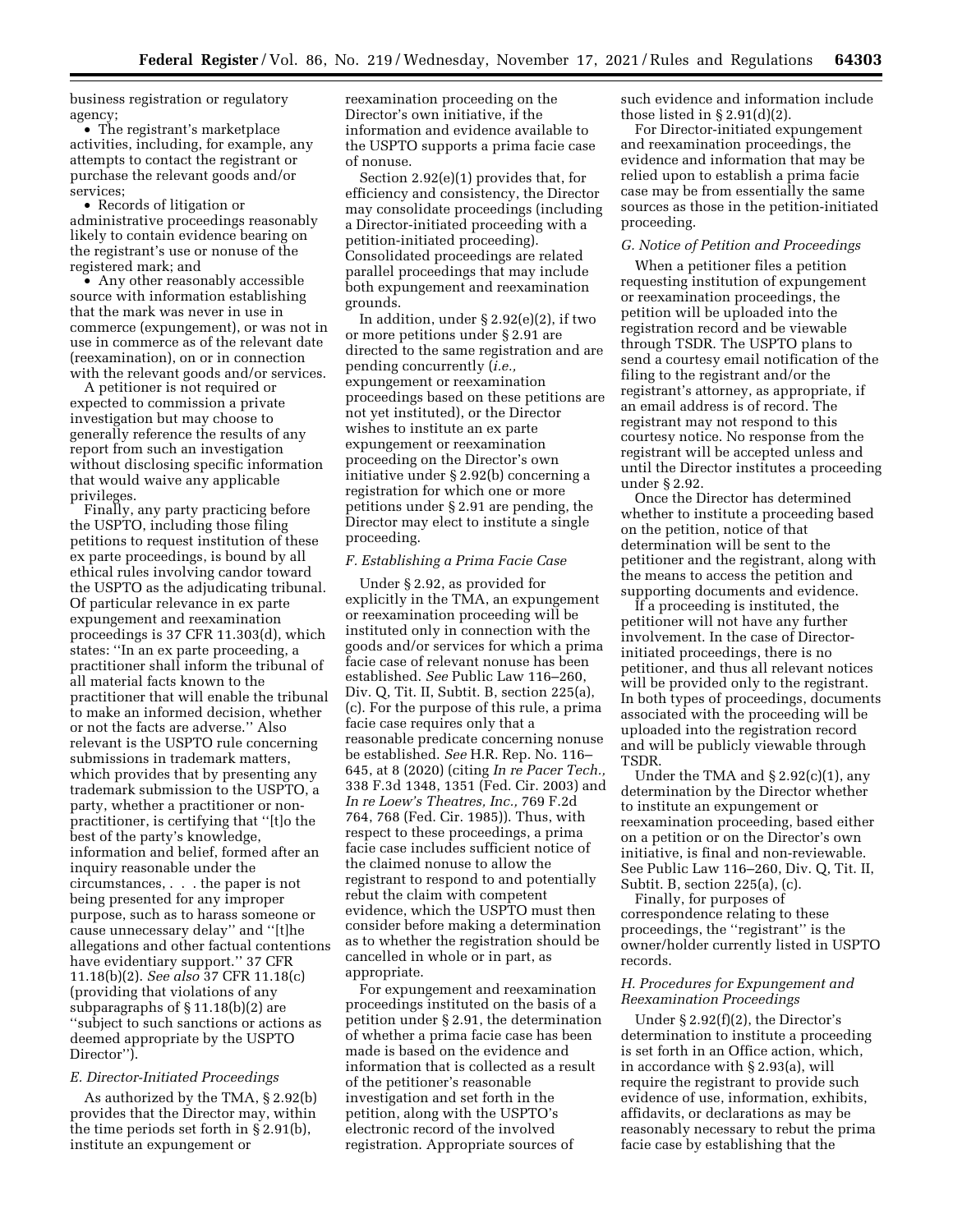required use in commerce has been made on or in connection with the goods and/or services at issue, as required by the Act. While institution necessitates a response from the registrant that includes evidence rebutting the prima facie case, the ultimate burden of proving nonuse by a preponderance of the evidence remains with the Office.

Although the Office action will be substantively limited in scope to the question of use in commerce, the registrant will also be subject to the requirements of § 2.11 (requirement for representation), § 2.23 (requirement to correspond electronically), and § 2.189 (requirement to provide a domicile address). Thus, the USPTO will require the registrant to furnish domicile information as necessary to determine if the registrant must be represented by a U.S.-licensed attorney. In addition, all registrants will be required to provide a valid email address for correspondence, if one is not already in the record, and to update the email address as necessary to facilitate communication with the USPTO.

The TMA provides that any documentary evidence of use provided by the registrant need not be the same as that required under the USPTO's rules of practice for specimens of use under section 1(a) of the Act, 15 U.S.C. 1051(a), but must be consistent with the definition of ''use in commerce'' set forth in section 45 of the Act, 15 U.S.C. 1127, and in relevant case law. Although testimonial evidence may be submitted, it should be supported by corroborating documentary evidence.

The USPTO anticipates that the documentary evidence of use in most cases will take the form of specimens of use, but the TMA contemplates situations where, for example, specimens for particular goods and/or services are no longer available, even if they may have been available at the time the registrant filed an allegation of use. In these cases, the registrant may be permitted to provide additional evidence and explanations supported by declaration to demonstrate how the mark was used in commerce at the relevant time. As a general matter, because the registration file, including any specimens, has already been considered in instituting the proceeding based on a prima facie case of nonuse, merely resubmitting the same specimen of use previously submitted in support of registration or maintenance thereof, or a verified statement alone, without additional supporting evidence, will likely be insufficient to rebut a prima facie case of nonuse.

For expungement proceedings, the registrant's evidence of use must show that the use occurred before the filing date of the petition to expunge under § 2.91(a), or before the date the proceeding was instituted by the Director under § 2.92(b), as appropriate. For reexamination proceedings, the registrant's evidence of use must demonstrate use of the mark in commerce on or in connection with the goods and/or services at issue on or before the relevant date established pursuant to the TMA under the relevant section of the Act.

Under § 2.93(b)(5)(ii), a registrant in an expungement proceeding may provide verified statements and evidence to establish that any nonuse as to particular goods and/or services with a sole registration basis under section 44(e) of the Act, 15 U.S.C. 1126(e), or section 66(a) of the Act, 15 U.S.C. 1141f(a), is due to special circumstances that excuse such nonuse, as set forth in § 2.161(a)(6)(ii). However, excusable nonuse will not be considered for any goods and/or services registered under section 1 of the Act, 15 U.S.C. 1051.

Section 2.93(d) provides that a registrant in an expungement or reexamination proceeding may also respond to an Office action by deleting some or all of the goods and/or services at issue in the proceeding and that an acceptable deletion will be immediately effective, that is, upon deletion the registration is considered cancelled as to the deleted goods and/or services, and the deleted goods and/or services cannot be reinserted. The rule further specifies that no other amendment to the identification of goods and/or services in a registration will be permitted as part of the proceeding. If goods and/or services that are subject to an expungement or reexamination proceeding are deleted after the filing, and before the acceptance, of an affidavit or declaration under section 8 or 71 of the Act, the deletion will be subject to the fee under § 2.161(c) or § 7.37(c).

In addition, a registrant may submit a request to surrender the subject registration for cancellation under § 2.172 or a request to amend the registration under § 2.173, but the mere filing of these requests will not constitute a sufficient response to an Office action requiring the registrant to provide evidence of use of the mark in the expungement or reexamination proceeding. The registrant must affirmatively notify the Office of the separate request in a timely response to the Office action.

Any deletion of goods and/or services at issue in a pending proceeding

requested in a response, a surrender for cancellation under § 2.172, or an amendment of the registration under § 2.173 shall render the proceeding moot as to those goods and/or services, and the Office will not make any further determination regarding the registrant's use of the mark in commerce as to those goods and/or services.

Under § 2.93(b)(1), the registrant must respond to the initial Office action via TEAS within three months of the issue date, but has the option to request a onemonth extension of time to respond for a fee of \$125, as set forth in § 2.6(a)(27). As discussed below, the USPTO made this change after consideration of the comments received in response to the proposed response period in the NPRM of two months for an Office action issued in connection with an expungement or reexamination proceeding. If the registrant fails to timely respond, the rule provides that the USPTO will terminate the proceedings and the registration will be cancelled, in whole or in part, as appropriate. However, a registrant may request reinstatement of the registration and resumption of the proceeding if the registrant failed to respond to the Office action because of an extraordinary situation. Under § 2.146(d)(2)(iv), such a petition must be filed no later than two months after the date of actual knowledge of the cancellation of goods and/or services in a registration and not later than six months after the date of cancellation as indicated in TSDR. Section 2.146(c)(2) requires the registrant to include a response to the Office action with the petition.

Relatedly, § 2.23(d)(3) provides that registrants are responsible for monitoring the status of their registrations in the USPTO's electronic systems at least every three months after notice of the institution of an expungement or reexamination proceeding until a notice of termination issues under § 2.94.

The USPTO also sought comments regarding whether § 2.93 should provide that, when a timely response by the registrant is a bona fide attempt to advance the proceeding and is a substantially complete response to the Office action, but consideration of some matter or compliance with a requirement has been omitted, the registrant may be granted 30 days, or to the end of the time period for response in the Office action to which the substantially complete response was submitted, whichever is longer, to resolve the issue. As discussed below, after consideration of the comments received, § 2.93 includes the option for the USPTO to issue a 30-day letter in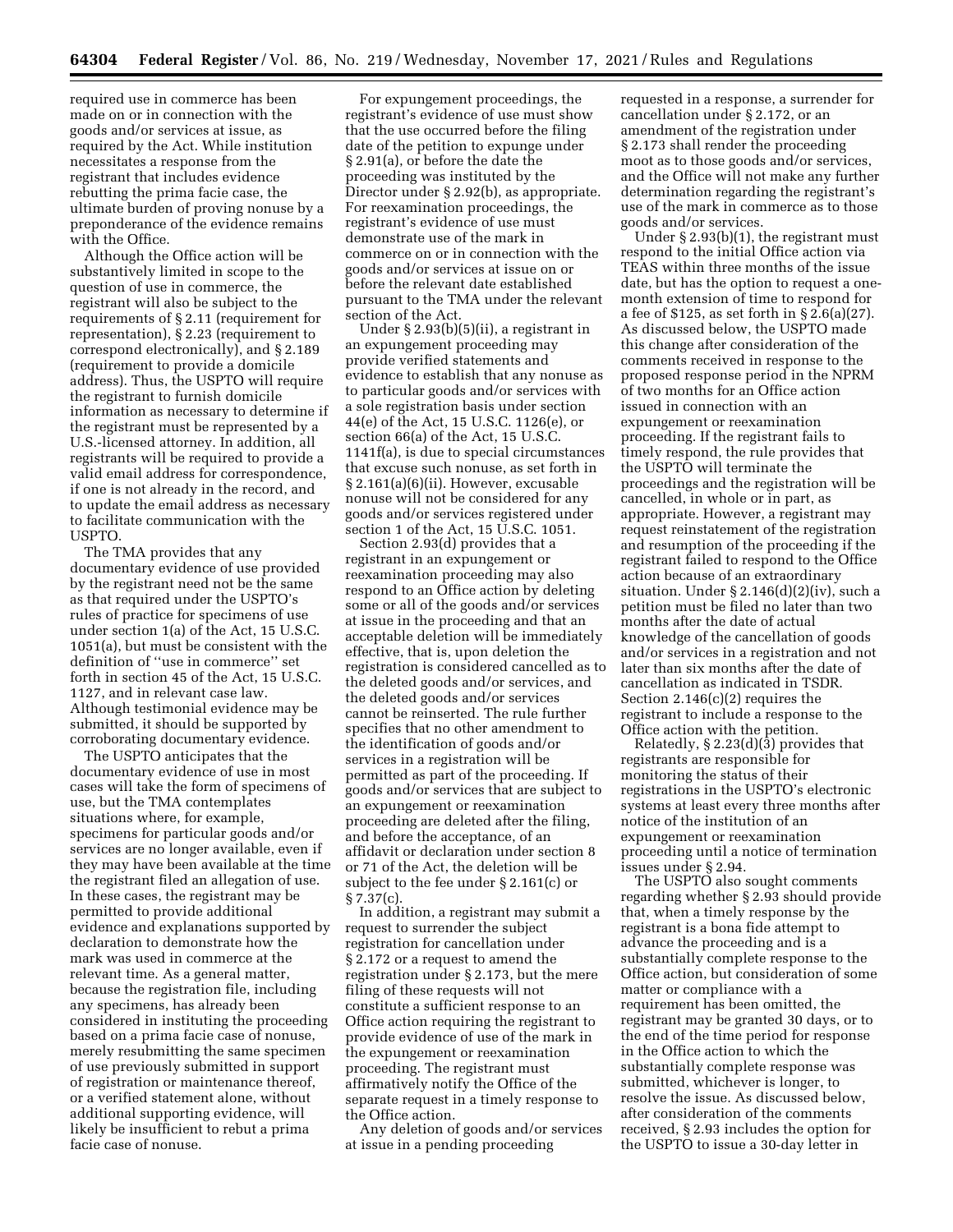such circumstances. However, granting the registrant additional time in such circumstances does not extend the time for filing an appeal to the TTAB or a petition to the Director. In addition, the USPTO sought comments on whether it should take additional action when a registrant's failure to respond in an expungement or reexamination proceeding leads to cancellation of some of the goods and/or services in the registration. Specifically, the USPTO considered whether, in these cases, the registration should also be selected for audit under 37 CFR 2.161(b) or 7.37(b) if a registration maintenance filing is pending or, if one is not pending, when the next maintenance filing is submitted. As under current practice, if selected for audit, the registrant would be required to substantiate use for some or all of the remaining goods and/or services recited in the registration. As discussed below, after consideration of the comments received, the USPTO will not automatically select for audit a registration when the registrant fails to respond to an expungement or reexamination Office action and its registration is cancelled in part.

If the registrant timely responds to the initial Office action in the expungement or reexamination proceeding, the USPTO will review the response to determine if use of the mark in commerce at the relevant time has been established for each of the goods and/or services at issue. If the USPTO finds, during the course of the proceeding, that the registrant has demonstrated relevant use of the mark in commerce on or in connection with the goods and/or services at issue sufficient to rebut the prima facie case, demonstrated excusable nonuse in appropriate expungement cases, or deleted goods and/or services, such that no goods and/ or services remain at issue, the proceeding will be terminated upon the USPTO issuing a notice of termination under § 2.94.

If, however, the response fails to establish use of the mark in commerce at the relevant time (or to sufficiently establish excusable nonuse, if applicable) for all of the goods and/or services at issue, or otherwise fails to comply with all outstanding requirements, the USPTO will issue a final action. In an expungement proceeding, the final action will include the examiner's decision that the registration should be cancelled for each good or service for which the mark was determined to have never been used in commerce or for which no excusable nonuse was established. In a reexamination proceeding, the final action will include the examiner's

decision that the registration should be cancelled for each good and/or service for which it was determined the mark was not in use in commerce on or before the relevant date. As appropriate, in either an expungement or reexamination proceeding, the final action will include the examiner's decision that the registration should be cancelled in whole for noncompliance with any requirement under §§ 2.11, 2.23, and 2.189.

If a final action is issued, the registrant will have three months to file a request for reconsideration or an appeal to the TTAB, if appropriate. These deadlines are not extendable. In accordance with § 2.93(c)(3)(ii), if the registrant fails to timely appeal or file a request for reconsideration that establishes use of the mark in commerce at the relevant time for all goods and/ or services that remain at issue in a final action (or that deletes the remaining goods and/or services at issue), the USPTO will issue a notice of termination of the proceeding under § 2.94, clearly setting forth the goods and/or services for which relevant use was, or was not, established, as well as any other outstanding requirements. The notice of termination is a statement intended to provide notice to the registrant and the public of the ultimate outcome of the proceedings and is not itself reviewable. The USPTO will also issue, as appropriate, an order canceling the registration in whole or in part, in accordance with the examiner's decision in the final action. Section 2.93(b)(1) provides that, if the registrant fails to timely respond, the USPTO will terminate the proceedings, and the registration will be cancelled, in whole or in part, as appropriate. However, a registrant may request reinstatement of the registration and resumption of the proceeding if the registrant failed to respond to the Office action because of an extraordinary situation. Under § 2.146(d)(2)(iv), such a petition must be filed no later than two months after the date of actual knowledge of the cancellation of goods and/or services in a registration and may not be filed later than six months after the date of cancellation in TSDR. Under § 2.146(c)(2), the registrant must include a response to the Office action with the petition.

Under § 2.94, if the required use in commerce (or excusable nonuse, in appropriate cases) is not established, the notice of termination will indicate a cancellation of either some of the goods and/or services or the entire registration, depending on the circumstances. If the goods and/or services for which use (or excusable nonuse) was not

demonstrated are the only goods and/or services in the registration, or there remain any additional outstanding requirements, the entire registration will be cancelled. However, if the notice of termination relates only to a portion of the goods and/or services in the registration, and there are no other outstanding requirements, the registration will be cancelled in part, as appropriate. A notice of termination will not issue until all outstanding issues are satisfactorily resolved (and thus no cancellation is necessary) or the time for appeal has expired or any appeal proceeding has terminated. Petitioners and other interested parties may monitor the progress of a proceeding by reviewing the status and associated documents through TSDR.

In setting the deadlines for expungement and reexamination proceedings, the USPTO considered the amount of time a registrant might need to research and collect relevant evidence of use, the fact that some proceedings may involve more goods and/or services than others, and the comments it received regarding the proposed deadlines. The USPTO also weighed these considerations against the goal that these proceedings be faster and more efficient than other available options for cancellation of registrations for marks not used with goods and/or services listed therein, as well as the probability that most registrants are likely to have evidence of use that is contemporaneous with the relevant date at issue.

# *I. Estoppel and Co-Pending Proceedings*

Section 2.92(d) of this rule includes provisions for estoppel and bars copending proceedings involving the same registration and the same goods and/or services.

Specifically, § 2.92(d)(1) provides that, upon termination of an expungement proceeding where it was established that the registered mark was used in commerce on or in connection with any of the goods and/or services at issue in the proceedings prior to the date a petition to expunge was filed under § 2.91 or the Director-initiated proceedings were instituted under § 2.92, no further expungement proceedings may be instituted as to those particular goods and/or services. Subsequent reexamination proceedings for marks registered under section 1 of the Act are not barred under these circumstances because reexamination proceedings involve a question of whether the mark was in use in commerce as of a particular relevant date, whereas earlier expungement proceedings would only have involved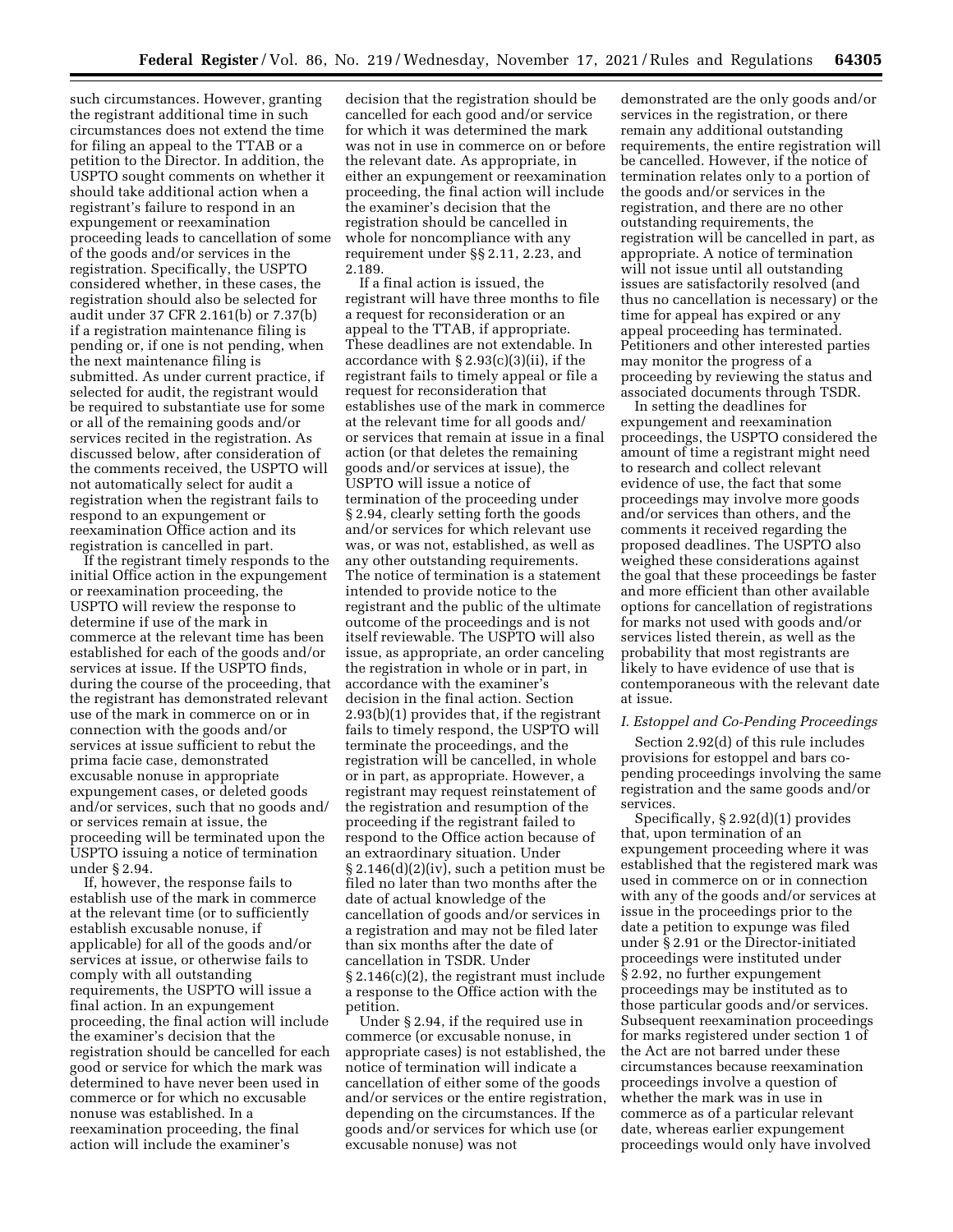a determination of whether the mark was never used. Proof of use sufficient to rebut a prima facie case of nonuse in an expungement proceeding might not establish use in commerce as of a particular relevant date, as required in a reexamination proceeding.

Section 2.92(d)(2) provides that, upon termination of a reexamination proceeding where it was established that the registered mark was used in commerce on or in connection with any of the goods and/or services at issue, on or before the relevant date at issue in the proceedings, no further expungement or reexamination proceedings may be instituted as to those particular goods and/or services. The TMA does not explicitly bar a subsequent expungement proceeding following a determination in a reexamination proceeding. However, the rule takes into account that it would be unnecessary for the registrant to be subjected to a laterinstituted proceeding alleging the mark was never used in commerce when the USPTO has already determined that the mark was used in commerce on or before a relevant date.

In addition, § 2.92(d)(3) provides that, with respect to a particular registration, while an expungement proceeding is pending, no later expungement proceeding may be instituted with respect to the same goods and/or services at issue in the pending proceeding. Section 2.92(d)(4) establishes that, with respect to a particular registration, while a reexamination proceeding is pending, no later expungement or reexamination proceeding may be instituted with respect to the same goods and/or services at issue in the pending proceeding.

For the purposes of these rules, the wording ''same goods and/or services'' refers to identical goods and/or services that are the subject of the pending proceeding or the prior determination. Thus, for example, if a subsequent petition for reexamination identifies goods that are already the subject of a pending reexamination proceeding and goods that are not, only the latter goods could potentially be the subject of a new proceeding. The fact that there is some overlap between the goods and/or services in the pending proceeding and those identified in a petition would not preclude the goods and/or services that are not the same from being the subject of a new proceeding, if otherwise appropriate. This situation is addressed in § 2.92(c)(2), which permits the Director to institute a proceeding on petition for fewer than all of the goods and/or services identified in the petition. The comments received in

connection with the estoppel and copending provisions are discussed below.

# **II. New Nonuse Ground for Cancellation Before the TTAB**

The TMA created a new nonuse ground for cancellation under section 14 of the Act, allowing a petitioner to allege that a mark has never been used in commerce as a basis for cancellation before the TTAB. This ground is available at any time after the first three years from the registration date. Therefore, the USPTO amends § 2.111(b) to indicate when a petition on this ground may be filed and to distinguish it from the timing of other nonuse claims.

# **III. Flexible Response Periods**

The TMA amended section 12(b) of the Act, 15 U.S.C. 1062(b), to allow the USPTO to set response periods by regulation for a time period between 60 days and 6 months, with the option for extensions to a full 6-month period. Under current § 2.62(a), applicants have six months to respond to Office actions issued during the examination of a trademark application. Many examination issues, particularly formal requirements like amendments to identifications or mark descriptions, can be resolved well before the current sixmonth deadline. However, the USPTO also recognizes that Office actions containing statutory refusals may present complex issues that require more time to address, and thus applicants and their attorneys may need the full response period to prepare and submit a response.

USPTO data analytics indicate that, in fiscal year (FY) 2020, 42% of represented applicants and 66% of unrepresented applicants responded to an Office action with a single substantive ground of refusal within three months from the issuance of a non-final Office action. Where the Office action covered multiple refusals, 31% of represented applicants and 56% of unrepresented applicants responded within three months.

Accordingly, the USPTO amends § 2.62 to set a response period of three months for responses to Office actions in applications under sections 1 and/or 44 of the Act. Under § 2.62(a)(2), applicants may request a single threemonth extension of this three-month deadline, subject to payment of the fee in § 2.6(a)(28), namely, \$125 for an extension request filed through TEAS and \$225 for a permitted paper-filed request. To be considered timely, the request for an extension must be received by the USPTO on or before the deadline for response, which, consistent

with current examination practice, will be set forth in the Office action. If an applicant fails to respond or request an extension within the specified time period, the application will be abandoned. This extension will not affect the existing practice under § 2.65(a)(2) that permits an examiner to grant an applicant 30 days, or to the end of the time period for response to the action to which a substantially complete and timely response was submitted, whichever period is longer, to explain or supply an omission. The amendments to § 2.66 address the requirement for the extension fee in situations where an applicant files a petition to revive past a three-month deadline.

Although post-registration actions are not subject to the response provisions in section 12 of the Act, for convenience and predictability, the same threemonth response period and single threemonth extension apply to Office actions issued in connection with postregistration review of registration maintenance and renewal filings.

However, applications under section 66(a) of the Act will not be subject to the three-month deadline for Office action responses; the deadline will instead remain at six months. USPTO data analytics indicate that in FY 2020, only 11% of Madrid applicants filed a response to a non-final Office action with multiple grounds within three months, while 62% of Madrid applicants took six months to file a response. The additional processing required for these applications, both at the USPTO and the World Intellectual Property Organization's International Bureau (IB), per article 5(2) of the Madrid Protocol, introduces time constraints that justify maintaining the current deadlines.

These flexible response periods are intended to promote efficiency in examination by shortening the prosecution timeline for applications with issues that are relatively simple to address, while providing sufficient time, through an optional extension, for responses to Office actions with more complex issues. In addition, shorter response periods may result in faster disposal of applications and thus reduce the potential delay in examination of later-filed applications for similar marks.

The rule includes conforming revisions to §§ 2.63, 2.65, 2.66, 2.141, 2.142, 2.163, 2.165, 2.176, 2.184, 2.186, 7.6, 7.39, and 7.40 to account for the deadlines and extensions. The USPTO inadvertently failed to list § 2.176 in the NPRM but has included it here.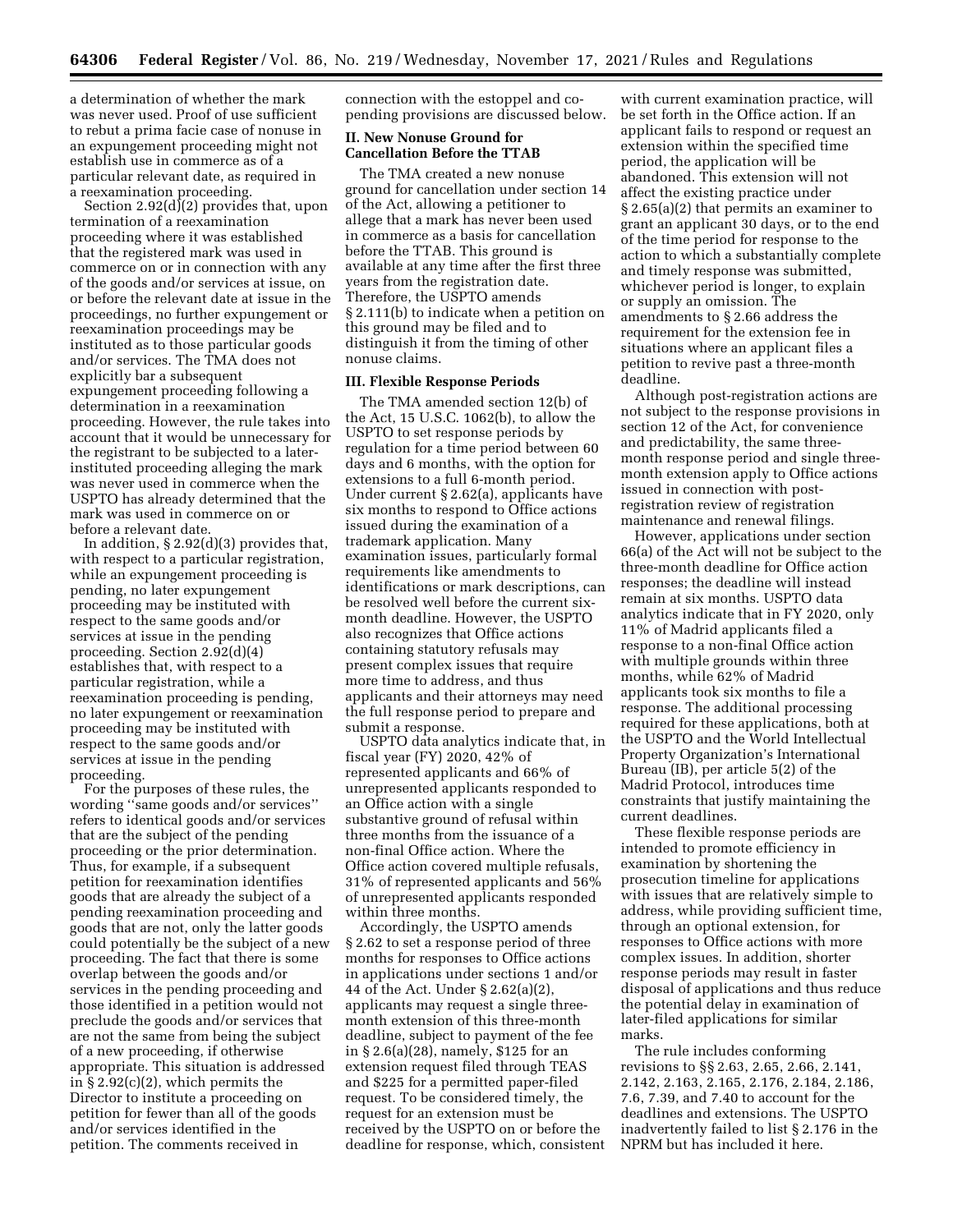Although the rules regarding expungement and reexamination proceedings must be implemented within one year of the TMA's enactment, there is no required date of implementation for the flexible response and extension provisions. Therefore, because these flexible response periods and extensions will involve significant changes to examination processes and the USPTO's information technology (IT) systems, the Office will delay implementation of them until December 1, 2022. This will also allow customers to update their practices and IT systems for these changes.

The USPTO also sought comments on two alternatives to the procedures discussed above. The comments received regarding the flexible response period implemented herein, as well as the proposed alternatives, are discussed below.

# **IV. Letters of Protest**

The TMA amends section 1 of the Act, 15 U.S.C. 1051, to add a new paragraph (f), providing express statutory authority for the USPTO's existing letter-of-protest procedure, which allows third parties to submit to the USPTO for consideration and entry into the record evidence bearing on the registrability of a mark. This procedure is intended to aid in examination without causing undue delay or compromising the integrity and objectivity of the ex parte examination process. The TMA also provides that the Director shall determine whether evidence should be included in the record of the relevant application within two months of the date on which a letter of protest is filed.

The USPTO promulgated letter-ofprotest procedures at 37 CFR 2.149 in a final rule published in the **Federal Register** on November 17, 2020 (85 FR 73197). The requirements set out in § 2.149 are consistent with those in the TMA. However, the TMA further provides that any determination by the Director of the USPTO whether to include letter-of-protest evidence in the record of an application shall be final and non-reviewable, and that such a determination shall not prejudice any party's right to raise any issue and rely on any evidence in any other proceeding. *See* Public Law 116–260, Div. Q, Tit. II, Subtit. B, section 223(a). Therefore, the USPTO revises § 2.149 to include these additional provisions.

The TMA also authorizes the USPTO to charge a fee for letters of protest. Public Law 116–260, Div. Q, Tit. II, Subtit. B, section 223(a). Under existing § 2.6(a)(25), the USPTO currently charges \$50 per letter-of-protest

submission. That fee is not changed in this rulemaking. Comments received in connection with the procedures for letters of protest are discussed below.

## **V. Suspension of Proceedings**

The USPTO revises §§ 2.67 and 2.117 to clarify that expungement and reexamination proceedings are included among the types of proceedings for which suspension of action by the Office or the TTAB is authorized. In addition, the USPTO revises these rules to align them with the existing practice regarding suspension of proceedings before the USPTO or the TTAB. Generally, the USPTO will suspend prosecution of a trademark application or a matter before the TTAB during the pendency of a court or TTAB proceeding that is relevant to the issue of registrability of the involved mark; therefore, this rule eliminates the limitation in § 2.117 to other proceedings in which a party or parties are engaged.

Suspension will normally be maintained until the outcome of the proceeding has been finally determined. As set forth in the current version of section 510.02(b) of the Trademark Trial and Appeal Board Manual of Procedure, the USPTO considers a proceeding to have been finally determined when an order or ruling that ends litigation has been rendered and noticed, and no appeal has been filed, or all appeals filed have been decided and the time for any further review has expired without further review being sought. The expiration of time for any further review includes the time for petitioning for rehearing or U.S. Supreme Court review. Thus, the Office will not normally lift a suspension until after the time for seeking such review has expired, a decision denying or granting such review has been rendered, and any further review has been completed. Comments received regarding suspension procedures are discussed below.

# **VI. Attorney Recognition**

The USPTO proposed revising § 2.17(g) to indicate that, for the purposes of an application or registration, recognition of a qualified attorney as the applicant's or registrant's representative will continue until the owner revokes the appointment or the attorney withdraws from representation. Accordingly, to end attorney recognition by the USPTO under the proposal, owners and attorneys would be required to proactively file an appropriate revocation or withdrawal document under § 2.19, rather than the current situation, where recognition

automatically ends when one of the events listed in current § 2.17(g) occurs.

Furthermore, under the proposed revision to § 2.17(g), if the applicant or registrant wished to retain a new attorney for submissions to the USPTO following abandonment or registration, the applicant or registrant would be required to revoke the original power of attorney, or the attorney would need to request to withdraw from representation, before a new attorney could be recognized.

In addition, under the proposed rule, recognition of the attorney of record would continue, even when there is a change of ownership, until the attorney affirmatively withdraws or representation is revoked.

After consideration of the comments received in connection with the proposed changes, as discussed below, the USPTO has decided not to implement these proposed changes to the rules governing attorney recognition and withdrawal at this time.

However, as proposed, this rule adds § 2.17(b)(4) to specify that when a practitioner has been mistakenly, falsely, or fraudulently designated as an attorney for an applicant, registrant, or party to a proceeding without the practitioner's prior authorization or knowledge, recognition of that practitioner shall be ineffective.

In addition, the USPTO revises § 2.18(a)(1) to refer to "recognition" instead of ''representation,'' consistent with the wording in § 2.18(a)(2). The term ''recognition'' reflects the fact that the USPTO does not control representation agreements between practitioners and clients but merely recognizes an attorney for purposes of representation before the USPTO. In addition, revised § 2.18(a)(2) indicates that, as with service of a cancellation petition, the USPTO may correspond directly with a registrant in connection with notices of institution of expungement or reexamination proceedings. Accordingly, the USPTO plans to send notices of institution of expungement and reexamination proceedings to the owner currently identified in the registration record and to the attorney of record, if any, or any previous attorney of record whose contact information is still in the record.

# **VII. Court Orders Concerning Registrations**

This rule also adds new § 2.177 to codify the USPTO's longstanding procedures concerning action on court orders cancelling or affecting a registration under section 37, 15 U.S.C. 1119, which are currently set forth in section 1610 of the Trademark Manual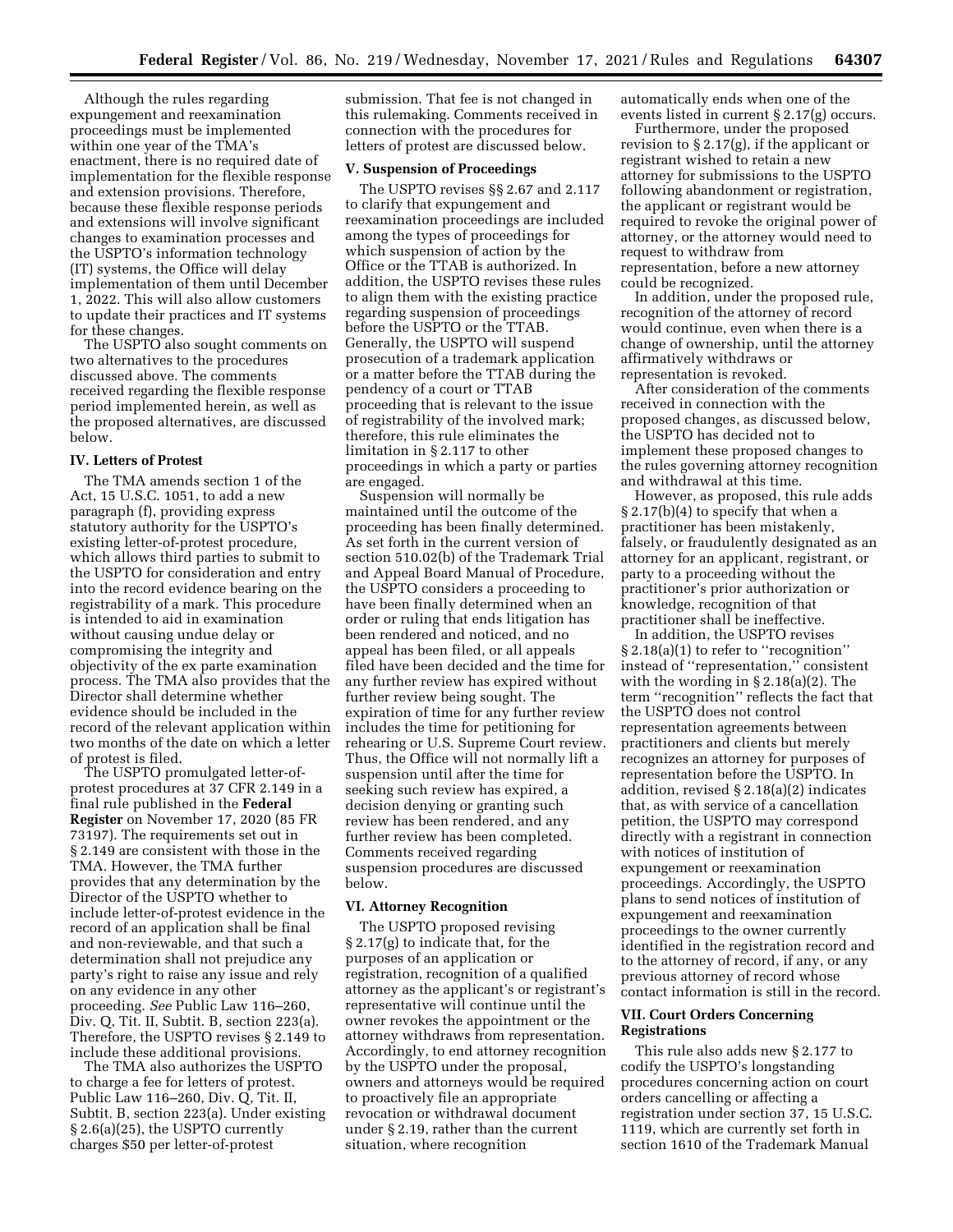of Examining Procedure (TMEP). The USPTO requires submission of a certified copy of the order and normally does not act on such orders until the case is finally determined.

# **VIII. Comments and Responses**

### *A. Number of Petitions*

*Comment 1:* Several commenters submitted comments about whether the USPTO should limit the number of petitions for expungement or reexamination that can be filed against a registration. Two commenters agreed with the approach, stated in the NPRM, that the USPTO would not initially limit the number of petitions. These commenters suggested that the Report on Decluttering Initiatives would inform the USPTO on whether additional safeguards might be needed after some experience with these proceedings and encouraged the USPTO to address patterns of abusive filings by denying institution of bad-faith petitioners' future requests. One commenter was concerned about the possibility of misuse by deferring a limit on the number of petitions that can be filed against a registration, but was amenable to a wait-and-see approach, while encouraging the USPTO to reserve the authority of the Director to limit the number of petitions at his or her discretion or for the USPTO to establish a limit in a future rule. Two commenters stated that the USPTO should limit the number of petitions that can be filed as an additional safeguard against abuse, one opining that allowing multiple ex parte proceedings against a single registration disproportionately impacts small and medium-sized enterprises.

*Response:* As noted above, the USPTO is not imposing a limitation on the number of petitions at this time. The USPTO agrees with those commenters who believe that experience with these proceedings will inform the USPTO as to whether there are patterns of abuse in the filing of petitions for expungement or reexamination. As referenced by the comments, the TMA requires the USPTO to collect data for a congressionally mandated report on the effectiveness of the expungement and reexamination proceedings in addressing inaccurate and false claims of use. Some of these comments suggested that this data could identify whether or not abuses of the proceedings have occurred. In connection with the report, the USPTO is establishing internal systems for collecting data on, among other things, the number of petitions for expungement or reexamination filed, the number of proceedings instituted,

and the final outcome of those proceedings. However, this data is primarily for the purpose of measuring the effectiveness of the proceedings and likely will not inform the USPTO as to the potential for abuse. Thus, the USPTO's Special Task Force for Improper Activities (STF) will be separately analyzing other data elements to evaluate abuse of the proceedings. The USPTO does not intend to make this investigative data collection public because of the potential for bad actors to use that information to evade detection. If it appears that abuse of the petition process or of the nonuse proceedings is occurring, the USPTO may take steps to prevent such abuse from continuing to occur, the USPTO may take steps to prevent it from continuing by establishing a limit on the number of petitions for expungement or reexamination in a future rulemaking or by imposing appropriate sanctions under 37 CFR 11.18, which may include striking submissions and precluding parties from making submissions. Regarding the concern that multiple ex parte proceedings against a single registration would disproportionately impact small and medium-sized enterprises, the USPTO notes that the absence of a limit on petitions to cancel at the TTAB does not appear to have disproportionately impacted these enterprises and there is no evidence to suggest a different result with respect to petitions for reexamination or expungement. It should be noted, however, that, based on information already collected, many of the applications and registrations in which nonuse may be an issue are owned by individuals or small-volume filers. Therefore, the USPTO anticipates that a significant portion of the expungement and reexamination proceedings instituted will be brought against registrants who are considered small enterprises. If so, this fact alone would not indicate that the process was unfairly impacting this group. However, the USPTO will carefully review the data to be collected for the abovereferenced report, along with the data to be collected by the STF, which should provide additional insight to allow the USPTO to assess the impact of these proceedings on registrants, as well as potential abuse, and make adjustments if necessary. For now, given the perclass filing fee for submitting a petition for expungement and/or reexamination, the time and resources required to demonstrate the petitioner's search for use in relevant channels of trade and advertising, and the potential ramifications under § 11.18 of

submitting a petition for an improper purpose, the USPTO expects that petitioners will take care to submit petitions that appropriately challenge all goods and/or services for which they allege nonuse.

#### *B. Real Party in Interest*

*Comment 2:* The USPTO received six comments agreeing that it should not require a petitioner to identify the name of the real party in interest on whose behalf a petition is filed. These commenters stated, among other things, that: (1) Allowing the real party in interest to remain anonymous will encourage filers to take advantage of the system by reducing the likelihood of retaliation, (2) requiring real-party-ininterest information could become an obstacle to the use of the system, (3) it is consistent with the TMA and congressional intent not to require standing, and (4) these proceedings are only between the USPTO and the registrant after institution. Four commenters supported a requirement to identify the real party in interest in order to discourage frivolous, speculative, or abusive filings and so the registrant would know who is challenging its registration. Two commenters suggested that the USPTO adopt a wait-and-see approach and revisit the issue after gaining some experience with processing the petitions, with one stating that the Director should nonetheless retain the discretion to require a petitioner to identify the real party in interest.

*Response:* The USPTO agrees with the rationale articulated by those commenters who stated that the identity of the real party in interest should not be required in order to file a petition for expungement or reexamination. The TMA allows any party to file and does not require the real party in interest to be identified and requiring such information could discourage legitimate petitions from being filed where the potential filers have concerns about being identified in the petitions. However, the USPTO also agrees that there is merit in retaining the Director's discretion to require the identity of the real party in interest in order to discourage and prevent abusive filings. Therefore, this rule retains such discretion in § 2.91(h).

## *C. 30-Day Letter—Petition*

*Comment 3:* One commenter supported providing petitioners an opportunity to supplement a deficient petition. Another stated that allowing petitioners 30 days to perfect a deficient petition is too long and does not appear fairly balanced with the registrant's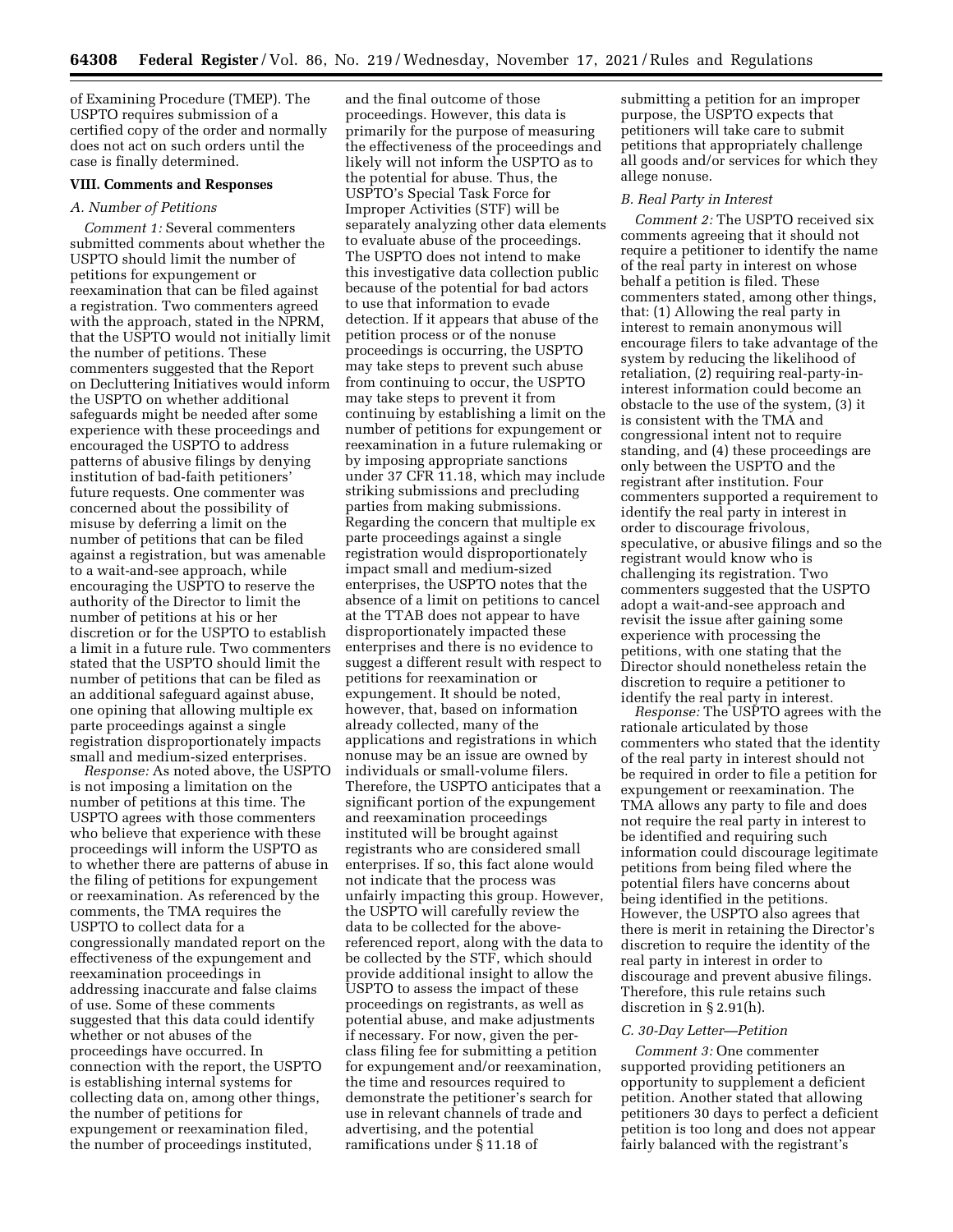proposed response period of two months to provide evidence of use for a potentially large number of goods and/ or services across multiple classes. One commenter requested that the USPTO clarify whether a petitioner's failure to establish a prima facie case will be correctable under the 30-day letter process for perfecting a petition or if the letter will only issue when a petition is incomplete as a result of other formal requirements. Another commenter asked whether the USPTO will place 30 day letters in the TSDR record of the challenged registration, whether it will notify the registrant of the letter, and whether it will issue the 30-day letter under the same current processes and procedures as letters issued in relation to petitions to the Director. That commenter also recommended that any notification to the registrant be made to the email addresses of the registrant, attorney of record, and any secondary email addresses listed in the registration. Finally, one commenter suggested that a technical defect in a petition, such as failing to adequately describe its reasonable investigation, should not preclude the Director from instituting a proceeding.

*Response:* A 30-day letter will be issued in connection with a petition for expungement or reexamination when the petition is incomplete because it fails to include all of the required elements listed in § 2.91(c). For example, a 30-day letter will be issued when: (1) The petition does not include the name, domicile address, or email address of the petitioner; (2) a U.S. licensed attorney is not designated when the petitioner has a foreign domicile; (3) the petition does not include the required verified statement; or (4) the documentary evidence is not clear and legible. As set out in § 2.91(c)(8)(i), the verified statement must include the elements of the petitioner's reasonable investigation, a description of how and when the searches were conducted, and what the searches disclosed. For purposes of determining whether the petition includes elements required under § 2.91(c), the verified statement will be reviewed for whether it includes the descriptions listed in paragraph (c)(8)(i), but not for the substantive adequacy of those descriptions. If the USPTO determines that the petition does not include the descriptions required in § 2.91(c)(8)(i), the petitioner may be given 30 days to perfect its petition.

The 30-day letter is intended only to give the petitioner an opportunity to provide a required element for a complete petition, consistent with the current procedure regarding missing

required elements for petitions to the Director under § 2.146. It will not include a determination regarding whether the petition establishes a prima facie case, and the petitioner may not include additional evidence in its response. If the petitioner includes additional evidence in its response, such evidence will not be considered. If a proceeding is not instituted because the USPTO ultimately determines that the petition fails to establish a prima facie case based on the evidence originally submitted, the petitioner may submit a new petition with additional evidence.

Regarding the inquiry about whether the USPTO will place 30-day letters in the TSDR record of the challenged registration and whether it will notify the registrant of the letter, as well as the recommendation that any notification to the registrant be made to the email addresses of the registrant, attorney of record, and any secondary email addresses listed in the registration, the USPTO notes that the issue of whether a petition for expungement or reexamination complies with the requirements set out in § 2.91 involves only the petitioner and the USPTO. Therefore, a 30-day letter giving a petitioner an opportunity to perfect an incomplete petition will be sent only to the petitioner. The letter will be loaded into TSDR, as will the petitioner's response, if one is received. The registrant will have received notice of the petition via the courtesy email notification sent by the USPTO when the petition is filed, and will be able to view any 30-day letter issued in connection with an incomplete petition, and the petitioner's response, in TSDR.

Finally, the USPTO agrees with the commenter who suggested that a technical defect in a petition should not preclude a Director-instituted proceeding. If a petitioner fails to perfect its petition by supplying all of the required elements, the petition will be denied, and none of the petitioner's evidence will be reviewed. However, nothing in § 2.92(b) prohibits the Director from instituting a proceeding on the Director's own initiative simply because a third party filed an incomplete petition.

#### *D. Petition Fee*

*Comment 4:* Two commenters agreed with the proposed \$600 per-class fee for filing a petition for expungement or reexamination, with one noting that the fee should be adequate to discourage abuse by petitioners, while also accounting for the increased administrative burden on the Office. Several others thought that it was too

high. Those commenters generally opined that the proposed fee was excessive considering the limited scope and duration of the proceedings and that it would discourage parties from using the process. Four commenters suggested specific fees, ranging from \$250 to \$400 per class. Two commenters also recommended that the USPTO extend the applicability of the fee for deleting goods and/or services after submission and prior to acceptance of a section 8 or section 71 affidavit to goods and/or services deleted as a result of reexamination or expungement, and that the Office issue these fees back to petitioners.

*Response:* The USPTO agrees with the commenter who noted that the fee should be adequate to discourage abuse by petitioners, while also accounting for the increased administrative burden on the Office. As noted above, the USPTO must determine whether the requirements to establish a prima facie case have been satisfied by the petitioner in order to institute a proceeding. Thus, although the proceeding is more limited in scope than examination prior to registration, the USPTO must expend the time and resources to evaluate whether the petitioner has provided sufficient notice of the claimed nonuse to allow the registrant to respond to and potentially rebut the claim. Upon response by the registrant, the USPTO must review and evaluate all evidence provided by the registrant to determine whether it is sufficient to show use in commerce for each challenged good and/or service. Nevertheless, after consideration of the comments recommending a lower fee, the USPTO has adjusted the per-class fee for filing a petition for expungement or reexamination to \$400 per class to ensure that it adequately discourages abuse and accounts for the increased costs to the Office, while also incentivizing the use of these procedures.

Regarding the suggestion to extend the fee for deleting goods and/or services after submission and prior to acceptance of a section 8 or section 71 affidavit to goods and/or services deleted as a result of reexamination or expungement, the USPTO notes that the deletion fee would be charged if goods and/or services are deleted from a registration in response to a petition for expungement or reexamination and a section 8 or section 71 affidavit is pending while the expungement or reexamination proceeding is ongoing. However, extending the applicability of the deletion fee during other periods was not proposed in the NPRM and is outside the scope of this rule.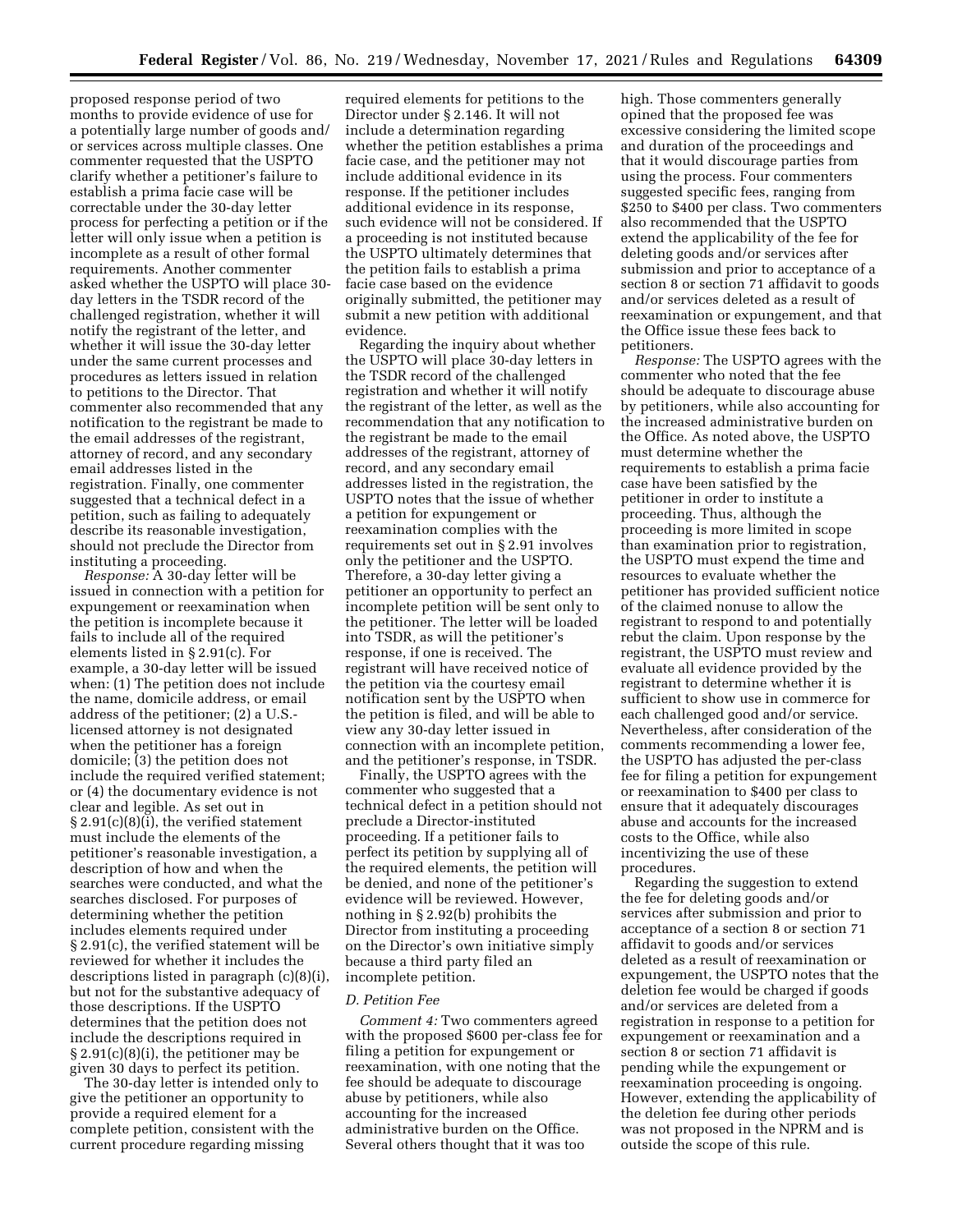# *E. Reasonable Investigation Requirements*

*Comment 5:* One commenter stated that allowing internet search engine results, let alone a single internet search, to suffice as a reasonable investigation biases ex parte proceedings against small and mediumsized enterprises. That commenter suggested that: (1) The limitations of internet search engine results should preclude such results alone from constituting a reasonable search and that evidence be required from at least one additional source before a prima facie case can be established; and (2) any internet search relied upon as part of the broader body of evidence should be conducted within the United States and at a time reasonably contemporaneous with the filing of the petition, *e.g.,* within 14 calendar days. Another commenter suggested adding a statement in § 2.91(d)(3) to indicate that a petitioner's investigation will be deemed reasonable if the sources used sufficiently demonstrate that a search for use in the typical relevant channels of trade and advertising for the identified goods and/or services did not reveal any relevant use. A third commenter suggested that ''information about domain name registrations presently or previously in the name of the Registrant, including offers of such domain names for sale,'' be included within the sources of information for a reasonable investigation. Another commenter suggested that the USPTO assign a dedicated group of examiners to review and evaluate whether a petitioner has conducted a reasonable investigation and established a prima facie case. That commenter and two others suggested that such examiners receive specialized training. Another commenter suggested that the notice regarding whether a proceeding will be instituted should clarify what evidence is required to meet the reasonable investigation requirement, whether such evidence is sufficiently provided, and whether the evidence supports a prima facie case. Several commenters also requested clarification regarding whether the petitioner's sources and evidence will be viewable in TSDR in addition to the petition itself.

*Response:* The USPTO appreciates the commenter's concerns regarding the limitations of search-engine results. However, the commenter did not provide evidence that such searches are biased against small and medium-sized enterprises other than to state that they are prone to variation based on such factors as the location of the user, the time the search was conducted, and

prior search history. Even assuming that an internet search would not return evidence of use by small and mediumsized enterprises, the petitioner still bears the responsibility of demonstrating that its investigation was reasonable and producing reliable and credible evidence of nonuse at the relevant time. Moreover, there may be situations in which an investigation comprised only of internet searches would be deemed reasonable, based on the nature of the goods and/or services at issue. Therefore, the USPTO declines to adopt a requirement that evidence be provided from at least one additional source before a prima facie case can be established.

Regarding the commenter's suggestion that any internet search relied upon be conducted within the United States, the USPTO understands that search-engine algorithms may include a geographic component that may lead to different search results for users in different countries. Thus, users outside the United States may not see the same search results that U.S. users see. Generally, a search should encompass the relevant online sources that would be searched and returned if it was conducted by someone seeking information about a product or service that is in use in commerce in or with the United States, as defined by the Act. However, there are means for conducting such a search that do not require the person conducting such a search to be located in the United States; any suggestion that the search be conducted by someone located in the Unites States may unfairly inhibit foreign parties from submitting legitimate petitions. Therefore, the USPTO declines to adopt such a requirement in the final rule.

As to requiring that searches be conducted at a particular time that is reasonably contemporaneous with the filing of the petition, the USPTO notes that under § 2.91, evidence comprising screenshots from relevant web pages must include the URL and access or print date. This information will allow the USPTO to weigh the value and currency of such evidence when determining whether a prima facie case of nonuse has been established by the petitioner.

As to the request that the regulatory text specifically list information about domain name registrations owned or offered for sale by the registrant as a source for a reasonable investigation, the USPTO notes that  $\S 2.91(d)(2)$ clearly states that the sources for a reasonable investigation are not limited to those listed in the regulation. Therefore, the rule does not prohibit

petitioners from including such information.

Regarding the suggestion that § 2.91(d)(3) include a statement specifying the circumstances in which a petitioner's investigation will be deemed reasonable, the USPTO declines to include such a statement in the regulations. If the USPTO issues a notice instituting a proceeding after submission of a petition for expungement or reexamination, institution of the proceeding will demonstrate that the USPTO determined the petitioner's investigation was reasonable and provided sufficient evidence of nonuse for the challenged goods and/or services.

Regarding the request that the notice regarding whether a proceeding will be instituted clarify what evidence is required to meet the reasonable investigation requirement, the USPTO notes that examples of the types of evidence required to meet the reasonable investigation requirement are set out in  $\S 2.91(d)(2)$ . Further, what constitutes a reasonable investigation is a case-by-case determination, and the USPTO will not provide specific guidance as to what types of evidence would comprise a reasonable investigation in a particular situation.

As to the suggestion that a specialized group of examiners should be assigned to review and evaluate whether a petitioner has conducted a reasonable investigation and established a prima facie case, and that they receive specialized training, the USPTO assures the commenters that attorneys within the Trademarks organization who are assigned to review petitions for expungement and reexamination will receive appropriate training.

Finally, because the petitioner's sources and evidence are required for a complete petition under § 2.91(c), they are not separate from the petition, but form part of the petition. As noted in the NPRM, petitions requesting institution of expungement and reexamination proceedings will be entered in the registration record, and thus these materials will be publicly viewable in TSDR.

## *F. Professional Responsibility*

*Comment 6:* Two commenters submitted comments regarding the USPTO's reference to a practitioner's responsibility under 37 CFR 11.303(d) to inform the USPTO in an ex parte proceeding of all material facts known to the practitioner that will enable the USPTO to make an informed decision, whether or not the facts are adverse. One commenter requested that the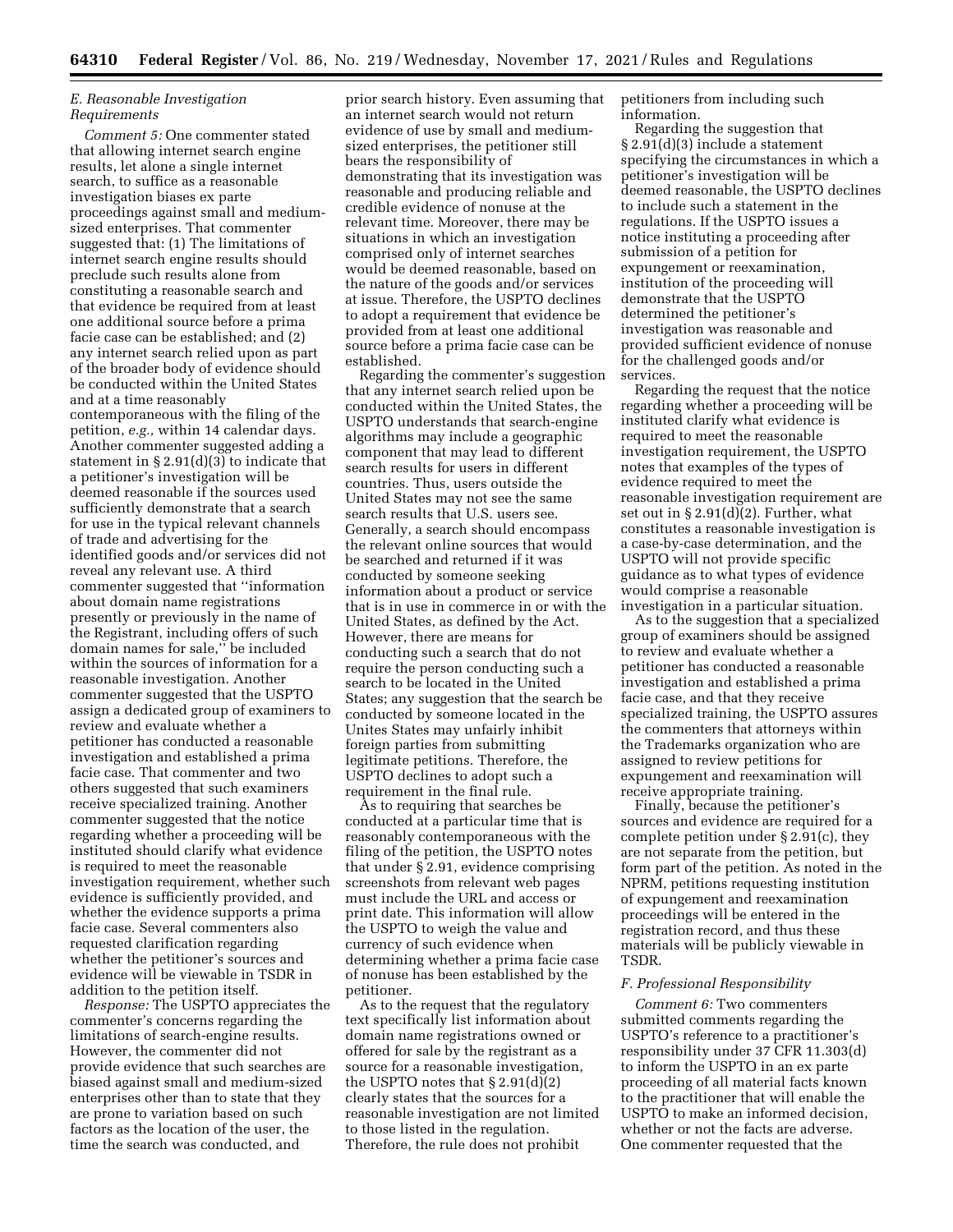USPTO clarify whether reference to this rule means that after submission of a petition, but prior to institution of a proceeding, a registrant could provide evidence of use to the petitioner, and thereby obligate the petitioner to submit such evidence to the USPTO or withdraw the petition, if withdrawal is possible. The other commenter inquired whether a petitioner is required to update its evidence to account for adverse evidence discovered after its petition is filed and before a proceeding is instituted.

*Response:* Under the TMA, any person may file a petition to expunge or reexamine a registration of a mark on the basis that the mark has never been used in commerce, or was not used on or before a relevant date, on or in connection with some or all of the goods or services recited in the registration. The petition is the mechanism by which a third party may submit such a challenge to the USPTO. In that way, it is similar to the letter-of-protest process whereby third parties may submit evidence relevant to the registrability of a mark in a pending application. The involvement of the third party in that situation ends with the submission of the letter of protest. Here, if the USPTO determines that the petition establishes a prima facie case of nonuse during the relevant time period and institutes an expungement or reexamination proceeding, such proceeding is ex parte, and, as noted in the NPRM and reiterated above, the petitioner will have no further involvement.

As to the first comment, under the procedures set forth in the rules, the registrant should not engage with the petitioner regarding a pending petition, but rather only with the USPTO after a proceeding is instituted. The petitioner's involvement ends with the filing of the petition. Any evidence of use should be submitted by the registrant in a timely response to an Office action issued in connection with the proceeding.

As to the second comment, if the petitioner discovers that its petition included false or fraudulent information, the petitioner should seek to correct the petition by filing a petition under § 2.146(a)(3) to invoke the supervisory authority of the Director to correct the submission and specifying the facts to be corrected. *See*  § 11.18(b)(2) (submission constitutes certification) and § 11.303(d) (duty of candor).

# *G. Director-Initiated Proceedings*

*Comment 7:* One commenter requested that the USPTO explain the meaning of ''essentially'' in the

statement that ''for Director-initiated expungement and reexamination proceedings, the evidence and information that may be relied upon to establish a prima facie case may be from essentially the same sources as in the petition-initiated proceeding.'' The commenter also asked whether the Director will be able to use evidence submitted in support of one or more failed petitions to establish a prima facie case of non-use in a Director-initiated proceeding against the same registration and whether the reference to a preponderance of the evidence applies only to Director-initiated proceedings. Another commenter asked if the USPTO contemplated further investigating potential nonuse whenever a petition for expungement or reexamination is filed for fewer than all the goods and/ or services in a registration and requested clarification as to whether third parties may request consolidation of proceedings. A third commenter suggested that the USPTO consider setting up an email address for parties to notify the Director if there are registrations that may be vulnerable to a Director-initiated expungement or reexamination proceeding.

*Response:* Regarding the inquiry about the use of the term ''essentially'' in connection with sources of evidence and information relied upon in a Director-instituted proceeding, the term merely emphasized that the Director's evidence will come from the same types of sources as those of a petitioner. In this final rule, § 2.92(a) refers to proceedings instituted upon petition and § 2.92(b) refers to proceedings instituted upon the Director's initiative. In either case, institution of the relevant proceeding must be based on information that supports a prima facie case for expungement or reexamination of a registration for some or all of the goods or services identified in the registration. Section 2.91(c)(9) provides a non-exhaustive list of the types of evidence that may support a prima facie case of nonuse. The USPTO anticipates that the evidence put forth in a Directorinitiated proceeding would come from the same types of sources as those relied on in a petition submitted by a third party. As to the commenter's second question, nothing in the rule prohibits the Director from using evidence submitted in support of a petition that failed to establish a prima facie case of non-use in a Director-initiated proceeding against the same registration as part of the prima facie case in a Director-initiated proceeding.

As to whether the USPTO contemplated further investigating potential nonuse whenever a petition

for expungement or reexamination is filed for fewer than all the goods and/ or services in a registration, the USPTO has contemplated such a situation. As noted in the NPRM and above, if the Director wishes to institute an ex parte expungement or reexamination proceeding on the Director's own initiative concerning a registration for which one or more petitions are pending, the Director may elect to institute a proceeding for other goods and/or services and consolidate the proceedings as related parallel proceedings. Regarding consolidation of proceedings, the rule provides that, for efficiency and consistency, the Director may consolidate consideration of a new proceeding with a pending proceeding. There is no provision for requests by third parties to consolidate proceedings.

Regarding the suggestion that the USPTO provide an email address for parties to notify the Director about registrations they believe may be vulnerable to a Director-initiated expungement or reexamination proceeding, the USPTO will not provide a separate email address for such notifications. If a third party has information and evidence to support a prima facie case of nonuse, the appropriate vehicle for providing such information and evidence to the USPTO is a petition for expungement or reexamination.

## *H. Establishing a Prima Facie Case*

*Comment 8:* One commenter requested that the USPTO clarify whether examiners should conduct independent internet searches or rely primarily on the petitioner's evidence, and further stated that the USPTO should conduct such independent searches to ensure the prima facie case is met. The commenter also suggested that the USPTO conduct a more thorough review when the goods and/or services are industrial or business-tobusiness products, or other goods/ services not typically sold or advertised online. Another commenter inquired whether the USPTO will supplement the prima facie evidence of the petitioner to meet the preponderance-ofthe-evidence standard of proof. A third commenter suggested that the USPTO corroborate in appropriate cases whether the reasonable predicate concerning nonuse is supported.

*Response:* Under § 2.92, an expungement or reexamination proceeding will be instituted only in connection with the goods and/or services for which a prima facie case of relevant nonuse has been established. Section 2.92(a) provides that the Director will determine ''*if the petition*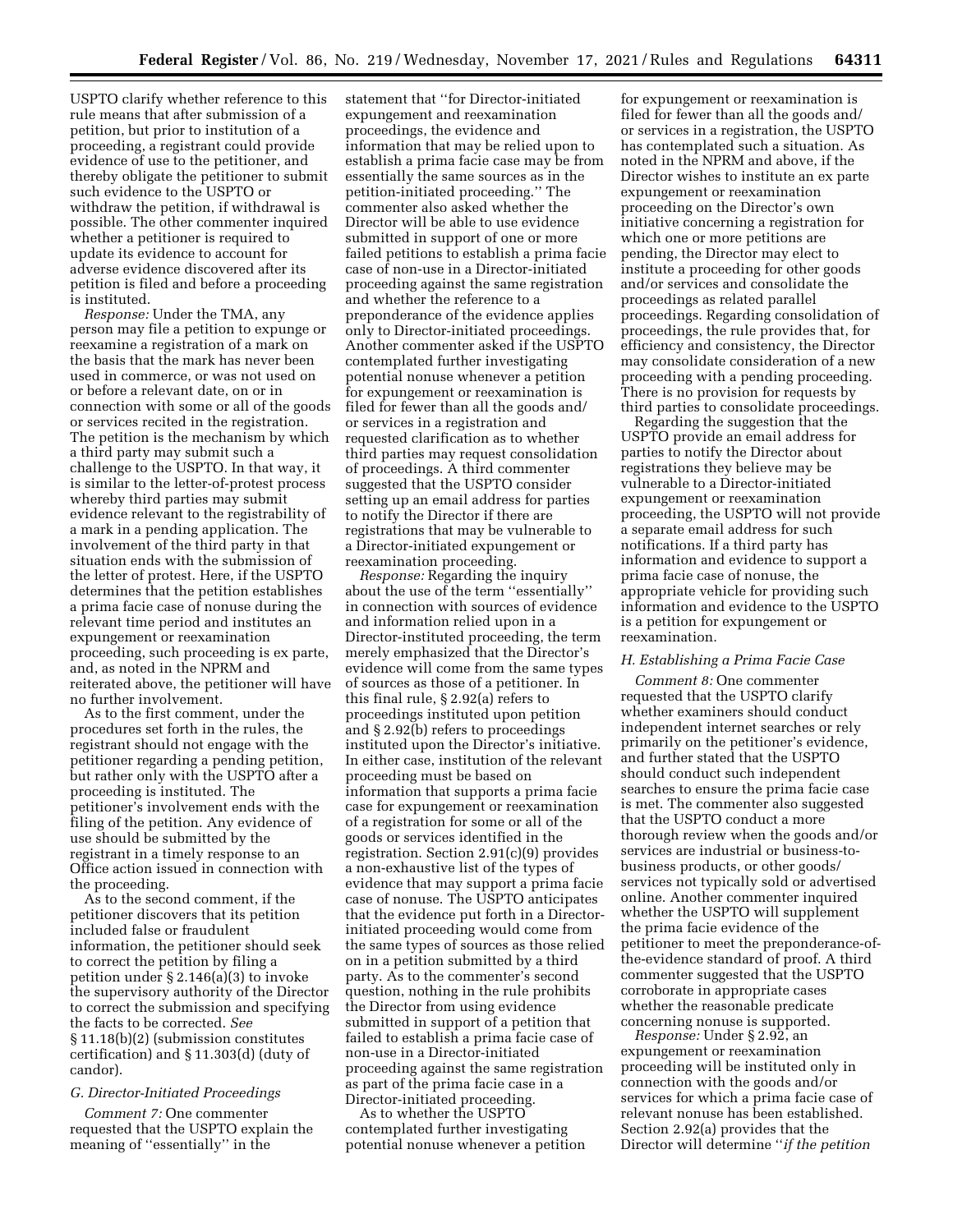sets forth a prima facie case of nonuse to support the petition basis'' (emphasis added). It is the petitioner's burden to establish a prima facie case. Therefore, with regard to a petition for expungement or reexamination, the USPTO will review the evidence provided and determine whether it establishes a prima facie case. The USPTO will not conduct independent research to ensure that the prima facie case is met, nor will it supplement the evidence of the petitioner. The USPTO notes, however, that in a Directorinstituted proceeding, the evidence and information that may be relied upon to establish a prima facie case may be from the same types of sources as in the petition-initiated proceeding, as well as independent research conducted by the USPTO and the electronic record of the registration. Regarding goods and/or services not typically sold or advertised online, as noted above, a prima facie case must include sufficient notice of the claimed nonuse to allow the registrant to respond to and potentially rebut the claim with competent evidence. The USPTO will not impose a higher level of review based on the nature of the goods and/or services but will thoroughly review the evidence in all cases to determine whether this standard has been met.

# *I. Notice of Petition and Proceedings*

*Comment 9:* Three commenters expressed concern that numerous registrations do not have up-to-date email addresses for the registrant and assigned attorneys or details regarding any assignments. One commenter suggested that where a petitioner's research has disclosed one or more email addresses of appropriate parties, the petitioner should have an ethical duty to provide such information for proper notification of the proceeding by the USPTO. Another commenter asked whether the USPTO would accept a response from a new owner when the registration was assigned, but the assignment was not recorded before the proceeding was instituted, and whether the new owner is required to formally record documents evidencing a change of title to be recognized as the registrant or if it would be sufficient to supply ownership documents with its response.

*Response:* The USPTO appreciates the commenters' concerns regarding proper notification of a proceeding to the relevant registrant. Under 37 CFR 2.23(b), registrants must provide and maintain a valid email address for correspondence. Therefore, it is the registrant's responsibility to ensure that any changes to its email address have been properly submitted to the USPTO.

Moreover, in order to change a registrant's correspondence address, a properly signed written request is required. 37 CFR 2.18(c), 2.193(e)(9). Therefore, the USPTO cannot change the registrant's email address based on information provided by a third party.

Similarly, it is the registrant's or the new owner's responsibility to provide information regarding changes of ownership to the USPTO. In a registration based on section 1 or section 44 of the Act, if the registrant has not recorded a change of ownership with the Assignment Recordation Branch of the USPTO, and a party other than the owner of record attempts to take an action with respect to the registration, the party must establish ownership of the registration. To establish ownership, the new owner must either: (1) Record the assignment (or other document affecting title) with the Assignment Recordation Branch, and notify the Trademarks organization that the document has been recorded; or (2) submit other evidence of ownership, in the form of a document transferring ownership from one party to another, or an explanation, in the form of an affidavit or declaration under 37 CFR 2.20, that a valid transfer of legal title has occurred. 37 CFR 3.73(b)(1). The document(s) must show a clear chain of title from the original owner to the party who is taking the action. *See* TMEP section 502.01. In an application under section 66(a) of the Act, or a registered extension of protection, the new owner must record changes in ownership or in the name or address of the holder with the World Intellectual Property Organization's IB in order to take an action with respect to a registration. The new owner does not have the option to submit documentary evidence of ownership pursuant to 37 CFR 3.73(b)(1). 37 CFR 7.22. Therefore, it is in the best interests of both the prior and new owners to provide evidence of changes of title, either by recordation of an assignment or otherwise, in a timely manner.

## *J. Response Period—Expungement and Reexamination Proceedings*

*Comment 10:* Several commenters encouraged the USPTO to allow registrants longer than two months to respond to an Office action in an expungement or reexamination proceeding. They noted, among other things, that it may be difficult for foreign owners or large corporations to collect use evidence where: (1) Communication with multiple layers of personnel who may be in different countries and time zones is required; (2) the registrant has recently acquired a

company with a large portfolio of marks, including the challenged registration; or (3) the registrant is a large company, and key personnel with knowledge have recently left the company. Two commenters suggested a six-month response period, while another suggested that registrants be given nine months to respond. Four commenters noted that the response period should be consistent with what is contemplated for other Office actions, with five commenters proposing a three-month response period. Multiple commenters also asked that the USPTO allow registrants to request an extension of time to respond, five of whom suggested that such extension include a statement of good cause. In addition, one commenter suggested that the registrant should have an opportunity to set aside a default, for good cause, when correspondence was not received, similar to situations at the TTAB.

*Response:* The USPTO appreciates the concerns the commenters raised about the proposed two-month response period for Office actions issued in connection with expungement and reexamination proceedings, including that registrants likely will need more time to get counsel and gather use evidence in response, especially in proceedings involving multiple goods and/or services. To address these concerns, the USPTO is setting the response period at three months, which has the additional benefit of aligning response deadlines for these proceedings with those the USPTO intends to implement for Office actions in the examination of applications and post-registration submissions, thus making deadline management easier. The rule also provides for a one-month extension of the response deadline to a non-final Office action in expungement and reexamination proceedings, recognizing that there may be situations where a registrant may need an additional month to locate and supply the use evidence and information necessary to respond to the initial Office action. This rule also sets the same fee of \$125 for filing a request for extension of time to file a response to a non-final Office action through TEAS in an expungement or reexamination proceeding as the Office is setting for extensions of time to respond to Office actions in the examination of applications and post-registration submissions. In addition, consistent with the regulation enacted herein permitting requests to extend the time to respond to Office actions issued prior to registration, the USPTO will not require a statement of good cause for extension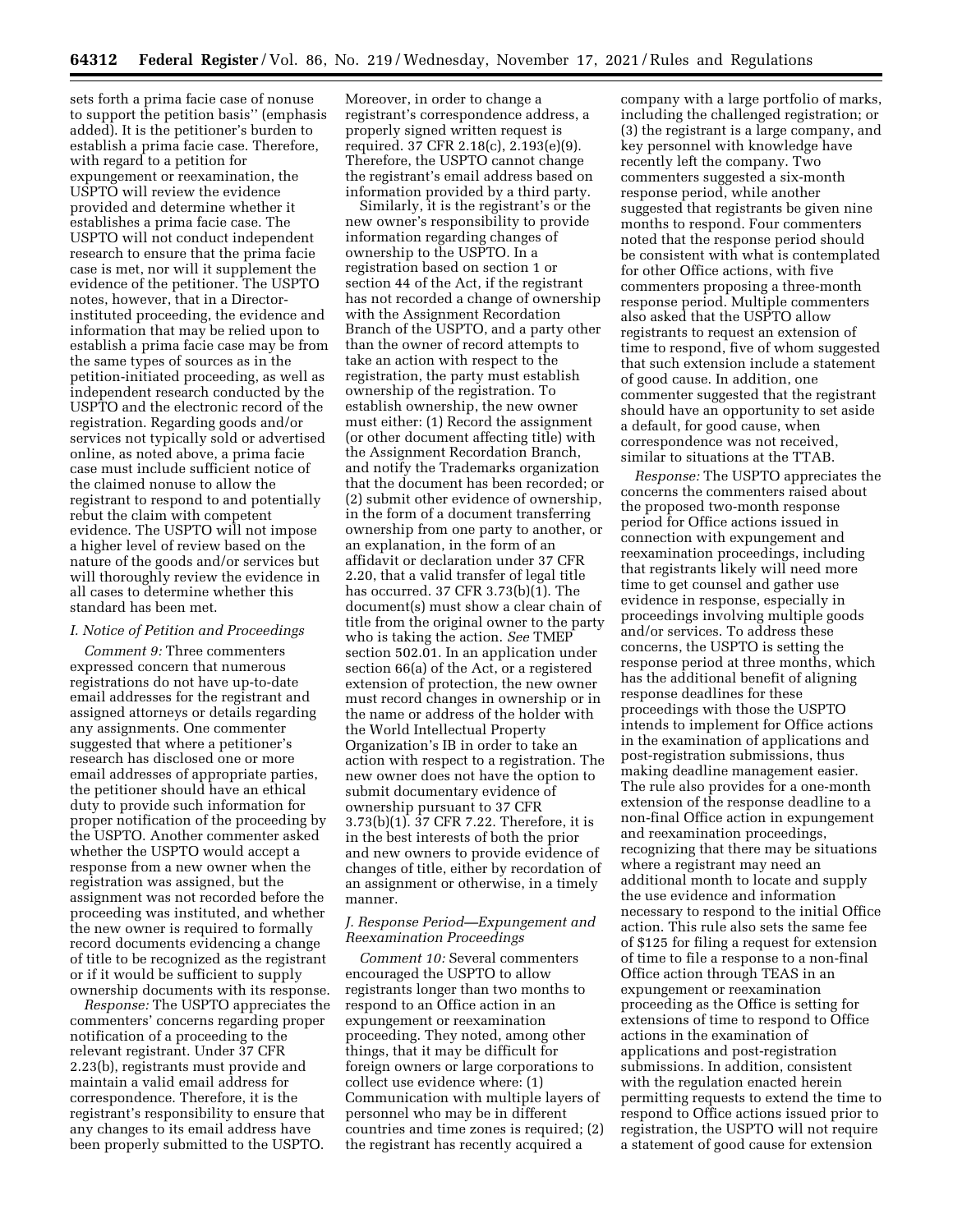requests submitted in connection with responses to expungement/ reexamination or to examination/postregistration Office actions.

Although the response and extension periods for responding to a non-final Office action in expungement and reexamination proceedings being set in the rule double the response timeframe from what was originally proposed, the USPTO believes that the additional time should result in registrants providing complete responses to the initial Office action and should not overly lengthen resolution of the proceedings. To balance the competing interests of providing more time for the registrant to respond against ensuring resolution of the proceedings is not unduly delayed by the registrant, the Office also is setting the deadline to request reconsideration or appeal after a final Office action at three months, but is not providing for any extension of those deadlines. The USPTO does not believe more time to respond is warranted because registrants are expected to file a complete response to the initial Office action and, unlike Office actions issued in the examination of applications that may raise multiple substantive refusals, the scope of Office actions in expungement and reexamination proceedings is limited to a single substantive issue—the mark's use in commerce for particular goods and/or services. The procedural requirements that may be made in Office actions issued in expungement and reexamination proceedings are similarly limited to straightforward and readily resolvable issues, such as a requirement to appoint counsel if the registrant is foreign-domiciled. If the registrant wishes to comply with any unsatisfied requirements or address any remaining issues raised in the final Office action, it now will have three months from the issuance of the final Office action to do so, one month more than initially proposed.

Regarding the request that the USPTO set aside a default when correspondence was not received that resulted in cancellation of the registration, the USPTO notes that the registrant must maintain a current and accurate correspondence address for itself and its attorney, if one is designated. 37 CFR 2.18(c). If any of these addresses change, a properly signed request to change the address must be promptly filed. *Id.* If the registrant did not receive an Office action and the registration was cancelled in whole or in part, the registrant may request reinstatement of the registration pursuant to a petition to the Director under  $\S 2.146(c)(2)$ . Consistent with USPTO practice in

other ex parte matters, the failure to respond to an Office action is not set aside for good cause in the way that a default or notice of default may be cured in inter partes proceedings.

# *K. Burden and Standards of Proof*

*Comment 11:* Regarding the submission of evidence to prove use, one commenter noted that the USPTO should not rely solely on statements of testimony but should require supporting documentary evidence to show that the use occurred in the United States, that the use occurred on or prior to the relevant date, and possibly that the use was more than a mere token use. Another commenter stated that vagueness exists in what evidence would be required to be submitted for expungement and reexamination issues and any responses related thereto, and that the USPTO should adopt general guidelines, with specific language and examples of acceptable evidence that an attorney or petitioner can follow without any legal knowledge of the process.

*Response:* The USPTO agrees with the commenter that testimonial evidence typically should be supported by corroborating documentary evidence, as stated in section I.H above. Further, § 2.93(b)(7) requires that any evidence of use of the mark in commerce be ''consistent with the definition of 'use in commerce' set forth in section 45 of the Act and is not limited in form to that of specimens under § 2.56.'' Evidence of use must be accompanied by a verified statement setting forth factual information about the use of the mark in commerce and the supporting evidence, including how the evidence demonstrates use of the mark in commerce as of any relevant date for the goods and/or services at issue. *Id.*  Therefore, the registrant will be required to verify, under penalty of perjury, the dates of use and that such use was bona fide use in the ordinary course of trade and not merely to reserve a right in the mark.

Regarding the request for general guidelines, examples of acceptable evidence, and specific responses that a registrant could submit in response to an Office action issued in an expungement or reexamination proceeding, this final rule notes that expected documentary evidence of use in most cases will take the form of specimens of use, and that when specimens are no longer available, the registrant may be permitted to provide additional evidence and explanations supported by declaration to explain how the mark was used in commerce at the relevant time. The evidence of use will

differ in each case, and the USPTO cannot provide examples of what might demonstrate sufficient evidence of use during the relevant time period for the vast array of goods and/or services that may be challenged in these proceedings. In addition, under 37 CFR 11.18(b), any registrant or attorney who presents a paper to the USPTO is certifying, among other things, that the statements made therein of the party's own knowledge are true, or are believed to be true; the legal contentions are warranted by existing law; and any allegations are supported by evidence. Therefore, it is incumbent upon the registrant or its attorney to be knowledgeable about the requirements for registering its mark, including the requirement to use the mark in commerce and what constitutes such use.

*Comment 12:* One commenter requested that the USPTO consider adding a provision allowing a registrant to designate certain information or documents submitted with its response as confidential and that such designated information or documents be excluded from the publicly viewable file.

*Response:* The USPTO appreciates that, in rare circumstances, there may be a need for confidentiality with regard to proof of use in commerce for certain goods and/or services. If a registrant believes that responding to an Office action issued in connection with an expungement or reexamination proceeding would require the submission of confidential information in order to prove use in commerce of the mark, the registrant may submit a response to the Office action with the confidential information redacted. However, if the redacted response is not sufficient to establish the required use in commerce for the challenged goods and/or services, the registrant may be required to submit to the Office a nonredacted form of the confidential information. In such a case, the registrant may petition the Director under § 2.146, requesting that the registrant be permitted to submit the information outside of TEAS and that it not be made part of the public record.

*Comment 13:* One commenter stated that the NPRM appeared to contemplate that nonuse is established by a preponderance of the evidence merely by the failure of the registrant to show sufficient use. The commenter requested that the USPTO clarify whether the USPTO considers the registrant's failure to show sufficient use in rebuttal to the prima facie case that led to institution of an expungement and/or reexamination proceeding as necessarily requiring a conclusion that nonuse has been shown by a preponderance of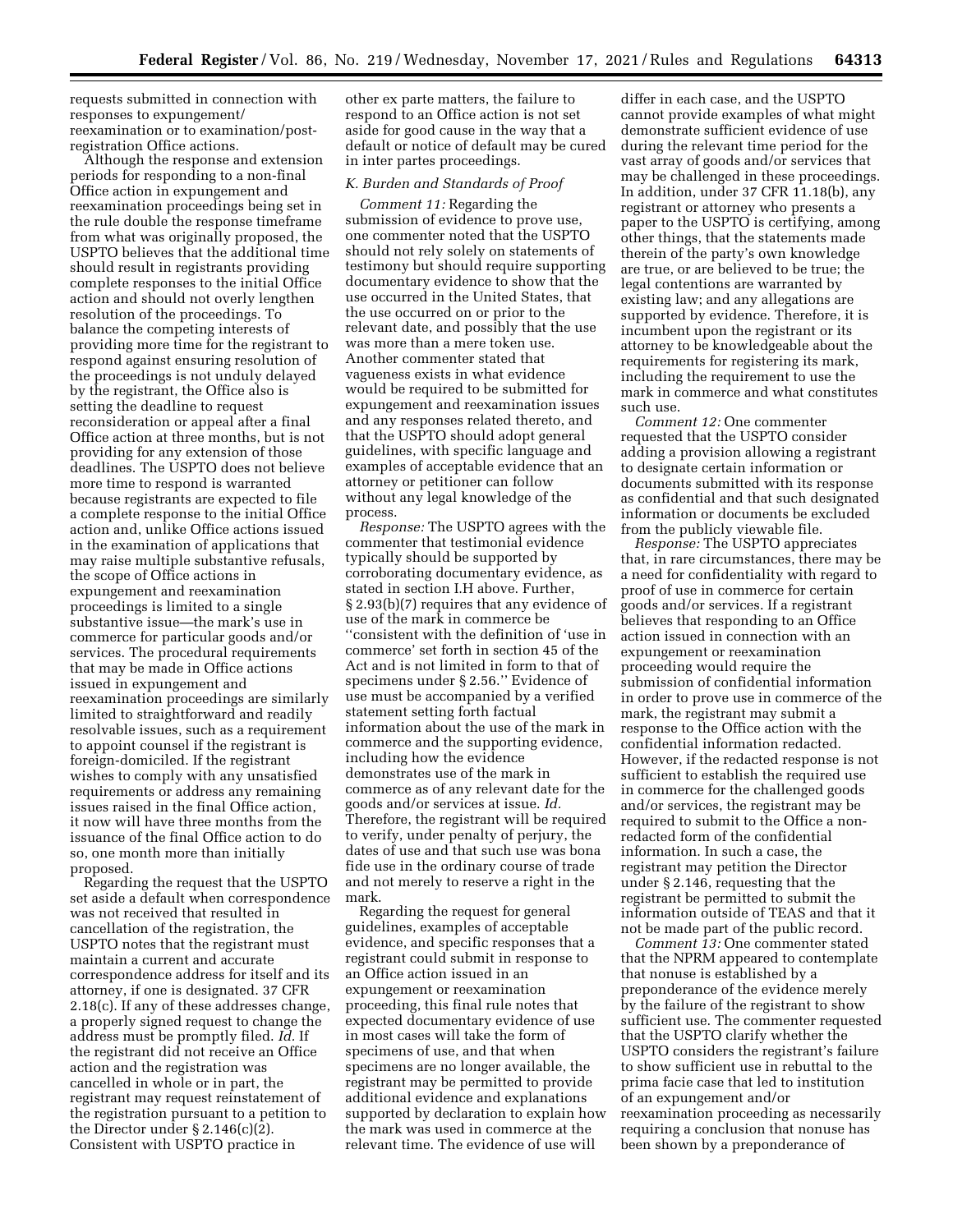evidence of nonuse, and whether the reference to a preponderance of the evidence standard applies only to Director-initiated proceedings.

*Response:* The registrant must rebut a prima facie case of nonuse by providing competent evidence of use of the mark on the challenged goods and/or services. If the USPTO determines that the registrant's evidence is not sufficient to rebut the evidence of nonuse, *i.e.,* that the preponderance of evidence shows nonuse, the registration will be cancelled, in whole or in part, as appropriate. If the registrant in either a petition-based or Director-instituted proceeding elects to appeal the decision to cancel the relevant goods and/or services, the ultimate determination of whether the USPTO met its burden of establishing nonuse by a preponderance of the evidence would be made by the TTAB or subsequently by a court.

# *L. Excusable Nonuse*

*Comment 14:* One commenter inquired whether the provision in § 2.93(b)(5)(ii) regarding excusable nonuse in an expungement proceeding as to particular goods and/or services with a sole basis under section 44(e) or section 66(a) of the Act rescind current excusable nonuse protection for marks registered under section 1. The commenter also stated that the difference in treatment between domestic versus foreign registrations appears to put domestic trademark owners at a disadvantage versus foreign counterparts.

*Response:* The USPTO assures the commenter that the provision regarding excusable nonuse as to particular goods and/or services in a registration with a sole basis under section 44(e) or section 66(a) applies only to goods and/or services challenged in an expungement proceeding. The provision in § 2.161 regarding a claim of excusable nonuse in connection with an affidavit or declaration of use under section 8 of the Act remains unchanged. Regarding the comment that domestic owners are at a disadvantage because they cannot claim excusable nonuse in an expungement proceeding, the U.S. Congress explicitly provided that treaty entitlement in the TMA only for foreign owners whose marks were registered via the Paris Convention and Madrid Protocol. Therefore, the USPTO cannot eliminate or expand that provision to section 1 registrants through rulemaking. In addition, unlike registrations with a sole basis under section 44(e) or section 66(a) that may register prior to use in commerce, registrations under section 1 issue based on a sworn statement and proof that the mark is in use in

commerce on or in connection with the goods and/or services. In the context of an expungement proceeding, requiring a showing that the mark was never used, allowing for an allegation of excusable nonuse, would conflict with the use requirement under section 1 for issuance of the registration.

## *M. Duty To Monitor Status*

*Comment 15:* One commenter stated that the requirement to monitor in § 2.23(d)(3) would require an ongoing responsibility to regularly monitor the registration that is too burdensome and suggested that regular monitoring be required not more often than once a year. Another commenter opined that the new monitoring provisions may be costly for all, and cost-prohibitive for individual applicants and small businesses, and inquired whether this obligation applies retroactively to all existing registrants.

*Response:* After consideration of the comments, the USPTO will not include the requirement in  $\S 2.23(d)(3)$  that registrants monitor the status of their registrations at least every six months following the issue date of the registration. Although this requirement is not included in the final rule, registrants are still encouraged to monitor the status of their registrations using TSDR every six months from the date of issuance. It is in the registrant's best interests to ensure that it is aware of any challenges to its registration submitted to the USPTO and that it does not miss any deadlines in connection with such challenges.

The USPTO also notes that all registrants must maintain a valid email address for themselves to ensure they receive correspondence from the USPTO relating to their registrations. *See* 37 CFR 2.23(b). If a registrant neglects to update its own email address, or to notify the USPTO of an assignment of its registration to another party, the new owner will not receive notifications from the USPTO regarding the filing of a petition for expungement or reexamination, the institution of one or both of those proceedings or of a Director-instituted proceeding, or the issuance of an Office action in connection with such a proceeding. In these situations, the owner would lose valuable time to begin collecting evidence to support its showing of use in commerce of the challenged goods and/or services. Further, if the owner does not timely respond to an Office action, the registration may be cancelled in whole or in part based upon the failure to respond. If a registrant does not receive USPTO correspondence because it failed to maintain a valid

email address as required by the USPTO rules, and its registration is cancelled, its failure to comply with § 2.23(b) normally will preclude the registrant from establishing an extraordinary circumstance to waive the timing provisions for a petition to reinstate a registration under  $\S 2.146(d)(2)(iv)$ . Therefore, registrants should ensure that USPTO assignment records are updated and that email addresses are up-to-date so that USPTO correspondence concerning the registration is sent to the proper address, including notification of reexamination or expungement proceedings filed in registrations.

# *N. 30-Day Letter—Expungement/ Reexamination Proceeding*

*Comment 16:* Several commenters responded to the USPTO's request for comments regarding whether to grant 30 days, or to the end of the response period, whichever is longer, when a timely response to an expungement or reexamination Office action is substantially complete, but consideration of some matter or compliance with a requirement has been omitted. Four commenters agreed with the proposal to issue a 30-day letter, with one commenter requesting that the USPTO clarify what is meant by a ''substantially complete'' response. One commenter stated that such a provision is not necessary, given that § 2.93(c) provides for a final action with the option to request reconsideration if there are outstanding issues. Another commenter stated that deficiencies in a response to an initial Office action should be addressed through a final action, rather than an additional 30-day response period and that the USPTO should apply the additional 30-day response period to timely requests for reconsideration.

*Response:* During the examination of an application for registration, examining attorneys have discretion to grant an applicant 30 days, or to the end of the time period for response to the Office action, whichever is longer, to perfect a response if: (1) The response was timely filed, (2) the response was a bona fide attempt to advance examination, (3) the response was a substantially complete response to the Office action, and (4) consideration of some matter or compliance with some requirement was omitted. Generally, such 30-day letters are issued only after submission of a response to a final action, and the response is considered to be ''substantially complete'' because the missing part could put the application in condition for publication or registration. *See* 37 CFR 2.65(a)(2).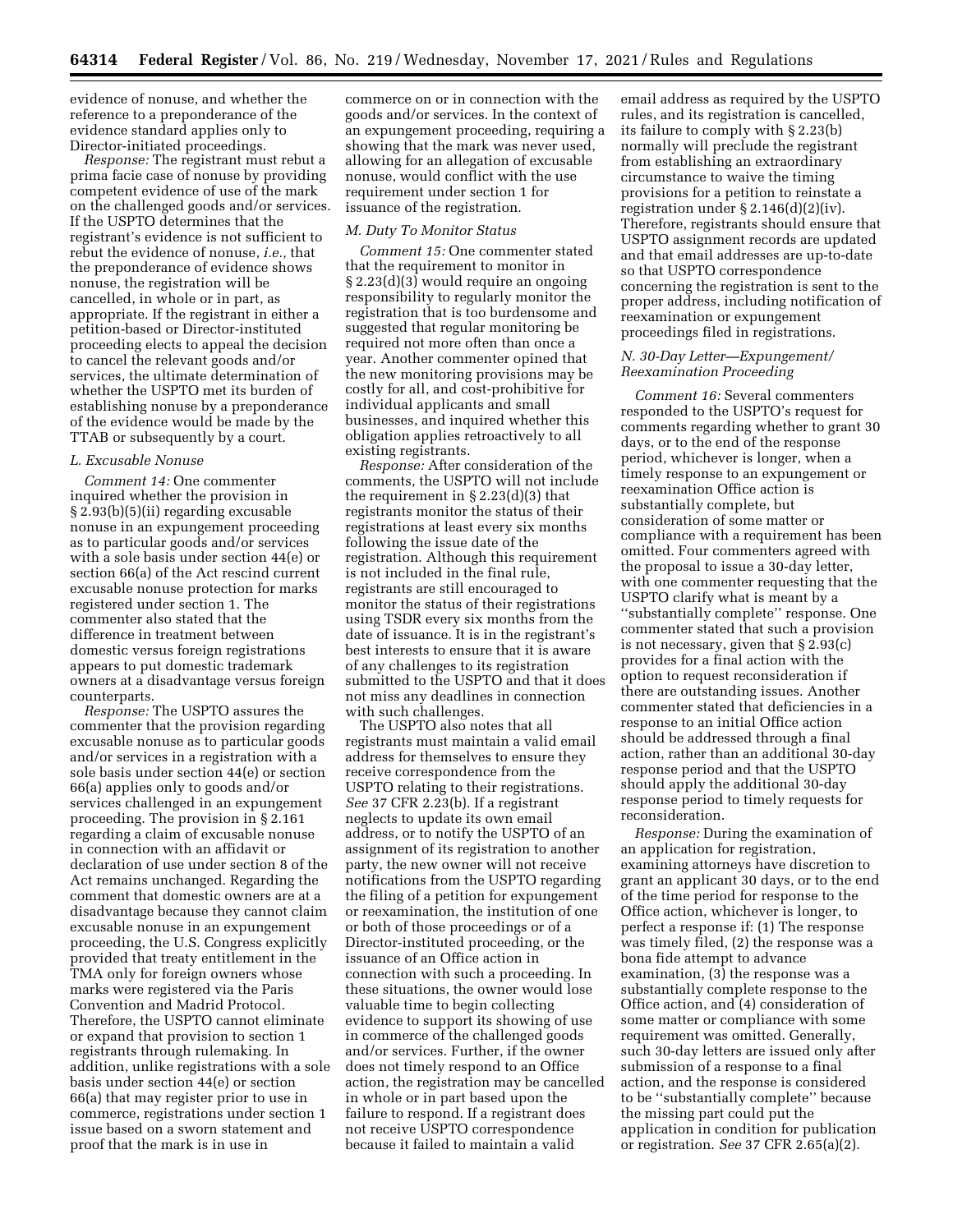Consistent with existing examination procedures, the USPTO proposed a similar procedure in connection with responses to initial or final actions in expungement or reexamination proceedings, or requests for reconsideration in such proceedings, to further its stated goal of making these proceedings faster and more efficient than pre- or post-registration processes. For example, if a registrant submits a response to an initial expungement or reexamination Office action that establishes use of the mark in commerce (or excusable nonuse, when applicable), but fails to provide the URL and date accessed or printed for any web pages, or submits an improperly signed response, the USPTO may issue a 30 day letter requiring the missing information or a response that is properly signed pursuant to § 2.193. If the registrant supplies the required information within the 30-day period (or the time remaining in the initial response period), the USPTO can terminate the proceeding faster and more efficiently because it will not have to issue a final action giving the registrant another three months to respond. In addition, registrants who are able to establish use will benefit by having the proceeding terminated at an earlier date than might otherwise occur. For these reasons, this final rule provides discretion to grant a registrant 30 days, or to the end of the time period for response to the previous Office action, whichever is longer, to perfect a response. However, granting the registrant additional time in such circumstances does not extend the time for filing an appeal to the TTAB or a petition to the Director.

# *O. Timeline for Proceedings and Combined Proceedings*

*Comment 17:* One commenter stated that the USPTO should require that the Director issue a decision on an expungement or reexamination petition within a certain amount of time and specify the consequences to the petitioner, registrant, and subject registration if a timely decision is not rendered. The commenter also stated that the USPTO should provide that a petitioner may assert both expungement and reexamination bases in a single petition under § 2.92(a) for a single filing fee.

*Response:* The USPTO intends to review a petition for expungement or reexamination and to determine whether to institute a proceeding in a timely manner after receipt of the petition. It is in the interest of the USPTO to remove unused registrations from the trademark register as

expeditiously as possible. However, the TMA does not impose a deadline for deciding such petitions, and the USPTO does not know how many petitions will be submitted within, for example, the first six months after implementation of this rule. Therefore, it is not possible to predict the level of staffing and the amount of time that will be required to review and make determinations regarding such petitions. However, the USPTO assures the commenter, and all interested parties, that the goal of these proceedings is faster and more efficient cancellation of registrations for marks not used with goods and/or services listed therein. As such, the USPTO's goal is to issue these decisions promptly.

As to allowing a petitioner to assert both expungement and reexamination grounds in a single petition, the USPTO does not believe that doing so would be an efficient way to implement these proceedings. The evidence required for each ground will differ based on the relevant time period, and combining them would complicate the review of evidence to determine what applies to which ground, and would not be the most efficient use of USPTO resources.

## *P. Post Registration Audit*

*Comment 18:* The USPTO received several responses regarding its request for comments on whether a registration should be pre-selected for audit during any concurrent or subsequent review of a post-registration maintenance filing when a registrant fails to respond in an expungement or reexamination proceeding, leading to cancellation of some of the goods and/or services in the registration. Eleven commenters stated that a registration should not automatically be selected for audit in such circumstances. One of those commenters suggested that the USPTO wait until it can evaluate how many registrations would be impacted by such a procedure, and another commenter proposed specific criteria for selecting a registration for audit after failure to respond in an expungement or reexamination procedure. Some of the commenters also noted that the audit procedure is intended to be random; that selecting a registration for audit in this situation appears to be punitive; and that failure to respond, resulting in deletion of some goods and/or services, does not lead to a presumption that the remaining goods and/or services are not in use. Four commenters were in favor of selecting a registration for audit if a registrant's failure to respond leads to cancellation of some goods and/or services. One of those commenters also suggested that the Director evaluate

whether there is sufficient evidence to institute an expanded proceeding against the entire registration.

*Response:* To promote the accuracy and integrity of the trademark register and preserve the register as a reliable reflection of marks in use in commerce, the USPTO conducts audits of section 8 and section 71 affidavits or declarations in which the mark is registered for more than one good or service per class. TMEP sections 1604.22, 1613.22. After careful consideration of the comments, the USPTO will not at this time automatically select a registration for audit because a registrant failed to respond to an expungement or reexamination Office action and its registration is cancelled in part. However, cancellation in part as a result of an expungement or reexamination proceeding, either for failure to respond to an Office action or failure to rebut a prima facie case of nonuse, does not shield a registration from being selected for audit under the current procedures after submission of a post-registration maintenance filing. Thus, a registration that still includes at least one class with four or more goods or services, or at least two classes with two or more goods or services, could be subject to audit following submission of a section 8 or section 71 affidavit or declaration. Regarding the suggestion of particular criteria for selecting a registration for audit, specifically, that registrations be selected for audit based upon the number of items in the original registration, the number of items in the expungement proceeding, and whether the registrant deletes items from the registration at or before the submission of a section 8 declaration, the USPTO declines to adopt a second set of criteria that would unnecessarily complicate the procedures for selecting registrations for audit.

# *Q. Estoppel*

*Comment 19:* One commenter requested that the rule expressly state that the Director will have the burden of ensuring an expungement or reexamination proceeding is not initiated if estoppel applies. Another commenter: (1) Sought clarification as to whether the USPTO will automatically review petitions and registration records to determine whether estoppel should apply or whether the burden will be on the registrant to show it should apply; (2) suggested permitting registrants to petition the Director to prove that additional goods and/or services may be considered the ''same'' goods and/or services for purposes of estoppel where they are highly similar to previously challenged goods/services, but not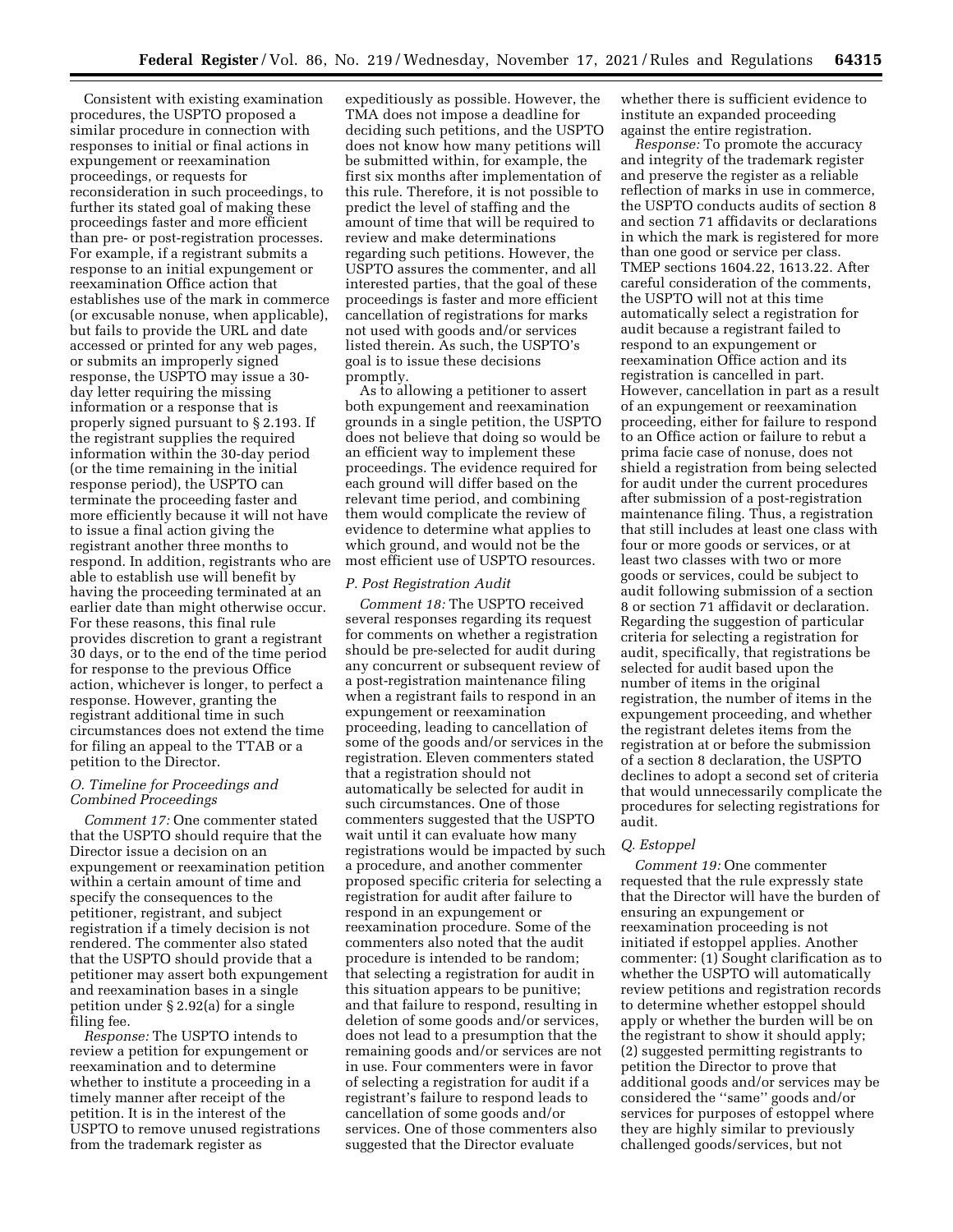identical; (3) proposed adding a mechanism by which a registrant subject to an expungement proceeding can also show use as to the same goods/ services at issue on or before the relevant date for a reexamination proceeding, so that future reexamination proceedings may also be estopped; and (4) requested clarification concerning the extent to which, or whether, termination of an expungement or reexamination proceeding in favor of the registrant may bar future nonuse cancellation actions with respect to the registration.

*Response:* Regarding the request that the rule expressly state that it is the Director's burden to ensure that an expungement or reexamination proceeding is not initiated if estoppel applies, the USPTO believes that such an express provision is not necessary. The TMA and § 2.92(d)(1) specifically prohibit institution of a later expungement proceeding as to goods and/or services when it has been established that a registered mark was used in commerce on or in connection with those goods and/or services at issue in a prior expungement proceeding. Section 2.92(d)(2) specifically prohibits institution of a later reexamination proceeding as to goods and/or services when it has been established that a registered mark was used in commerce on or in connection with any of those goods and/or services at issue in a prior reexamination proceeding. Because of these prohibitions, when the USPTO receives a petition to institute an expungement or reexamination proceeding, the USPTO examiner must review the entire record to determine whether there was a prior proceeding. If estoppel applies, no new proceeding will be instituted. However, the fee for the petition requesting expungement or reexamination will not be refunded in such circumstances. Therefore, it would be prudent for petitioners to ensure that estoppel does not apply to the goods and/or services identified in the petition prior to submitting a petition for expungement or reexamination.

Regarding the suggestion that registrants be permitted to petition the Director to prove that additional goods/ services may be considered the ''same'' goods and/or services for purposes of estoppel where they are highly similar to previously challenged goods and/or services, but not identical, as noted above, the wording ''same goods and/or services'' refers to identical goods and/ or services that are the subject of the pending proceeding or the prior determination. The registrant's burden in expungement and reexamination

proceedings is to demonstrate use of its mark in commerce on the challenged goods and/or services. Although certain goods may be related, demonstrating acceptable use on one of the challenged goods listed in an identification does not establish use on other listed related goods. Further, the TMA and § 2.92(d)(1) and (2) specifically provide that no further expungement or reexamination proceedings may be instituted only as to those ''particular'' goods and/or services that were previously challenged and determined to be in use in commerce. Therefore, the wording ''particular'' cannot be read to include similar goods and/or services.

The commenter also requested that the USPTO add a mechanism by which a registrant subjected to an expungement proceeding can also show use as to the same goods and/or services at issue on or before the relevant date for a reexamination proceeding, so that future reexamination proceedings may also be estopped. A registrant in an expungement proceeding can include specific dates of use for each challenged good and/or service when it provides proof of use in commerce as to each. If a petition for reexamination of the same goods and/or services was submitted after the registrant prevailed in the expungement proceeding, the USPTO examiner would review the entire registration record, which would include any dates of use established in the prior proceeding, in order to determine whether institution of a reexamination proceeding would be appropriate.

Regarding the question about the extent to which, or whether, termination of an expungement or reexamination proceeding in favor of the registrant may bar future nonuse cancellation actions before the TTAB with respect to the registration, the USPTO clarifies here that termination of an expungement or reexamination proceeding in favor of the registrant does not bar future nonuse cancellation actions under § 2.111 with respect to the registration.

## *R. Flexible Response Periods*

*Comment 20:* The USPTO received a significant number of comments on the proposal to implement flexible periods for responding to Office actions in the examination of applications and postregistration submissions. Some commenters favored the primary proposal to implement a three-month response period with an optional threemonth extension, or some variation thereof. These commenters noted that this option would be administratively simpler to implement compared to the proposed alternatives and that the three-

month response period would be adequate in most cases to provide a sufficient response. Other commenters opposed any reduction to the current six-month response deadline and urged the USPTO to retain the current response deadline framework. These commenters cited concerns that three months may be an insufficient amount of time to properly respond to some Office actions, especially if foreign applicants or substantive refusals are involved; that the change in deadlines creates an administrative burden on stakeholders, particularly with regard to updating and managing case docketing systems; and that a system involving extensions could increase costs for applicants.

Of the comments that opposed changing the current deadline framework, most indicated that if one of the three flexible response deadline options were to be implemented, the primary proposal of a three-month response period with a single optional three-month extension would be preferred.

Overall, the comments reflected little support for the two alternative flexible response proposals, namely, the twophase examination option and the 'patent model'' option involving progressively higher extension fees for each successive monthly extension after two months. Comments about these proposals noted that they would be more burdensome and complicated than the primary proposal, and that they do not appear to support the USPTO's objectives in implementing flexible response periods.

Of those comments voicing an opinion on extensions of time to respond to an Office action, most expressed a preference for a single three-month extension. Regarding the proposed \$125 fee (if filed through TEAS) for these extensions, some comments were in favor, while others opposed charging a fee or suggested that the fee be reduced.

One commenter supported the USPTO's proposal to implement flexible response periods only for applications based on section 1 or section 44 of the Act, while retaining the six-month deadline for applications based on section 66(a) of the Act, but others were concerned that such an implementation would disadvantage section 1 and section 44 applicants. To address this, a couple of commenters suggested that section 66(a) applicants should not be required to proactively seek extension requests, but should be required to pay the same fees based on the timing of the response.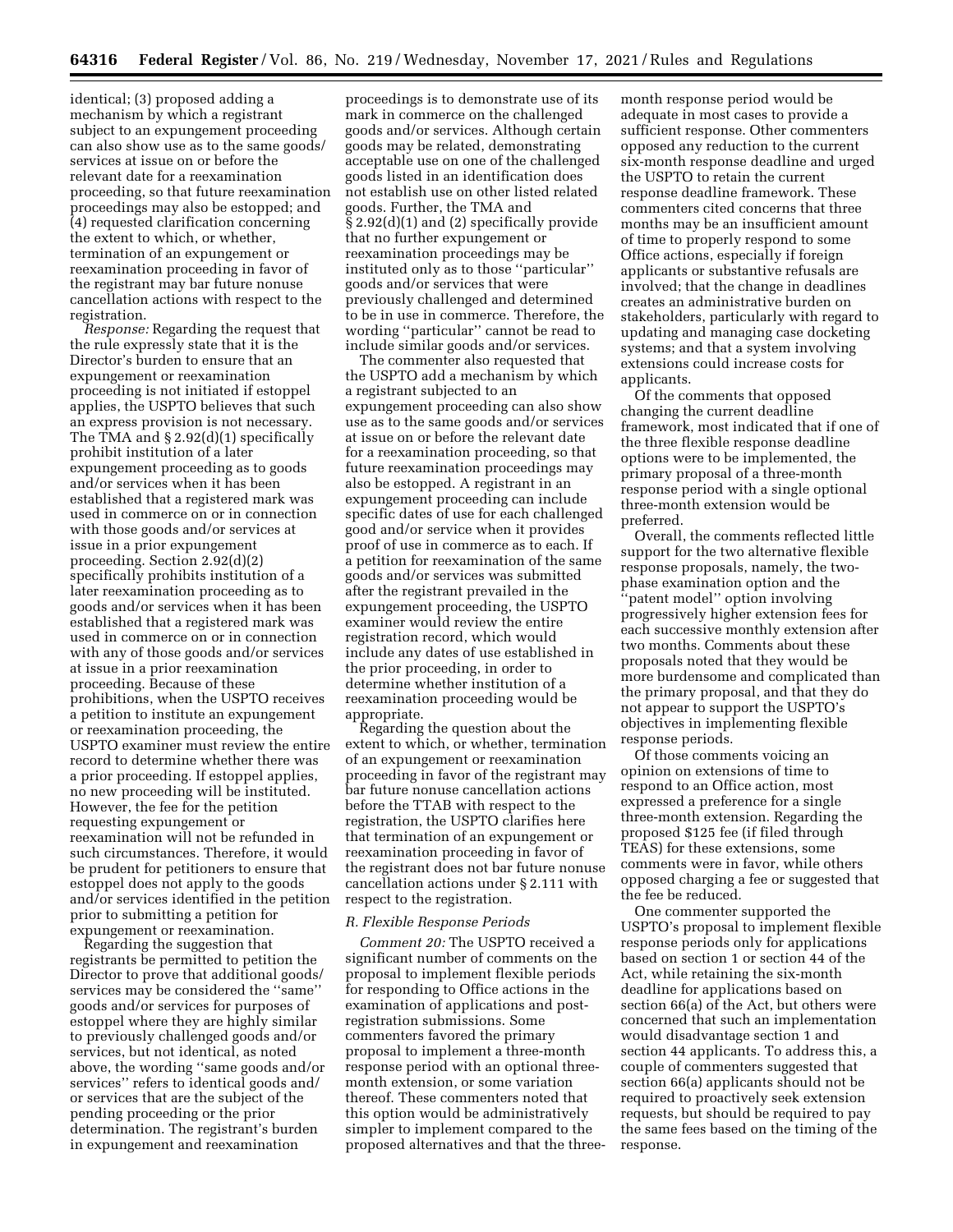Another commenter noted that the NPRM suggests that only applications with more complex issues would be permitted to obtain the optional extension and requested clarification on this point.

Finally, a number of commenters agreed that the USPTO should delay the implementation of flexible response periods until June 2022 or beyond, to enable the USPTO to gather additional stakeholder feedback.

*Response:* The USPTO appreciates the comments regarding flexible response periods and understands the concerns some of these expressed about the potential effects of reducing the current six-month deadline for responses to Office actions. However, based on a review of all the comments, the USPTO has determined that a three-month response deadline with a single optional three-month extension for a fee of \$125 (if filed through TEAS) is the best option to promote efficiency in examination by shortening the overall prosecution timeline for applications and facilitating faster disposal of applications that may delay the disposition of later-filed applications. As some commenters noted, three months should be sufficient time to review an Office action and submit a response in many, if not most, cases, especially those with issues that are relatively easy to address. The USPTO's historical data on response times support this conclusion. For those applicants who need more time to respond, a full six months will still be available by requesting the three-month extension.

While the USPTO acknowledges the concerns some commenters expressed about imposing a \$125 fee (if filed through TEAS) for the extension, and has considered them carefully, the USPTO believes that charging no fee or a nominal fee would undercut the USPTO's objective of encouraging applicants to respond sooner. If an extension were available at a low cost, or at no cost, many applicants and their attorneys would have no incentive to respond within the three-month period. The fee for an extension under this rule is set at a level to address this reality and is the same amount as the analogous fee for requesting an extension of time for filing a statement of use through TEAS.

Regarding the comments about retaining the six-month deadline for section 66(a) applications, while implementing flexible response deadlines for section 1 and section 44 applications, the USPTO has determined that this difference in implementation is appropriate, based on

data showing that, in contrast with section 1 and section 44 applicants, only 11% of section 66(a) applicants filed a response to a non-final Office action with multiple grounds within three months, while 62% of Madrid applicants took six months to file a response. In short, as noted in the NPRM, the additional processing required for these applications, both at the USPTO and the IB, per article 5(2) of the Madrid Protocol, justifies maintaining the current six-month deadline.

As to the comment requesting clarification of the NPRM's statement that optional extensions would provide sufficient time for responses to Office actions with more complex issues, this statement was not intended to suggest that only Office actions with certain refusals or requirements would be eligible for an extension. Rather, the statement was intended to indicate that the extension option is available if the applicant or its attorney felt there were complex issues in an Office action that required more time to respond. To be clear, under this rule, an extension can be requested regardless of the type or level of complexity of the issues raised in the Office action.

Finally, the USPTO recognizes that changes to the deadline for responding to Office actions would require stakeholders to change their processes for reviewing, docketing, and submitting responses. Likewise, the USPTO must perform a significant amount of work and planning to adjust its IT systems and processes to accommodate new deadlines. Therefore, to allow sufficient time for this planning and work to be carried out by both the USPTO and its stakeholders, the USPTO has determined that the implementation of the rules regarding flexible deadlines for Office actions issued in connection with pending applications or postregistration maintenance documents should be delayed beyond the initially proposed effective date of June 27, 2022, to a new effective date of December 1, 2022.

# *S. Letters of Protest*

*Comment 21:* The USPTO received a few comments on the proposed amendment to § 2.149 to add provisions from the TMA relating to the USPTO's letter-of-protest procedures. While the comments generally supported the proposed amendment, a couple of commenters expressed concerns about the TMA's provision that, within two months of submission of a letter of protest, the USPTO must determine whether the evidence submitted in the letter of protest should be included in

the relevant application record. One commenter suggested that § 2.149 should specify a shorter time period for making that determination, because the two-month time period could lead to examining attorneys acting on applications before receiving relevant letter-of-protest evidence. Another commenter recommended that the USPTO should identify the consequences for the USPTO failing to meet the two-month requirement, specifically whether the letter-of-protest evidence will be entered into the record if the requirement is not met.

*Response:* The USPTO understands the desire to ensure timely forwarding of relevant letter-of-protest evidence to examining attorneys, which is, in fact, the objective of the TMA's two-month requirement. *See* H.R. Rep. No. 116– 645, at 12 (2020). Any failure of the USPTO to meet the two-month requirement is subject to oversight by the U.S. Congress. The USPTO will dedicate appropriate resources to meet the requirement, taking into account letter-of-protest filing levels and examination pendency timelines.

The USPTO does not believe a shorter time frame for determining whether the evidence submitted in the letter of protest should be included in the relevant application record is necessary or administratively feasible, given the recent increases in application filings and the number of letters of protest the USPTO has historically received, particularly over the last year. Section 2.149 and the USPTO's current procedures allow for letter-of-protest evidence to be forwarded and considered even after an application is approved for publication, under appropriate circumstances. Thus, the fact that an examining attorney has already acted on an application does not necessarily preclude the examining attorney's consideration of relevant evidence included in a timely, properly filed letter of protest.

Regarding the comment suggesting that the USPTO specify the consequences for failing to meet the two-month requirement, the USPTO notes that the TMA imposes the twomonth deadline on the USPTO, and the statute does not itself specify any consequences for failing to meet the requirement. *See* H.R. Rep. No. 116– 645, at 12 (2020). In view of this and the USPTO's general obligation to meet the statutory mandate, the USPTO has determined that it is not necessary for § 2.149 to specify consequences for the USPTO for failing to meet the deadline. Nor would it be appropriate for the rule to establish any consequences affecting letter-of-protest filers, who have no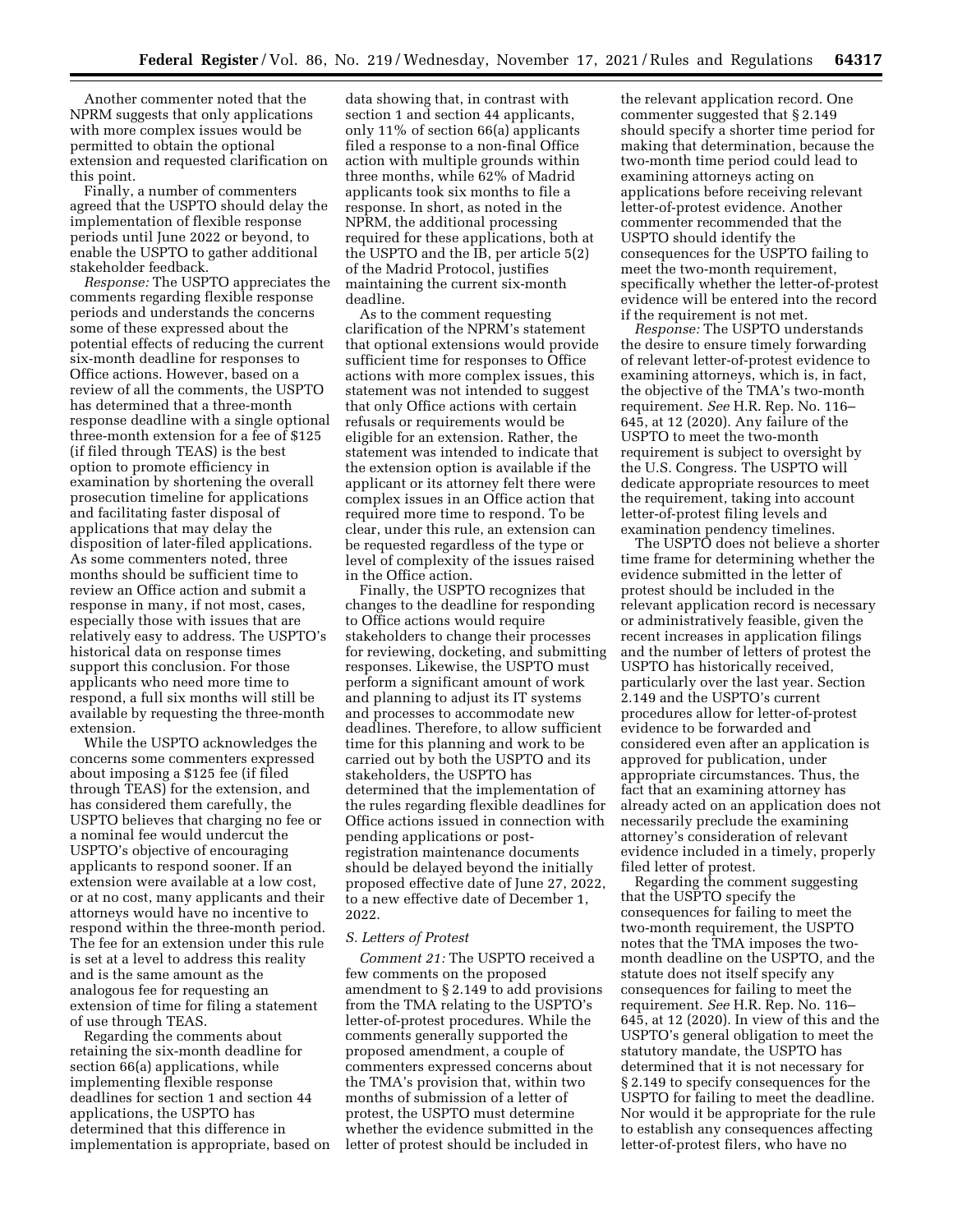control over whether the USPTO meets the deadline. If a timely and properly filed letter of protest contains relevant evidence that should be included in the application record of a pending application, but the USPTO fails to make that determination within the required two months, the USPTO may still forward the evidence to the examining attorney for consideration, if possible under the circumstances.

#### *T. Suspension of Proceedings*

*Comment 22:* The USPTO received two comments regarding including expungement and reexamination proceedings among the types of proceedings for which suspension of action by the Office or the TTAB is authorized. One commenter supported suspension while expungement or reexamination proceedings are pending. The other commenter disagreed that inter partes proceedings should be suspended during the pendency of ex parte proceedings under any circumstances. The commenter stated further that unless ex parte proceedings are stayed while inter partes proceedings are pending, the ex parte proceedings will have the unintended consequence of undermining inter partes proceedings, because faster resolution of an ex parte proceeding resulting in cancellation of a registration potentially moots or impacts the more robust proceedings in inter partes forums and that the proposed rules depart from the Office's longstanding practice of staying the more jurisdictionally limited forum. Finally, the commenter proposed amending § 2.67 to provide for suspension when ''ownership'' was an issue in another pending proceeding.

*Response:* The USPTO appreciates the comment in support of the revision to §§ 2.67 and 2.117. Regarding the concerns of the other commenter, the USPTO notes that suspension of a Board proceeding pending the final determination of another proceeding is solely within the discretion of the Board. If a cancellation proceeding pending before the TTAB includes nonuse as basis for cancellation, and there is an expungement or reexamination proceeding involving some or all of the goods and/or services in the cancellation proceeding, the outcome of the expungement or reexamination proceeding may have a bearing on the Board proceeding. The expungement or reexamination may result in the cancellation of the registration at issue in the Board proceeding. Therefore, the TTAB may exercise its discretion to suspend. As the commenter noted, ex parte

proceedings generally are less costly and time-consuming, and thus an ex parte proceeding may resolve a nonuse issue more efficiently. Suspending Board proceedings in favor of expungement and reexamination proceedings is consistent with the TMA's objective to provide a faster and more efficient alternative to address claims of lack of proper use.

The commenter expresses concern about suspending ''more robust proceedings'' at the TTAB in favor of ex parte proceedings. While the commenter refers to inter partes Board proceedings having larger evidentiary records and more thorough fact-finding, these characteristics primarily result from the broader scope of claims and issues addressed in inter partes Board proceedings, which range well beyond nonuse. The ex parte reexamination and expungement proceedings will address a more limited inquiry regarding lack of proper use of a registered mark, and within that context the proceedings are designed to provide the registrant a sufficiently robust, full and fair opportunity to be heard.

While the commenter characterized suspension of Board proceedings in favor of expungement or reexamination proceedings as a change in practice, the USPTO disagrees. As set forth in section 510.02(b) of the Trademark Trial and Appeal Board Manual of Procedure, the longstanding practice of the Board has been that ''[u]nless there are unusual circumstances, the Board will suspend proceedings in the case before it if the final determination of the other proceeding may have a bearing on the issues before the Board.'' Pursuant to this practice, the Board has suspended its proceedings in favor of many types of other proceedings, including arbitration proceedings, state court cases, and foreign actions. *Id.* The USPTO considers suspending Board proceedings in favor of expungement and reexamination proceedings under the same conditions to be a continuation of longstanding TTAB practice rather than a departure from it.

With regard to the addition of ''ownership'' as a reason to suspend, the wording as proposed is broad enough to include the issue of ownership and there is no need to list separately that specific issue pertaining to the initial or continued registrability of a mark.

#### *U. Attorney Recognition*

*Comment 23:* The USPTO received a significant number of comments regarding attorney recognition and withdrawal. The comments regarding the proposed amendments to § 2.17(g), providing for ongoing attorney

recognition, were mixed. Several commenters supported ongoing recognition, while others preferred the USPTO continue to cease recognition under specified circumstances. One commenter noted that the existing rule was a ''familiar and practical approach'' to representation, while another noted that the change ''would simplify how an attorney can be removed from recognition.'' Some commenters expressed concern about how the transition from the current rules to the new rules would be implemented. Other commenters sought additional information regarding the specifics on the implementation of the role-based access control system intended to improve USPTO database security and integrity, which was referenced in the NPRM. One comment suggested that any rule change to implement such a system would be premature until the plans for the system could be discussed in detail.

Commenters also raised questions about the obligations imposed by the requirements for withdrawal under § 2.19, citing issues pertaining to attorney discharge and change of ownership.

*Response:* After carefully considering all of the comments, the USPTO has decided not to implement any of the NPRM's proposed changes to the rules governing attorney recognition and withdrawal at this time, except for § 2.17(b)(4), which provides that a false, fraudulent, or mistaken attorney designation will be considered ineffective; § 2.18(a)(1), which replaces ''representation'' with ''recognition''; § 2.18(a)(2), which indicates that, with respect to notices of institution of expungement and reexamination proceedings and ineffective attorney designations under § 2.17(b)(4), the Office may correspond directly with the applicant, registrant, or party to a proceeding; and § 2.19(d), which indicates that an attorney need not formally withdraw when recognition is not effective under § 2.17(b)(4).

While the USPTO may make changes to the attorney recognition and withdrawal rules in a future rulemaking, it has determined that additional work, planning, and stakeholder communications should be carried out before any such changes are made.

## *V. Court Orders Concerning Registrations*

*Comment 24:* One commenter expressed concerns about proposed § 2.177, regarding action on court orders canceling or affecting a registration under section 37 of the Act, 15 U.S.C. 1119. Specifically, the commenter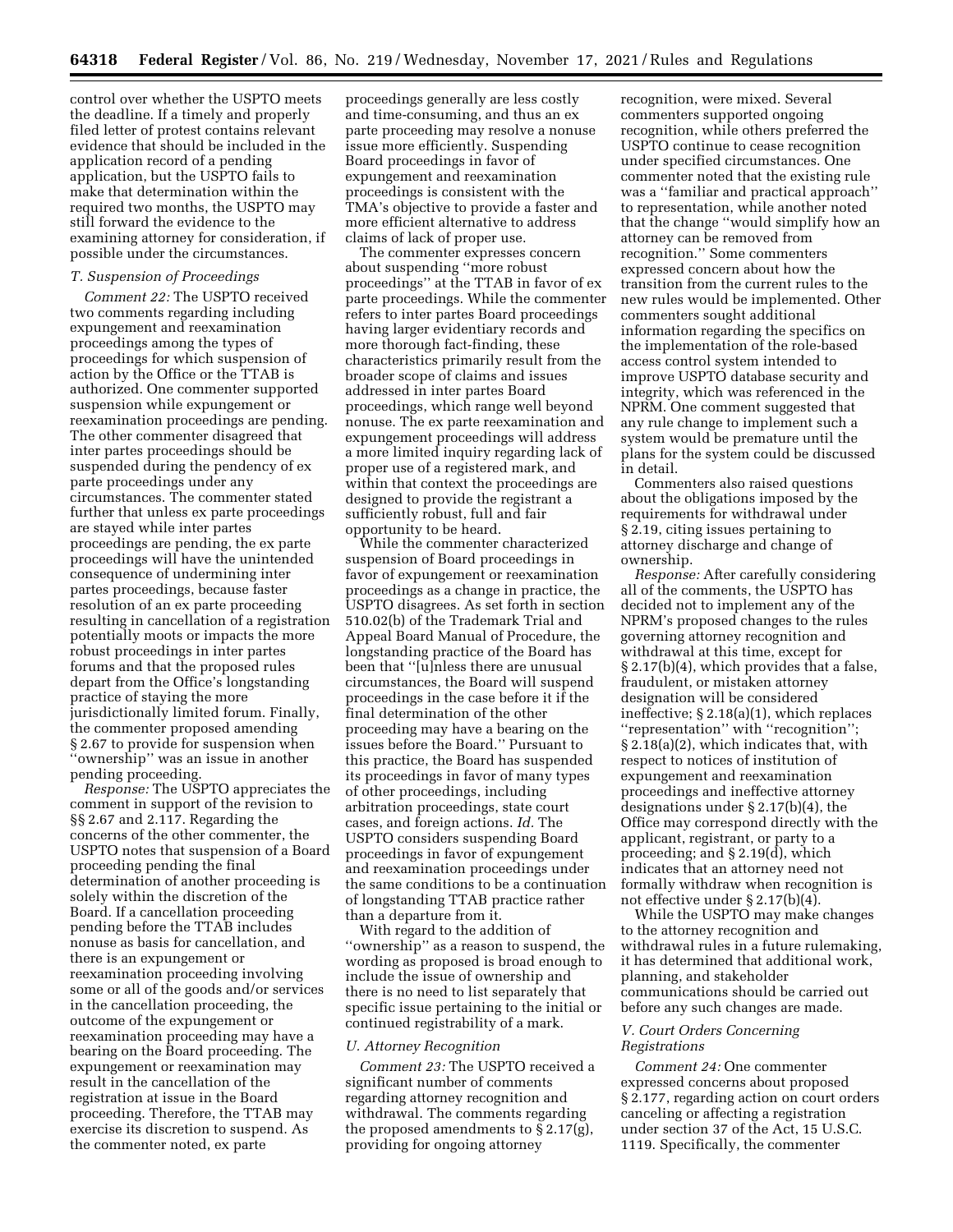requested that proposed § 2.177 be revised to remove the requirement that a party obtain and submit the certified copy of the court order to the USPTO, noting that the requirement adds an unnecessary burden on litigant parties. In addition, the commenter found the proposed rule's reference to ''a party'' to be vague because it does not identify which party to the litigation is responsible for submitting the court order, nor does it specify a penalty for failing to submit the order.

*Response:* The intent of § 2.177 is to codify the USPTO's longstanding procedures concerning action on court orders cancelling or affecting a registration under section 37, 15 U.S.C. 1119, that are currently set forth in TMEP section 1610. These procedures enable parties to litigation to properly notify the USPTO of a court order so that the USPTO may take appropriate action. Thus, § 2.177 imposes the obligation to file a certified court order only on those parties who wish for the USPTO to take action on the order. To address the concerns about possible ambiguity resulting from the wording ' party,'' the text of § 2.177 has been amended to clarify that if a party wishes that the USPTO take action on a court order, that party must submit a certified copy of the order.

# *W. Paperwork Reduction Act— Respondent Burden Hours*

*Comment 25:* One commenter expressed concerns about the USPTO's estimated burden hours for preparing petitions for expungement and/or reexamination and responses to Office actions issued in connection with such petitions. The commenter noted that accurate estimates are necessary for realistic assessments of the regulatory burden of complying with the rules and weighing the costs with the benefits of the rules. The commenter opined that it may generally take, on average, at least 12 hours or more, rather than the 1–1.5 hours posited by the USPTO.

*Response:* The USPTO appreciates the feedback regarding burden estimates. As these are new proceedings, it is difficult to predict the average amount of time that will be required to research, collect, and compile the evidence required for an expungement and/or reexamination petition or response to an Office action regarding such petition. However, upon consideration of the commenter's concerns, the USPTO agrees that its original estimate did not sufficiently account for the time burden to submit these petitions and responses. Therefore, the USPTO has adjusted the time burdens to 4.5 hours for petitions for expungement and/or reexamination

and 4 hours for responses to Office actions issued in connection with such petitions. The USPTO does not believe more time is warranted because the scope of both the petitions and Office actions in expungement and reexamination proceedings is limited to a single substantive issue—the mark's use in commerce for particular goods and/or services. However, the USPTO will continue to consider public feedback regarding the burden estimates for these items and will raise the burden estimates as needed.

## Changes From the NPRM

Based on the comments and responses above, the USPTO has made the following changes to the proposals in the NPRM. Section 2.6(a) is revised to include a request for extension of time for filing a response to a non-final Office action under § 2.93(b)(1) via TEAS, with a fee of \$125.00. The proposed revisions to § 2.17(g) are not implemented in this rule. Section 2.18(a)(1) is revised to refer to ''recognition'' instead of ''representation.'' The proposed revisions regarding § 2.19(b) and (c) are not implemented in this rule. However, proposed  $\S 2.19(d)$  is added as  $\S 2.19(c)$ . Section 2.93(b)(1) is revised to change the deadline for response from two months to three months and to provide for a one-month extension of time to respond to a non-final Office action, and § 2.93(c)(1) is revised to change the deadline for filing a response to a final Office action to three months.

# Discussion of Rule Changes

The USPTO adds § 2.6(a)(26) to establish a fee of \$400, per class, for filing a petition for expungement or reexamination under § 2.91. The USPTO adds § 2.6(a)(27) to establish a fee of \$125 for filing through TEAS a request for an extension of time for filing a response to a non-final Office action under § 2.93(b)(1). The USPTO adds  $\S 2.6(a)(28)(i)$  to establish a fee of \$225 for filing on paper a request for an extension of time for filing a response to an Office action under § 2.62(a)(2), § 2.163(c), § 2.165(c), § 2.176, § 2.184(b)(2), or § 2.186(c), and  $\S 2.6(a)(28)(ii)$  to establish a fee of \$125 for filing through TEAS a request for an extension of time for filing a response to an Office action under § 2.62(a)(2), § 2.163(c), § 2.165(c), § 2.176, § 2.184(b)(2), or § 2.186(c).

The USPTO amends § 2.11(d) to add cross-references to §§ 2.93, 2.163, and 7.39, and amends § 2.11(f) to add a cross-reference to § 2.93(c)(1).

The USPTO adds § 2.17(b)(4) to specify that when a practitioner has been falsely, fraudulently, or mistakenly

designated as a representative for an applicant, registrant, or party to a proceeding without the practitioner's prior authorization or knowledge, recognition of that practitioner shall be ineffective.

The USPTO amends § 2.18 to revise paragraphs (a)(1) and (2) to clarify the circumstances under which the Office will communicate directly with an applicant, registrant, or party to a proceeding.

The USPTO amends § 2.19 to add paragraph (c) to indicate that an attorney need not formally withdraw when recognition is not effective under  $§ 2.17(b)(4).$ 

The USPTO amends § 2.23 to revise paragraph (c) to clarify that certain submissions are not subject to the exemption allowing paper filing and to add paragraph (d)(3) to address the duty to monitor the status of a registration once an expungement or reexamination proceeding has been instituted.

The USPTO amends § 2.61 to remove paragraph (c).

The USPTO amends § 2.62 to revise paragraph (a) to provide for flexible response periods and extensions of time to respond and paragraph (c) to include a reference to requests for extensions of time to respond.

The USPTO amends § 2.63 to revise paragraph (b) to include a request for an extension of time to respond or appeal under § 2.62(a)(2) as a response option, and makes other minor stylistic changes; revises paragraph (c) to include a reference to requests for extensions of time to respond or appeal under § 2.62(a)(2), and makes other minor stylistic changes; and revises paragraph (d) to remove the wording ''six-month.''

The USPTO amends § 2.65 to revise paragraph (a) to replace ''six months from the date of issuance'' with ''the relevant time period for response under § 2.62(a)(1), including any granted extension of time to respond under  $§ 2.62(a)(2).$ 

The USPTO amends § 2.66 to revise paragraph (b)(1) to replace the citation to  $\S 2.6$  with a citation to  $\S 2.6(a)(15)$ ; revises paragraph (b)(3) by removing a portion of the current paragraph to add new paragraph (b)(5); and adds paragraph (b)(4) to include a provision for Office actions with a three-month response period.

The USPTO amends § 2.67 to codify the existing practice regarding suspension of proceedings before the USPTO and the TTAB.

The USPTO revises the undesignated center heading appearing before § 2.91 from ''CONCURRENT USE PROCEEDINGS'' to ''EX PARTE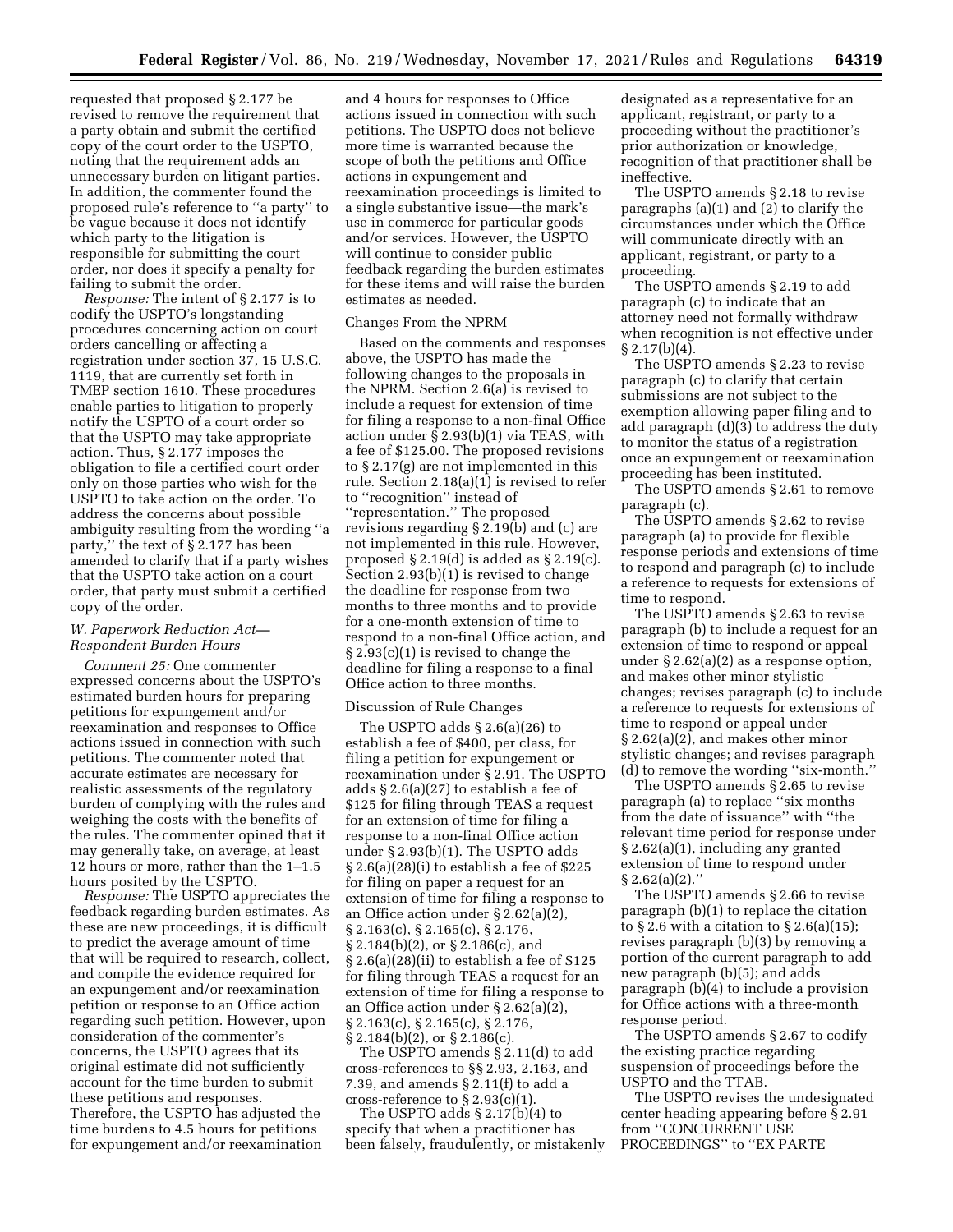EXPUNGEMENT AND

REEXAMINATION.''

The USPTO adds § 2.91 to set forth the procedures for petitions for expungement or reexamination.

The USPTO adds § 2.92 to set forth the procedures for instituting ex parte expungement and reexamination proceedings.

The USPTO adds § 2.93 to set forth the procedures for conducting expungement and reexamination proceedings.

The USPTO adds § 2.94 to set forth the procedures for action after expungement or reexamination.

The USPTO adds the undesignated center heading ''CONCURRENT USE PROCEEDINGS" before existing § 2.99.

The USPTO revises the undesignated center heading appearing before § 2.111 from ''CANCELLATION'' to ''CANCELLATION PROCEEDINGS BEFORE THE TRADEMARK TRIAL AND APPEAL BOARD'' to differentiate cancellation proceedings before the TTAB from ex parte expungement and reexamination proceedings.

The USPTO amends § 2.111(b) to specify the time for filing a petition for cancellation with the TTAB on the ground specified in section 14(6) of the Act and to distinguish it from the timing of other nonuse claims.

The USPTO amends § 2.117(a) to include a reference to an expungement or reexamination proceeding instituted under § 2.92, to eliminate the limitation to other proceedings in which a party or parties are engaged, and to indicate that a civil action or proceeding is not considered to have been terminated until an order or ruling that ends litigation has been rendered and noticed and the time for any further review has expired with no further review sought.

The USPTO amends § 2.141 to revise the heading to ''Ex parte appeals''; adds the title ''Appeal from final refusal of application'' to paragraph (a) and replaces the six-month deadline with a reference to § 2.142(a)(1); adds a new paragraph (b) regarding expungement and reexamination appeals with the title ''Appeal from expungement or reexamination proceeding''; and renumbers current paragraph (b) as paragraph (c) and clarifies that (1) if the applicant or registrant does not pay the appeal fee for at least one class of goods or services before expiration of the time for appeal, the application will be abandoned or the proceeding will be terminated and (2) if the applicant or registrant does not submit the required fee or specify the class(es) being appealed from either a final refusal of an application or from an expungement or reexamination proceeding within the set

time period, the TTAB will apply the fee(s) to the class(es) in ascending order, beginning with the lowest-numbered class.

The USPTO amends § 2.142 to revise paragraph (a) to replace the six-month deadline with a reference to the deadline for appeal from the final refusal of an application in paragraph (a)(1) and the deadline for appeal from an expungement or reexamination proceeding in paragraph (a)(2); adds wording in current paragraph (a) to new paragraph (a)(3); revises paragraph (b)(3) to include a reference to proceedings involving registrations; and revises paragraph (d) for clarity and adds paragraphs (d)(1) and (2) to address appeals from a refusal to register and appeals from an expungement or reexamination proceeding, respectively.

The USPTO amends § 2.145 to revise paragraph (a)(1) to include a reference to ex parte expungement or reexamination proceedings, to delete the heading from paragraph (a)(3) and add introductory text, and to revise paragraph (c)(1) to add an exception for ex parte expungement or reexamination proceedings.

The USPTO amends § 2.146 to include expungement and reexamination in paragraph (b); revises paragraph (c) to indicate that a petition requesting reinstatement of a registration cancelled in whole or in part for failure to timely respond to an Office action issued in an expungement and/or reexamination proceeding must include a response to the Office action, signed in accordance with § 2.193; and adds paragraph (d)(2)(iv) to specify the filing deadline for a petition in connection with an expungement or reexamination proceeding.

The USPTO amends § 2.149 to revise paragraph (a) to replace the word 'entry'' with "inclusion" and amends paragraph (i) for clarity and to replace the words ''not petitionable'' with ''final and non-reviewable, and a determination to include or not include evidence in the application record shall not prejudice any party's right to raise any issue and rely on any evidence in any other proceeding.''

The USPTO amends § 2.163 to revise paragraph (b) to specify a response deadline of three months; revise paragraph (c) to provide for extensions of time to respond; add paragraph (d) to address substantially complete responses; and add paragraph (e) to set forth the wording formerly in paragraph (c) with conforming revisions.

The USPTO amends § 2.165 to revise paragraph (a) to revise the internal citation to  $\S 2.163(b)$ –(c); revise paragraph (b) to include a citation to the response deadlines in § 2.163(b)–(c); add new paragraph (c) to specify that a registration will be cancelled if a petition is not timely filed; and renumber previous paragraph (c) as paragraph (d).

The USPTO amends § 2.176 to revise the title to ''Consideration of above matters in §§ 2.171 through 2.175'' and to specify a response deadline of three months and to provide for an extension of time to respond.

The USPTO adds the undesignated center heading ''COURT ORDERS UNDER SECTION 37'' before § 2.177.

The USPTO adds § 2.177 to address procedures concerning action on court orders cancelling or affecting a registration under section 37 of the Act.

The USPTO amends § 2.184 to revise paragraph (b)(1) to specify a response deadline of three months; revise paragraph (b)(2) to provide for extensions of time to respond; add paragraph (b)(3) to address substantially complete responses; add paragraph (b)(4) to set forth wording formerly in paragraph (b)(1); and add paragraph (b)(5) to set forth wording formerly in paragraph (b)(2).

The USPTO amends § 2.186 to revise paragraph (b) to include a citation to the response deadlines in § 2.184(b); add new paragraph (c) to specify that a registration will expire if a petition is not timely filed; and renumber previous paragraph (c) as paragraph (d).

The USPTO amends § 2.193(e)(5) to include a reference to petitions for expungement or reexamination.

The USPTO amends § 7.6 to add paragraph (a)(9)(i) to establish a fee of \$225 for a request for an extension of time for filing a response to an Office action under  $\S 7.39(b)$  or  $\S 7.40(c)$  on paper and to add paragraph (a)(9)(ii) to establish a fee of \$125 for a request for an extension of time for filing a response to an Office action under § 7.39(b) or § 7.40(c) via TEAS.

The USPTO amends § 7.39 to revise paragraph (a) to specify a response deadline of three months; revise paragraph (b) to provide for extensions of time to respond; revise paragraph (c) to address substantially complete responses; revise paragraph (d) to set forth wording formerly in paragraph (b); add paragraph (e) to set forth wording formerly in paragraph (c); and add paragraph (f) to set forth wording formerly in paragraph (d).

The USPTO amends § 7.40 to revise paragraph (a) to revise the internal citation to § 7.39(a)–(c); revise paragraph (b) to include a citation to the response deadlines in § 7.39(a)–(c); add new paragraph (c) to specify that a registration will be cancelled if a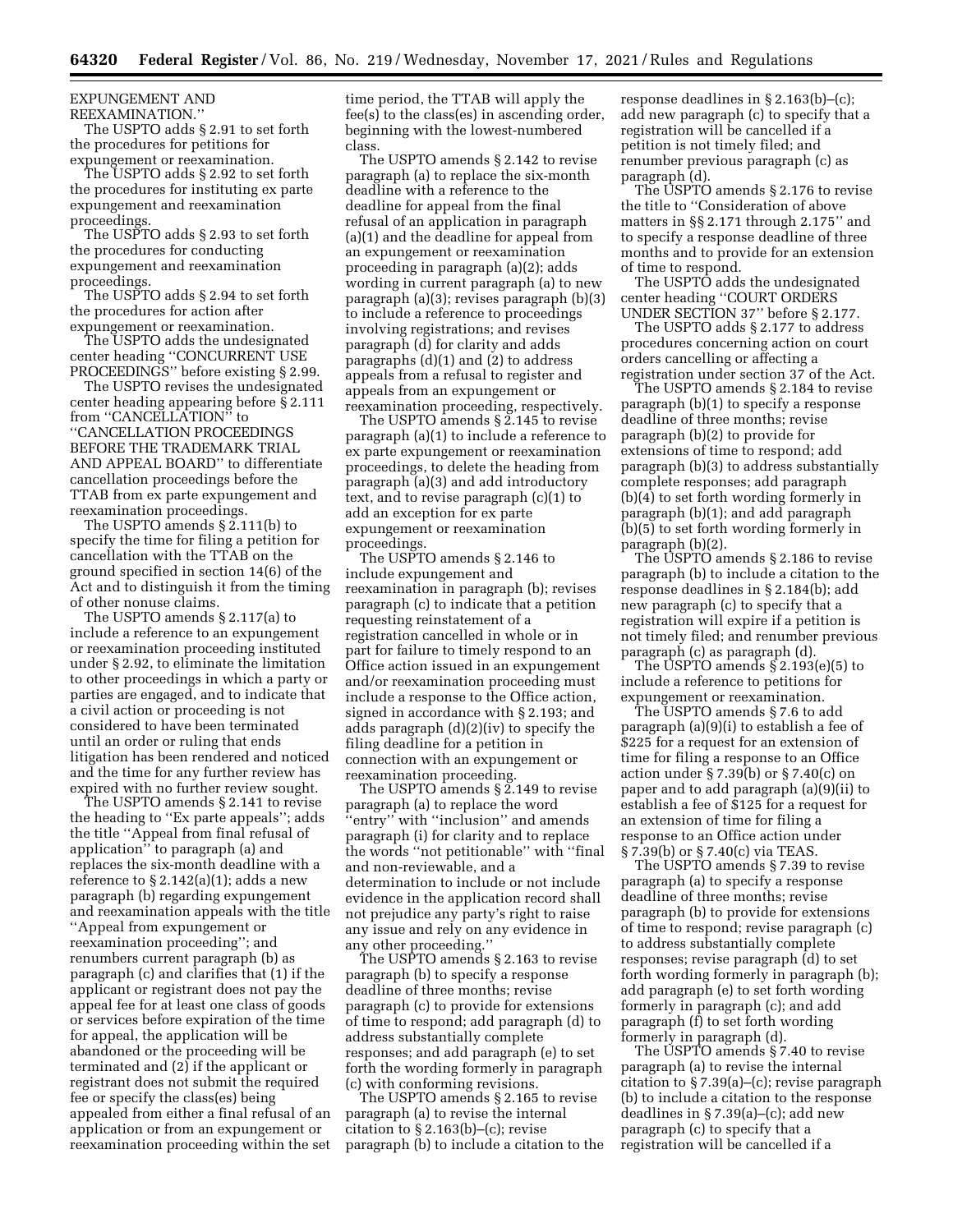petition is not timely filed; and renumber previous paragraph (c) as paragraph (d).

# Rulemaking Requirements

*A. Administrative Procedure Act:* The changes in this rulemaking involve rules of agency practice and procedure, and/ or interpretive rules. See *Bachow Commc'ns Inc.* v. *FCC,* 237 F.3d 683, 690 (D.C. Cir. 2001) (rules governing an application process are procedural under the Administrative Procedure Act); *Inova Alexandria Hosp.* v. *Shalala,*  244 F.3d 342, 350 (4th Cir. 2001) (rules for handling appeals are procedural where they do not change the substantive standard for reviewing claims); *Nat'l Org. of Veterans' Advocates* v. *Sec'y of Veterans Affairs,*  260 F.3d 1365, 1375 (Fed. Cir. 2001) (rule that clarifies interpretation of a statute is interpretive).

Accordingly, prior notice and opportunity for public comment for this rulemaking are not required pursuant to 5 U.S.C. 553(b) or (c), or any other law. See *Cooper Techs. Co.* v. *Dudas,* 536 F.3d 1330, 1336–37 (Fed. Cir. 2008) (stating that 5 U.S.C. 553, and thus 35 U.S.C. 2(b)(2)(B), do not require notice and comment rulemaking for ''interpretative rules, general statements of policy, or rules of agency organization, procedure, or practice'' (quoting 5 U.S.C.  $553(b)(A)$ )). However, the USPTO chose to seek public comment before implementing the rule to benefit from the public's input.

*B. Regulatory Flexibility Act:* The USPTO publishes this Final Regulatory Flexibility Analysis (FRFA), as required by the Regulatory Flexibility Act (RFA) (5 U.S.C. 601 *et seq.*), to examine the impact of the Office's changes to trademark fees on small entities. Under the RFA, whenever an agency is required by 5 U.S.C. 553 (or any other law) to publish an NPRM, the agency must prepare and make available for public comment an Initial Regulatory Flexibility Analysis (IRFA), unless the agency certifies under 5 U.S.C. 605(b) that the rule, if implemented, will not have a significant economic impact on a substantial number of small entities. 5 U.S.C. 603, 605. The USPTO published an IRFA, along with the NPRM, on May 18, 2021 (86 FR 26862). The USPTO received no comments from the public directly applicable to the IRFA, as stated below in Item 2.

Items 1–6 below discuss the six criteria specified in 5 U.S.C. 604(a)(1)– (6) to be addressed in a FRFA. Item 6 discusses alternatives considered by the Office.

*1. Succinct statement of the need for, and objectives of, the rule:* 

The USPTO amends the rules of practice in trademark cases to implement provisions of the (TMA), Public Law 116–260, Div. Q, Tit. II, Subtit. B, section 228 (Dec. 27, 2020). The TMA sets a deadline of December 27, 2021, for the USPTO to promulgate rules governing letter-of-protest procedures and implementing ex parte expungement and reexamination proceedings for cancellation of a registration when the required use in commerce of the registered mark has not been made. In addition, the TMA authorizes the USPTO to promulgate rules to provide for flexible Office action response periods. The USPTO also sets fees for petitions requesting the institution of ex parte expungement and reexamination proceedings and for requests to extend Office action response deadlines, as required or authorized by the TMA, and to amend the rules concerning the suspension of USPTO proceedings and the rules governing attorney recognition in trademark matters.

As required or authorized by the TMA, the objective of the rule is to implement the provisions of the TMA by: (1) Establishing ex parte expungement and reexamination proceedings for cancellation of a registration when the required use in commerce of the registered mark has not been made, to ensure an accurate trademark register that supports and promotes commerce; (2) amending the rules governing the USPTO's letter-ofprotest procedures, which allow third parties to submit evidence to the USPTO regarding a trademark's registrability during the initial examination of the trademark application, to provide that the decision whether to include such evidence in the application record is final and nonreviewable and that such a determination shall not prejudice any party's right to raise any issue and rely on any evidence in any other proceeding; and (3) implementing flexible response periods, along with optional extensions of time, to promote efficiency in examination by shortening the prosecution timeline for applications with issues that are relatively simple to address, while providing sufficient time for response to Office actions with more complex issues. In addition, this rule also formalizes existing practice regarding the suspension of proceedings before the Office and the TTAB; specifies when recognition of a practitioner shall be ineffective; and adds a new rule to address procedures regarding court orders cancelling or affecting

registrations. Finally, the rule establishes fees for the ex parte expungement and reexamination proceedings and for extensions of time to respond to an Office action.

*2. A statement of the significant issues raised by the public comments in response to the initial regulatory flexibility analysis, a statement of the assessment of the agency of such issues, and a statement of any changes made in the proposed rule as a result of such comments:* 

The USPTO did not receive any public comments in response to the IRFA. However, the Office received comments about particular fees, and their impact on small entities, that are further discussed in the preamble.

*3. The response of the agency to any comments filed by the Chief Counsel for Advocacy of the Small Business Administration in response to the proposed rule, and a detailed statement of any change made to the proposed rule in the final rule as a result of the comments:* 

The USPTO did not receive any comments filed by the Chief Counsel for Advocacy of the Small Business Administration in response to the proposed rule.

*4. Description of and an estimate of the number of small entities to which the rule will apply or an explanation of why no such estimate is available:* 

The USPTO does not collect or maintain statistics in trademark cases on small- versus large-entity applicants, and this information would be required in order to determine the number of small entities that would be affected by the rule. The rule would apply to all persons who are filing a response to an Office action, are represented by an attorney, are seeking to submit a petition requesting institution of an expungement or reexamination proceeding, or are providing a response in such a proceeding. However, as noted above, based on information already collected, many of the applications and registrations in which nonuse may be an issue are owned by individuals or smallvolume filers. Therefore, the USPTO anticipates that a significant portion of the expungement and reexamination proceedings instituted will be brought against registrants who are considered small enterprises. If so, this fact alone would not indicate that the process was unfairly impacting this group. However, the USPTO will carefully review the data to be collected for the abovereferenced report, along with the data to be collected by the STF, which should provide additional insight to allow the USPTO to assess the impact of these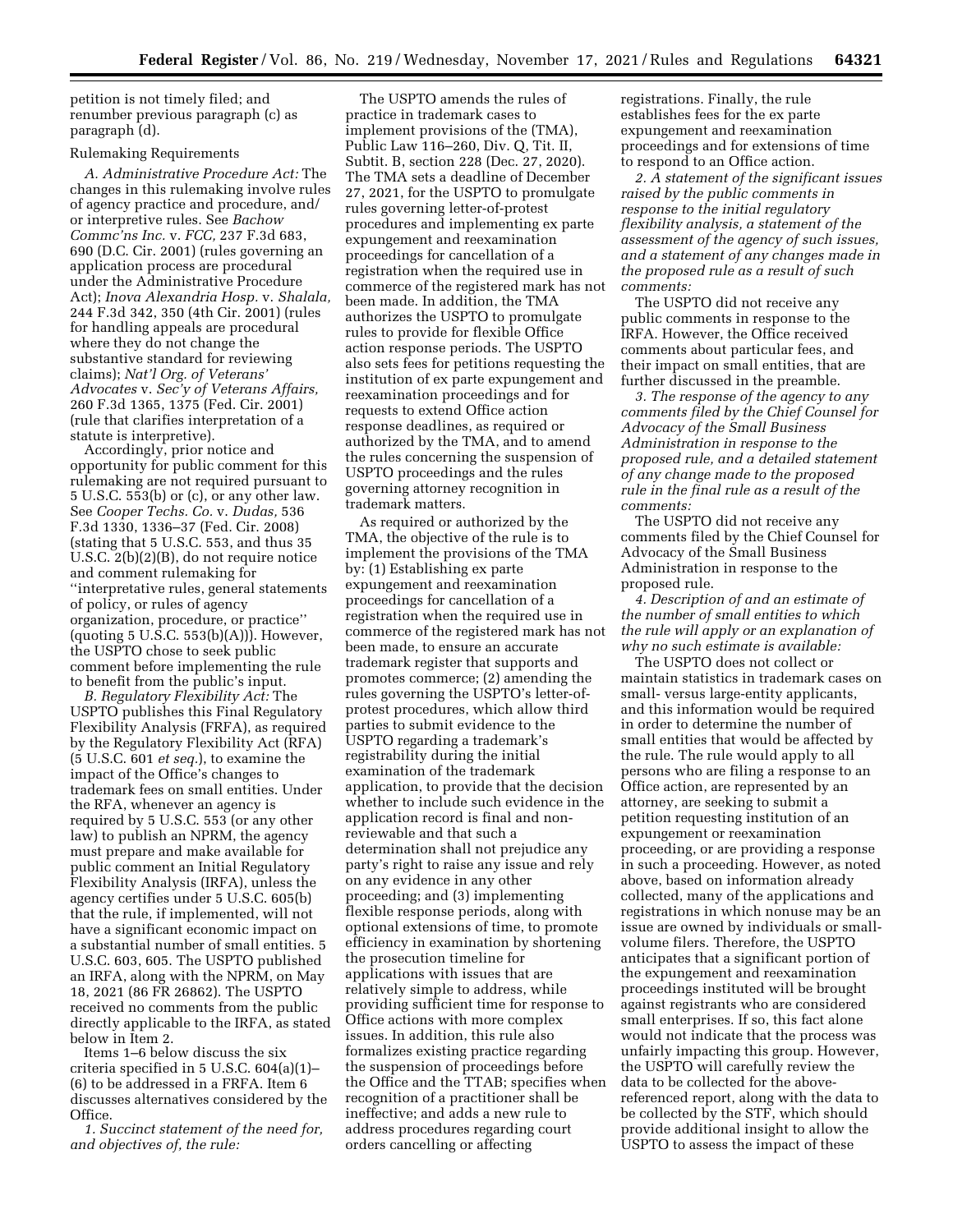proceedings on registrants and make adjustments if necessary.

The rule includes provisions for flexible response periods to respond to Office actions. Under this rule, all filers would have an option to file a no-cost response if they do so within three months of the Office action's issue date. The changes would benefit all trademark owners by encouraging faster prosecution of applications and review of post-registration maintenance documents, and the USPTO believes this three-month response period is reasonable for all applicants and registrants, including small entities, given the efficiencies of current practices utilizing electronic filing and email notification of all documents.

In addition, the provisions governing the ex parte expungement and reexamination proceedings created under the TMA will benefit all parties, including small entities, by helping to ensure the accuracy of the USPTO's trademark register by cancelling registrations, in whole or in part, for which the required use of the registered mark in commerce has not been made. Moreover, these proceedings will provide a more efficient and less costly alternative to contested inter partes proceedings before the TTAB or civil litigation in the courts. This should decrease or eliminate the potential costs that otherwise would have been incurred to litigate in proceedings to cancel a registration or resolve a dispute over a mark, or to change business plans to avoid the use of a chosen mark when the required use has not been made.

*5. Description of the reporting, recordkeeping, and other compliance requirements of the final rule, including an estimate of the classes of small entities which will be subject to the requirement and the type of professional skills necessary for preparation of the report or record:* 

The final rule will require the creation of new online forms to submit a request to institute an expungement or reexamination proceeding, to respond to Office actions issued during such proceedings, and to request extensions of time to respond to Office actions, as further described in the preamble of this proposed rule.

The USPTO does not anticipate the rule to have a disproportionate impact upon any particular class of small or large entities. Any entity that has a pending trademark application or a registered trademark could potentially be impacted by this rule.

The professional skills necessary for completion of the online forms are not more burdensome than the skills necessary for completion of current

USPTO reporting requirements and would not be disproportionately burdensome for small entities.

*6. Description of the steps the agency has taken to minimize the significant economic impact on small entities consistent with the stated objectives of applicable statutes, including a statement of the factual, policy, and legal reasons for selecting the alternative adopted in the final rule and why each one of the other significant alternatives to the rule considered by the agency which affect the impact on small entities was rejected:* 

The TMA mandates the framework for many of the procedures in this rulemaking, particularly with respect to changes to the letter-of-protest procedures and most of the procedures for the new ex parte expungement and reexamination proceedings, except for those indicated below. Thus, the USPTO has little to no discretion in the rulemaking required to implement those procedures. Accordingly, the discussion below addresses only those provisions for which alternatives were possible because the TMA provided the Director discretion to implement regulations. In those cases, the USPTO chose the option that best balanced the need to achieve the stated objectives with the need to create processes that are the least burdensome on all parties.

*Fees:* As authorized by the TMA, the rule establishes fees for petitions requesting ex parte expungement or reexamination of a registration and for extensions of time to respond to an Office action. After the USPTO considered the comments received regarding the proposed fee of \$600 per class for a petition requesting ex parte expungement or reexamination of a registration, and as discussed in the preamble, this rule sets a fee of \$400 per class for such petitions, with the intent to balance the need for cost recovery with the objective of providing a lowercost alternative for third parties to seek cancellation of registered marks for which the required use in commerce has not been made. The USPTO considered alternative fee proposals for these newly created ex parte proceedings. One option was to charge \$250 per petition, which is the same amount as the current fee for electronically filed petitions to the Director under § 2.146. However, that amount was determined to be insufficient for cost recovery because petitions for expungement or reexamination are different proceedings than other petitions to the Director, and reviewing these petitions and conducting any resulting proceeding will require more time and resources. Therefore, these petitions are likely to

incur higher processing costs. In addition, the USPTO considered setting the fee at \$1,000 per class of goods or services involved in the petition. However, this amount was deemed too high in view of the USPTO's objective to provide an inexpensive mechanism for cancellation of a registration when the required use in commerce of the registered mark has not been made.

This rule sets a fee of \$125 for electronically filed requests for extensions of time to respond to an Office action issued in connection with an application or a post-registration maintenance filing and a fee of \$225 for such extensions that are filed on paper. The rule also sets a fee of \$125 for requests for extensions of time to respond to a non-final Office action issued in connection with an expungement or reexamination proceeding, which are required to be filed electronically. These fees are consistent with the current fees for requesting an extension of time to file a statement of use and are intended to recover associated costs while incentivizing applicants to respond to Office actions within the initial threemonth deadline. The USPTO considered the alternative of not charging a fee for such extensions, but that option would not aid in cost recovery and would not provide an incentive to respond earlier, undermining the purpose of the flexible response periods.

*Limit on petitions requesting expungement or reexamination:* This rule does not limit the number of petitions for expungement or reexamination that can be filed against a registration. However, the Office did consider such a limit of petitioninitiated proceedings against a registration that had already been the subject of instituted proceedings in order to provide a definite end to challenges, leaving any further challenges to TTAB cancellation proceedings. Considering that there are already safeguards in place to prevent abuse, the Office was concerned that imposing artificial limitations might undermine the utility of the proceedings to clear the register of unused marks. In addition, the USPTO considered the alternatives of limiting the number of petitions a particular petitioner or real party in interest may file, but those options did not further the ultimate purpose of the expungement or reexamination proceeding, which is to cancel a registration in whole or in part when evidence shows that use of the mark in commerce has not been made.

*Reasonable investigation and evidence:* Under the TMA and this rule, a petition for expungement or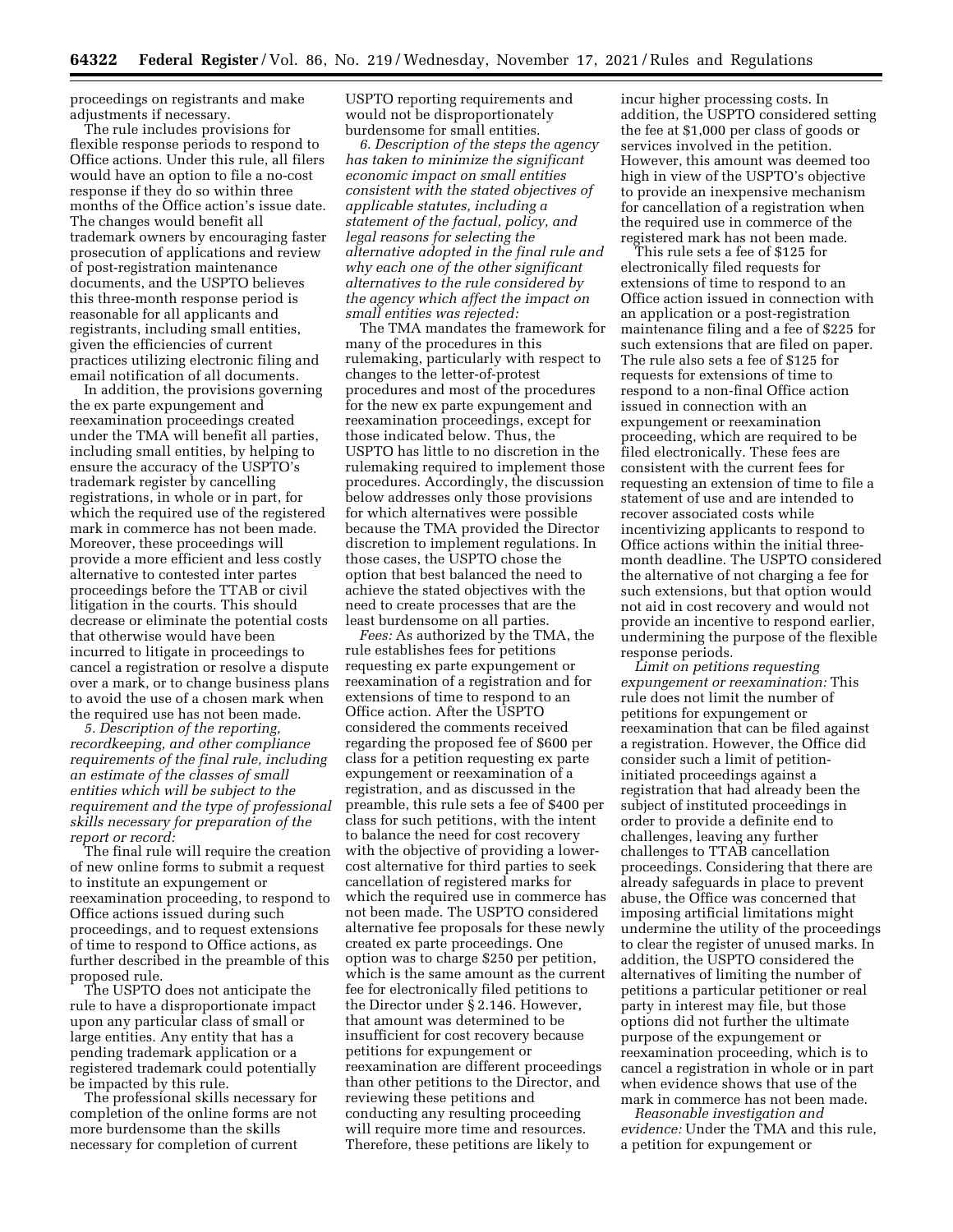reexamination must include a verified statement that sets forth the elements of the reasonable investigation the petitioner conducted to determine that the mark was never used in commerce (for expungement petitions) or not in use in commerce as of the relevant date (for reexamination petitions) on or in connection with the goods and/or services identified in the petition. The rule defines a ''reasonable investigation'' as one that is based on available information and must include searches calculated to return information about the underlying inquiry from reasonably accessible sources where evidence concerning use of the mark during the relevant time period on or in connection with the relevant goods and/or services would normally be found. The rule indicates that a sufficient, reasonable investigation will depend on the individual circumstances, but includes a non-exhaustive list of sources of evidence for a reasonable investigation. These include State and Federal trademark records, internet websites, records from State and Federal agencies, litigation records, knowledge of marketplace activities, and any other reasonably accessible source with information relevant to whether the mark at issue was used in commerce.

The USPTO considered an alternative approach of providing a more exhaustive list of the types of evidence that would meet the burden for these newly created proceedings. However, the USPTO acknowledges that the types of evidence will vary by industry and the types of goods and/or services being challenged. Therefore, it is not practical to create a complete list in the rule that would apply in all situations. Instead, the USPTO opted to identify a standard in line with the statute and legislative history, and to include a non-exhaustive list of efforts and evidence that may meet the standard. This alternative provides guidance to filers while not limiting them to specific types of evidence listed in the rule.

*Director-initiated proceedings:* The TMA authorizes Director-initiated expungement and reexamination proceedings. In addition to the requirements in the TMA, the rule provides that the Director may institute a proceeding that includes additional goods and/or services identified in the subject registration on the Director's own initiative and consolidate consideration of the new proceeding with the pending proceeding. The USPTO considered an alternative approach that involved not allowing the consolidation of proceedings in this circumstance, but this option would

hinder proper and efficient management of multiple related proceedings.

*Response time periods in new ex parte proceedings:* The rule sets a deadline of three months for responding to a non-final Office action and for requesting reconsideration of or appealing from a final Office action issued in a reexamination and/or expungement proceeding, making the periods the same as the response period the USPTO intends to implement for Office actions in the examination of applications and post-registration submissions. The rule also provides an option for a one-month extension of time to respond to a non-final Office action. The USPTO considered a number of alternatives to this response deadline framework. These alternatives included a two-month response period with an optional one-month extension, a three-month response period for the initial Office action and a three-month response period for the final Office action, and different response periods for the initial Office action and the final Office action.

In weighing these options, the Office considered the fact that, once an Office action has been received by a registrant, the registrant will need time to review the content of the Office action, hire counsel if needed, and conduct factfinding and evidence gathering in order to provide a response. The Office also considered the fact that a traditional sixmonth response period maximizes the time for the registrant to engage in these necessary activities but could potentially result in prolonged review, which is contrary to the objective to provide a faster and more efficient alternative to addressing claims of lack of proper use.

The selected three-month response period with an option for a one-month extension of the period for a non-final Office action balances the Office's objectives with the registrant's need for time to engage in the necessary activities to provide a response to the Office action. Furthermore, the USPTO plans to provide a courtesy notification to the registrant that a petition has been filed so as to facilitate early notice of a possible proceeding.

*Flexible response periods:* The TMA authorizes the USPTO to establish flexible response periods to respond to Office actions. The rule sets a period of three months for responding to an Office action in applications under sections 1 and/or 44 of the Act, but provides an option for applicants to request a single three-month extension of this threemonth deadline, for a total response time of up to six months. The same response deadline framework also

applies to post-registration Office actions issued in connection with the examination of registration maintenance documents. This alternative was selected because it is supported by the USPTO's data analytics regarding average response times, is the option with the least burden and lowest costs for filers, and avoids uncertainty in filing deadlines by providing consistent deadlines for responses.

The USPTO considered three alternatives to the proposals to implement flexible response periods. The first alternative was to maintain sixmonth response periods for any Office action that contains a substantive refusal and provide a shorter response period for any Office action that contained only formal requirements, because responses for these typically require less time. This alternative was rejected because it may require some discretion by examining attorneys to decide which response period applies if, for example, it is not clear whether the Office action contains a substantive refusal. Additionally, public feedback indicated that this approach results in the length of the response period being unknown until the Office action is received and would require the monitoring of multiple possible deadlines.

A second alternative considered was to offer shorter response periods for all Office actions, but to offer an initial response period of two months, with one-month extensions with a corresponding fee, to reach the full six months. The fee for extension would be progressively higher, depending on when the response and extension request were filed. For example, responses filed in the third, fourth, fifth, or sixth month would, respectively, have an extension fee of \$50, \$75, \$125, and \$150. An application would be abandoned when a response is not received within the two-month period or such other extended deadline as requested and paid for by applicant, not to exceed six months from the Office action issue date. This alternative added more complexity to the trademark Office action response process than the other proposed options and was not adopted.

Finally, the USPTO considered a twophase examination system. Under this approach, a USPTO examiner could review application formalities and issue a formalities Office action with a shortened response period of two months, extendable in two-month increments to a full six months upon request and payment of a fee. Once the formalities were addressed, the application could enter the second phase of the examination, whereby an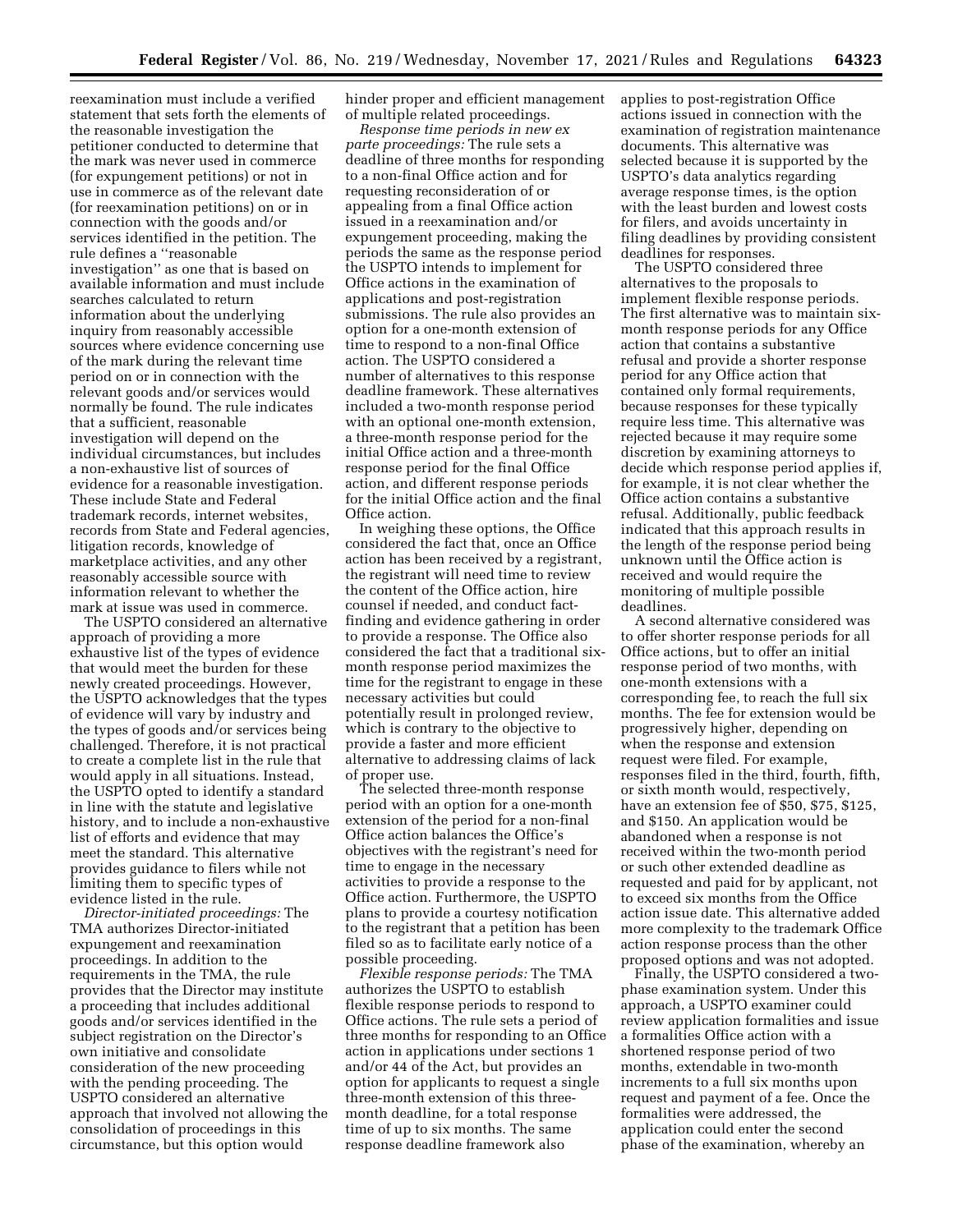examiner would issue an Office action containing any substantive refusals that identifies a response deadline of three months, extendable for another three months to a total of six months, upon request and payment of a fee. Due to the significant time and system changes it would take to implement a phased examination system, the USPTO decided against pursuing this alternative at this time.

*Suspension of proceedings:* The rule amends the rules concerning the suspension of proceedings to align them with current practice and to clarify that the new ex parte expungement and reexamination proceedings are among the types of proceedings for which suspension of action by the Office or the TTAB is authorized.

The alternative was to take no action in amending these rules, but that option would result in a continued misalignment of the rules and USPTO practice, and could hinder proper and efficient management of multiple related proceedings.

*Attorney recognition:* The rule provides that when a practitioner has been mistakenly, falsely, or fraudulently designated as a representative for an applicant, registrant, or party to a proceeding without the practitioner's prior authorization or knowledge, recognition of that practitioner shall be ineffective.

The USPTO considered not updating the current rules on attorney recognition. However, leaving the regulations as they are currently written would potentially hinder the USPTO's ability to combat misleading solicitations sent to trademark applicants and registrants as well as other improper activities.

*C. Executive Order 12866 (Regulatory Planning and Review):* This rule has been determined to be Significant for purposes of Executive Order 12866 (Sept. 30, 1993).

*D. Executive Order 13563 (Improving Regulation and Regulatory Review):* The USPTO has complied with Executive Order 13563 (Jan. 18, 2011). Specifically, the USPTO has, to the extent feasible and applicable: (1) Made a reasoned determination that the benefits justify the costs of the rule; (2) tailored the rule to impose the least burden on society consistent with obtaining the regulatory objectives; (3) selected a regulatory approach that maximizes net benefits; (4) specified performance objectives; (5) identified and assessed available alternatives; (6) provided the public with a meaningful opportunity to participate in the regulatory process, including soliciting the views of those likely affected prior

to issuing an NPRM, and provided online access to the rulemaking docket; (7) attempted to promote coordination, simplification, and harmonization across government agencies and identified goals designed to promote innovation; (8) considered approaches that reduce burdens and maintain flexibility and freedom of choice for the public; and (9) ensured the objectivity of scientific and technological information and processes, to the extent applicable.

*E. Executive Order 13132 (Federalism):* This rulemaking does not contain policies with federalism implications sufficient to warrant preparation of a Federalism Assessment under Executive Order 13132 (Aug. 4, 1999).

*F. Executive Order 13175 (Tribal Consultation):* This rulemaking will not: (1) Have substantial direct effects on one or more Indian tribes, (2) impose substantial direct compliance costs on Indian tribal governments, or (3) preempt tribal law. Therefore, a tribal summary impact statement is not required under Executive Order 13175 (Nov. 6, 2000).

*G. Executive Order 13211 (Energy Effects):* This rulemaking is not a significant energy action under Executive Order 13211 because this rulemaking is not likely to have a significant adverse effect on the supply, distribution, or use of energy. Therefore, a Statement of Energy Effects is not required under Executive Order 13211 (May 18, 2001).

*H. Executive Order 12988 (Civil Justice Reform):* This rulemaking meets applicable standards to minimize litigation, eliminate ambiguity, and reduce burden as set forth in sections 3(a) and 3(b)(2) of Executive Order 12988 (Feb. 5, 1996).

*I. Executive Order 13045 (Protection of Children):* This rulemaking does not concern an environmental risk to health or safety that may disproportionately affect children under Executive Order 13045 (Apr. 21, 1997).

*J. Executive Order 12630 (Taking of Private Property):* This rulemaking will not affect a taking of private property or otherwise have taking implications under Executive Order 12630 (Mar. 15, 1988).

*K. Congressional Review Act:* Under the Congressional Review Act provisions of the Small Business Regulatory Enforcement Fairness Act of 1996 (5 U.S.C. 801 *et seq.*), the USPTO will submit a report containing the final rule and other required information to the United States Senate, the United States House of Representatives, and the Comptroller General of the Government Accountability Office. The changes in

this rule are not expected to result in an annual effect on the economy of \$100 million or more, a major increase in costs or prices, or significant adverse effects on competition, employment, investment, productivity, innovation, or the ability of United States-based enterprises to compete with foreignbased enterprises in domestic and export markets. Therefore, this rule is not expected to result in a ''major rule'' as defined in 5 U.S.C. 804(2).

*L. Unfunded Mandates Reform Act of 1995:* The changes set forth in this rulemaking do not involve a Federal intergovernmental mandate that will result in the expenditure by State, local, and tribal governments, in the aggregate, of \$100 million (as adjusted) or more in any one year, or a Federal private sector mandate that will result in the expenditure by the private sector of \$100 million (as adjusted) or more in any one year, and will not significantly or uniquely affect small governments. Therefore, no actions are necessary under the provisions of the Unfunded Mandates Reform Act of 1995. See 2 U.S.C. 1501 *et seq.* 

*M. National Environmental Policy Act of 1969:* This rulemaking will not have any effect on the quality of the environment and is thus categorically excluded from review under the National Environmental Policy Act of 1969. See 42 U.S.C. 4321 *et seq.* 

*N. National Technology Transfer and Advancement Act of 1995:* The requirements of section 12(d) of the National Technology Transfer and Advancement Act of 1995 (15 U.S.C. 272 note) are not applicable because this rulemaking does not contain provisions that involve the use of technical standards.

*O. Paperwork Reduction Act of 1995:*  In accordance with section 3507(d) of the Paperwork Reduction Act of 1995 (44 U.S.C. 3501 *et seq.*), some of the paperwork and other information collection burdens discussed in this rulemaking have been approved under Office of Management and Budget (OMB) Control Numbers 0651–0040 (Trademark Trial and Appeal Board (TTAB) Actions), 0651–0050 (Response to Office Action and Voluntary Amendment Forms), and 0651–0055 (Trademark Post Registration). This rulemaking does not impose additional costs or revisions to the burden estimates for the previously mentioned existing information collections.

The new reporting requirements and fees associated with this rulemaking, which were filed under OMB Control Number 0651–0086 (Changes To Implement Provisions of the Trademark Modernization Act of 2020), have been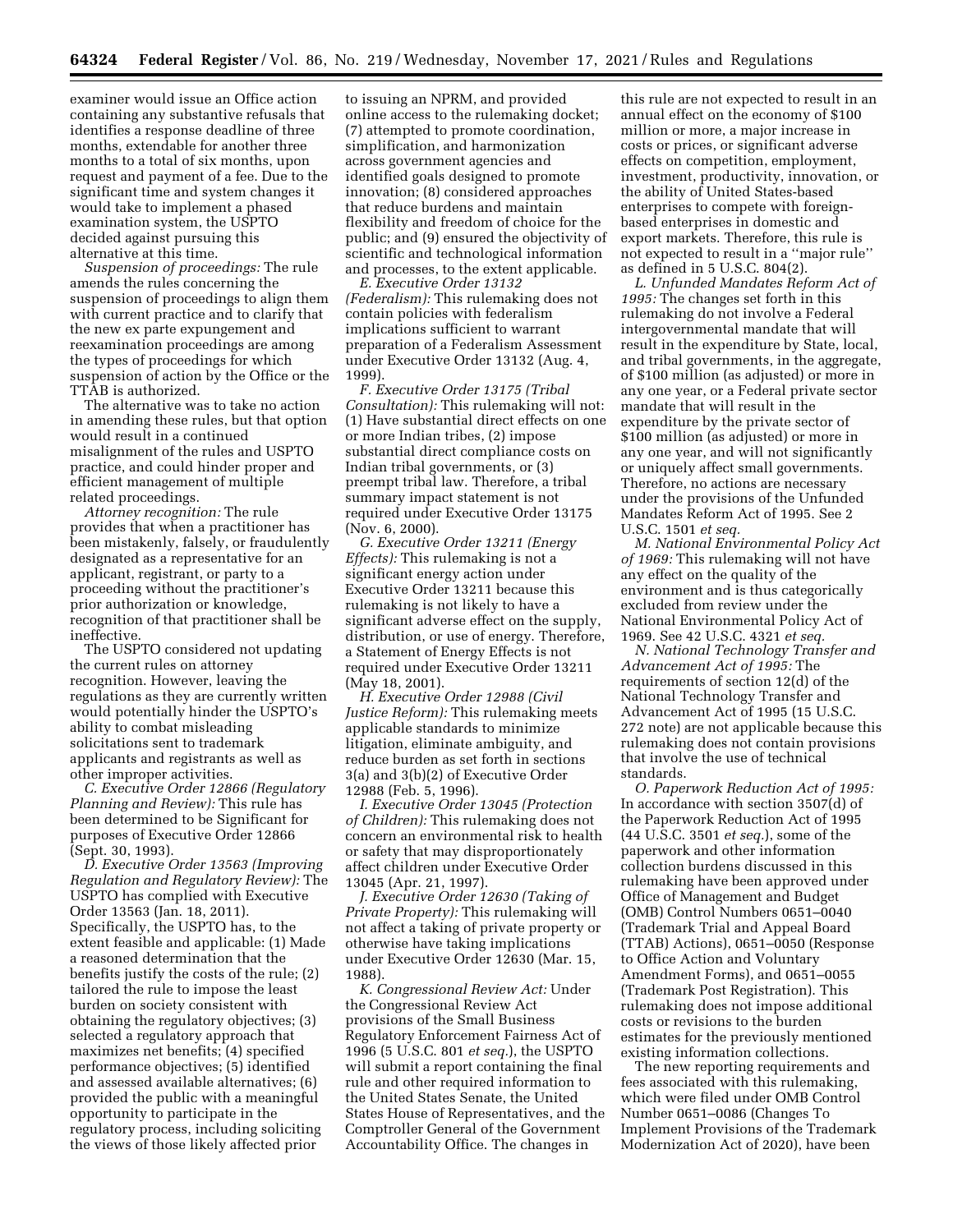submitted to OMB for approval. For reference, the following is a summary of that information collection's data:

*Estimated Annual Number of Respondents:* 14,931.

*Estimated Time per Response:* The USPTO estimates that it takes the public approximately between .25 hours (15 minutes) and 4.5 hours, to complete the information in this information collection. This includes the time to gather the necessary information, prepare the appropriate documents, and submit the completed responses to the USPTO.

*Estimated Total Annual Burden Hours:* 36,908.

*Estimated Total Annual Non-Hour Cost Burden:* \$2,421,403.

*Affected Public:* Private sector; individuals or households.

*Frequency:* On occasion.

*Respondent's Obligation:* Required to obtain or retain benefits.

Approved information collection requests may be viewed at *www.reginfo.gov/public/do/PRAMain.* If approval is denied, the USPTO will publish a document in the **Federal Register** providing notice of what action(s) the USPTO plans to take.

Notwithstanding any other provision of law, no person is required to respond to, nor shall any person be subject to, a penalty for failure to comply with a collection of information subject to the requirements of the Paperwork Reduction Act unless that collection of information has a valid OMB control number.

*P. E-Government Act Compliance:*  The USPTO is committed to compliance with the E-Government Act to promote the use of the internet and other information technologies to provide increased opportunities for citizen access to Government information and services, and for other purposes. For information pertinent to E-Government Act compliance related to this rule, please contact Kimberly Hardy, USPTO Information Collection Officer, via email at *Information.Collection@uspto.gov* or via telephone at 571–270–0968.

# **List of Subjects**

#### *37 CFR Part 2*

Administrative practice and procedure, Courts, Lawyers, Trademarks.

# *37 CFR Part 7*

Administrative practice and procedure, Trademarks.

For the reasons stated in the preamble and under the authority contained in 15 U.S.C. 1123 and 35 U.S.C. 2, as amended, the USPTO amends parts 2 and 7 of title 37 as follows:

# **PART 2—RULES OF PRACTICE IN TRADEMARK CASES**

■ 1. The authority citation for part 2 is revised to read as follows:

**Authority:** 15 U.S.C. 1113, 1123; 35 U.S.C. 2; sec. 10, Pub. L. 112–29, 125 Stat. 284; Pub. L. 116–260, 134 Stat. 1182, unless otherwise noted. Sec. 2.99 also issued under secs. 16, 17, 60 Stat. 434; 15 U.S.C. 1066, 1067.

■ 2. Amend § 2.6 by adding paragraphs (a)(26) and (27) to read as follows:

## **§ 2.6 Trademark fees.**

(a) \* \* \*

(26) *Petition for expungement or reexamination.* For filing a petition for expungement or reexamination under § 2.91, per class—\$400.00.

(27) *Extension of time for filing a response to a non-final Office action under § 2.93(b)(1).* For filing a request for extension of time for filing a response to a non-final Office action under § 2.93(b)(1) via TEAS—\$125.00. \* \* \* \* \*

■ 3. Effective December 1, 2022, amend § 2.6 by adding paragraph (a)(28) to read as follows:

(a) \* \* \*

(28) *Extension of time for filing a response to an Office action under § 2.62(a)(2), § 2.163(c), § 2.165(c), § 2.176, § 2.184(b)(2), or § 2.186(c).* (i) For filing a request for extension of time for filing a response to an Office action under § 2.62(a)(2), § 2.163(c), § 2.165(c), § 2.176, § 2.184(b)(2), or § 2.186(c) on paper—\$225.00.

(ii) For filing a request for extension of time for filing a response to an Office action under § 2.62(a)(2), § 2.163(c), § 2.165(c), § 2.176, § 2.184(b)(2), or § 2.186(c) via TEAS—\$125.00. \* \* \* \* \*

■ 4. Amend § 2.11 by revising paragraphs (d) and (f) to read as follows:

# **§ 2.11 Requirement for representation.**

\* \* \* \* \*

(d) Failure to respond to requirements issued pursuant to paragraphs (a) through (c) of this section is governed by §§ 2.65, 2.93, and 2.163 and § 7.39 of this chapter, as appropriate.

\* \* \* \* \* (f) Notwithstanding §§ 2.63(b)(2)(ii) and 2.93(c)(1), if an Office action maintains only requirements under paragraphs (a), (b), and/or (c) of this section, or only requirements under paragraphs (a), (b), and/or (c) of this section and the requirement for a processing fee under § 2.22(c), the requirements may be reviewed only by filing a petition to the Director under § 2.146.

■ 5. Amend § 2.17 by adding paragraph (b)(4) to read as follows:

## **§ 2.17 Recognition for representation.**

- \* \* \* \* \*
- (b) \* \* \* (4) *False, fraudulent, or mistaken designation.* Regardless of paragraph (b)(1) of this section, where a practitioner has been falsely, fraudulently, or mistakenly designated as a representative for an applicant, registrant, or party to a proceeding without the practitioner's prior authorization or knowledge, such a designation shall have no effect, and the

\* \* \* \* \* ■ 6. Amend § 2.18 by revising paragraphs (a)(1) and (2) to read as follows:

practitioner is not recognized.

## **§ 2.18 Correspondence, with whom held.**   $(a) * * * *$

(1) If an attorney is not recognized as a representative pursuant to  $\S 2.17(b)(1)$ , the Office will send correspondence to the applicant, registrant, or party to the proceeding.

(2) If an attorney is recognized as a representative pursuant to  $\S 2.17(b)(1)$ , the Office will correspond only with that attorney, except as set forth in paragraphs (a)(2)(i) through (iv) of this section. A request to change the correspondence address does not revoke a power of attorney. The Office will not correspond with another attorney from a different firm and, except for service of a cancellation petition and notices of institution of expungement or reexamination proceedings, will not correspond directly with the applicant, registrant, or a party to a proceeding, unless:

(i) The applicant or registrant files a revocation of the power of attorney under § 2.19(a) and/or a new power of attorney that meets the requirements of § 2.17(c);

(ii) The attorney has been suspended or excluded from practicing in trademark matters before the USPTO;

(iii) Recognition of the attorney has ended pursuant to § 2.17(g); or

(iv) The attorney has been falsely, fraudulently, or mistakenly designated under § 2.17(b)(4).

\* \* \* \* \*

■ 7. Amend § 2.19 by adding paragraph (c) to read as follows:

## **§ 2.19 Revocation or withdrawal of attorney.**

\* \* \* \* \* (c) *Recognition ineffective.* If recognition is not effective under § 2.17(b)(4), then revocation under paragraph (a) of this section or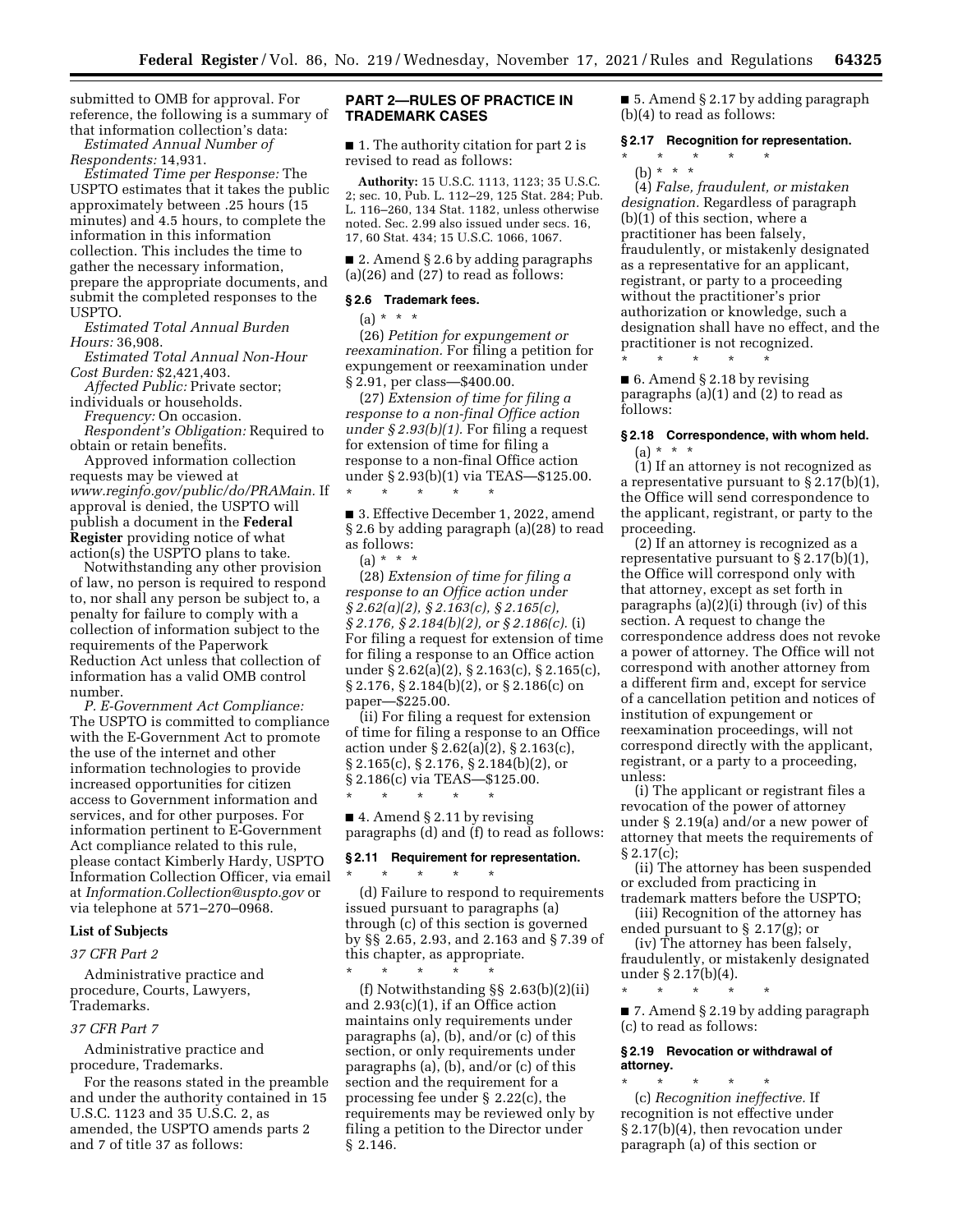withdrawal under paragraph (b) of this section is not required.

■ 8. Amend § 2.23 by revising paragraphs (c) and (d) to read as follows:

#### **§ 2.23 Requirement to correspond electronically with the Office and duty to monitor status.**

\* \* \* \* \* (c) Except for submissions under §§ 2.91, 2.93, and 2.149, if the applicant or registrant is a national of a country that has acceded to the Trademark Law Treaty, but not to the Singapore Treaty on the Law of Trademarks, the requirements of paragraphs (a) and (b) of this section do not apply.

(d) Notices issued or actions taken by the USPTO are displayed in the USPTO's publicly available electronic systems. Applicants and registrants are responsible for monitoring the status of their applications and registrations in the USPTO's electronic systems during the following time periods:

(1) At least every six months between the filing date of the application and issuance of a registration;

(2) After filing an affidavit of use or excusable nonuse under section 8 or section 71 of the Act, or a renewal application under section 9 of the Act, at least every six months until the registrant receives notice that the affidavit or renewal application has been accepted; and

(3) After notice of the institution of an expungement or reexamination proceeding under § 2.92, at least every three months until the registrant receives a notice of termination under § 2.94.

#### **§ 2.61 [Amended]**

■ 9. Amend § 2.61 by removing paragraph (c).

■ 10. Effective December 1, 2022, amend § 2.62 by revising paragraphs (a) and (c) to read as follows:

#### **§ 2.62 Procedure for submitting response.**

(a) *Deadline.* Each Office action shall set forth the deadline for response.

(1) *Response periods.* Unless the applicant is notified otherwise in an Office action, the response periods for an Office action are as follows:

(i) Three months from the issue date, for an Office action in an application under section 1 and/or section 44 of the Act; and

(ii) Six months from the issue date, for an Office action in an application under section 66(a) of the Act.

(2) *Extensions of time.* Unless the applicant is notified otherwise in an Office action, the time for response designated in paragraph (a)(1)(i) of this section may be extended by three

months up to a maximum of six months from the Office action issue date, upon timely request and payment of the fee set forth in § 2.6(a)(28). To be considered timely, a request for extension of time must be received by the Office on or before the deadline for response set forth in the Office action.

\* \* \* \* \* (c) *Form.* Responses and requests for extensions of time to respond must be submitted through TEAS pursuant to § 2.23(a). Responses and requests for extensions of time to respond sent via email or facsimile will not be accorded a date of receipt.

■ 11. Effective December 1, 2022, amend § 2.63 by revising paragraphs (b) introductory text, (b)(1) and (2), (c), and (d) to read as follows:

## **§ 2.63 Action after response.**

\* \* \* \* \*

(b) *Final refusal or requirement.* Upon review of a response, the examining attorney may state that any refusal to register or requirement is final.

(1) If the examining attorney issues a final action that maintains any substantive refusal to register, the applicant may respond by timely filing:

(i) A request for reconsideration under paragraph (b)(3) of this section that seeks to overcome any substantive refusal to register, and comply with any outstanding requirement, maintained in the final action;

(ii) An appeal to the Trademark Trial and Appeal Board under §§ 2.141 and 2.142; or

(iii) A request for extension of time to respond or appeal under § 2.62(a)(2).

(2) If the examining attorney issues a final action that contains no substantive refusals to register, but maintains any requirement, the applicant may respond by timely filing:

(i) A request for reconsideration under paragraph (b)(3) of this section that seeks to comply with any outstanding requirement maintained in the final action;

(ii) An appeal of any requirement to the Trademark Trial and Appeal Board under §§ 2.141 and 2.142;

(iii) A petition to the Director under § 2.146 to review any requirement, if the subject matter of the requirement is procedural, and therefore appropriate for petition; or

(iv) A request for extension of time to respond or appeal under § 2.62(a)(2). \* \* \* \* \*

(c) *Denial of petition.* A requirement that is the subject of a petition decided by the Director may not subsequently be the subject of an appeal to the Trademark Trial and Appeal Board. If a

petition to the Director under § 2.146 is denied, the applicant will have the later of the following periods to comply with the requirement:

(1) The time remaining in the period for response to the Office action that repeated the requirement or made it final;

(2) The time remaining after the filing of a timely request for extension of time to respond or appeal under § 2.62(a)(2); or

(3) Thirty days from the date of the decision on the petition.

(d) *Amendment to allege use.* If an applicant in an application under section 1(b) of the Act files an amendment to allege use under § 2.76 during the response period after issuance of a final action, the examining attorney will examine the amendment. The filing of such an amendment does not stay or extend the time for filing an appeal or petition.

■ 12. Effective December 1, 2022, amend § 2.65 by revising paragraph (a) to read as follows:

# **§ 2.65 Abandonment.**

(a) An application will be abandoned if an applicant fails to respond to an Office action, or to respond completely, within the relevant time period for response under § 2.62(a)(1), including any granted extension of time to respond under § 2.62(a)(2). A timely petition to the Director pursuant to §§ 2.63(a) and (b) and 2.146 or notice of appeal to the Trademark Trial and Appeal Board pursuant to § 2.142, if appropriate, is a response that avoids abandonment (see § 2.63(b)(4)).

(1) If all refusals and/or requirements are expressly limited to certain goods and/or services, the application will be abandoned only as to those goods and/ or services.

(2) When a timely response by the applicant is a bona fide attempt to advance the examination of the application and is a substantially complete response to the examining attorney's action, but consideration of some matter or compliance with a requirement has been omitted, the examining attorney may grant the applicant 30 days, or to the end of the time period for response to the action to which the substantially complete response was submitted, whichever is longer, to explain and supply the omission before the examining attorney considers the question of abandonment. \* \* \* \* \*

■ 13. Effective December 1, 2022, amend § 2.66 by revising paragraph (b) to read as follows: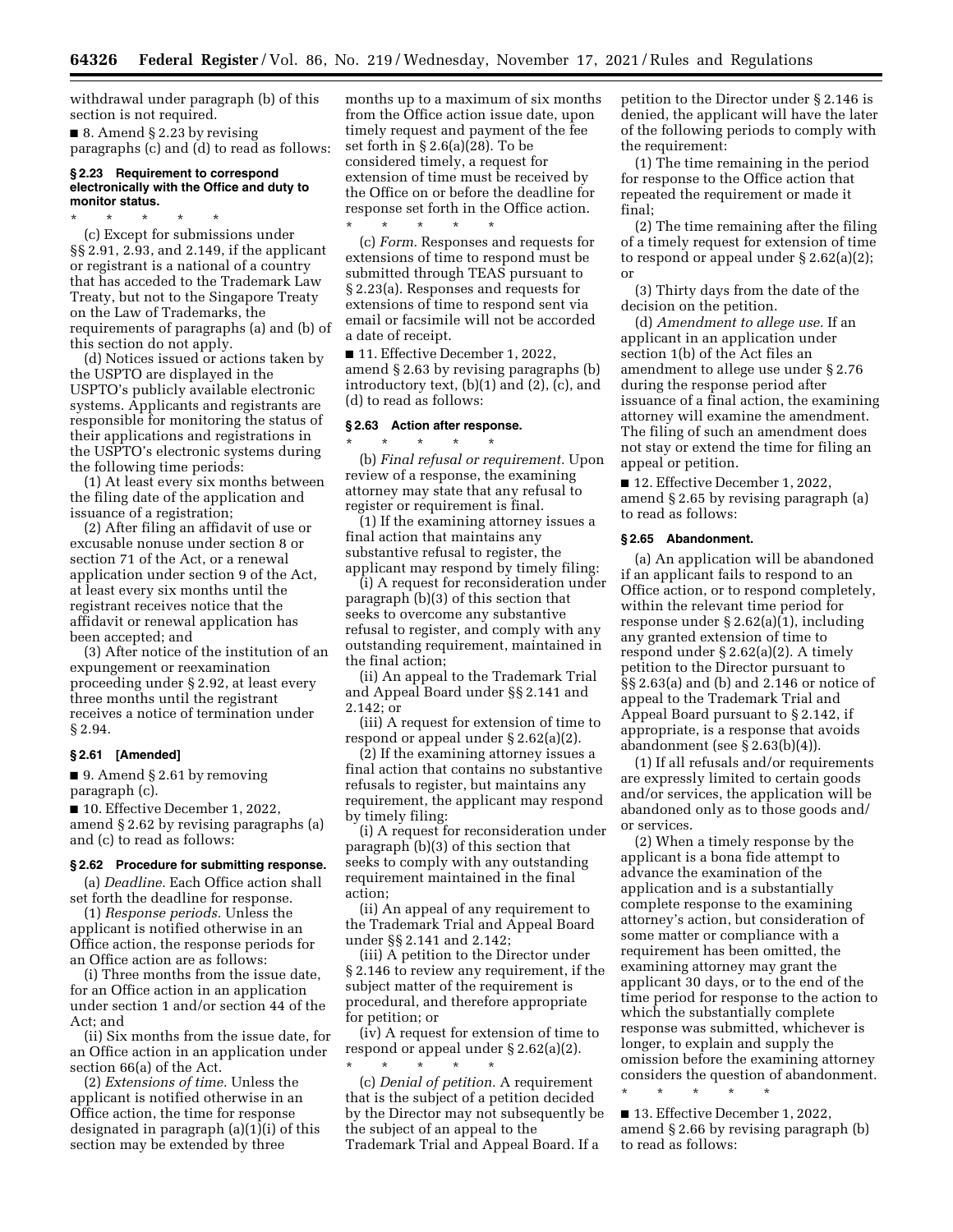# **§ 2.66 Revival of applications abandoned in full or in part due to unintentional delay.**

\* \* \* \* \* (b) *Petition to revive application abandoned in full or in part for failure to respond to an Office action.* A petition to revive an application abandoned in full or in part because the applicant did not timely respond to an Office action must include:

(1) The petition fee required by  $§ 2.6(a)(15);$ 

(2) A statement, signed by someone with firsthand knowledge of the facts, that the delay in filing the response on or before the due date was unintentional; and

(3) A response to the Office action, signed pursuant to  $\S 2.193(e)(2)$ , or a statement that the applicant did not receive the Office action or the notification that an Office action issued. If the applicant asserts that the unintentional delay is based on nonreceipt of an Office action or notification, the applicant may not assert non-receipt of the same Office action or notification in a subsequent petition.

(4) If the Office action was subject to a three-month response period under § 2.62(a)(1), and the applicant does not assert non-receipt of the Office action or notification, the petition must also include the fee under § 2.6(a)(28) for a request for extension of time to respond under § 2.62(a)(2).

(5) If the abandonment was after a final Office action, the response is treated as a request for reconsideration under § 2.63(b)(3), and the applicant must also file:

(i) A notice of appeal to the Trademark Trial and Appeal Board under § 2.141 or a petition to the Director under § 2.146, if permitted by § 2.63(b)(2)(iii); or

(ii) A statement that no appeal or petition is being filed from any final refusal or requirement.

\* \* \* \* \*

■ 14. Revise § 2.67 to read as follows:

# **§ 2.67 Suspension of action by the Patent and Trademark Office.**

Action by the Office may be suspended for a reasonable time for good and sufficient cause. The fact that a proceeding is pending before the Office or a court that is relevant to the issue of initial or continued registrability of a mark and that proceeding has not been finally determined, or the fact that the basis for registration is, under the provisions of section 44(e) of the Act, registration of the mark in a foreign country and the foreign application is still pending, will be considered prima facie good and

sufficient cause. An Office or court proceeding is not considered finally determined until an order or ruling that ends the proceeding or litigation has been rendered and noticed, and the time for any appeal or other further review has expired with no further review sought. An applicant's request for a suspension of action under this section, filed within the response period set forth in § 2.62(a), may be considered responsive to the previous Office action. The Office may require the applicant, registrant, or party to a proceeding to provide status updates and information relevant to the ground(s) for suspension, upon request.

■ 15. Revise the undesignated center heading preceding § 2.91 to read as follows:

# **EX PARTE EXPUNGEMENT AND REEXAMINATION**

 $\blacksquare$  16. Add § 2.91 to read as follows:

## **§ 2.91 Petition for expungement or reexamination.**

(a) *Petition basis.* Any person may file a petition requesting institution of an ex parte proceeding to cancel a registration of a mark, in whole or in part, on one of the following bases:

(1) Expungement, if the mark is registered under sections 1, 44, or 66 of the Act and has never been used in commerce on or in connection with some or all of the goods and/or services recited in the registration; or

(2) Reexamination, if the mark is registered under section 1 of the Act and was not in use in commerce on or in connection with some or all of the goods and/or services recited in the registration on or before the relevant date, which for any particular goods and/or services is determined as follows:

(i) In an application for registration of a mark with an initial filing basis of section 1(a) of the Act for the goods and/ or services listed in the petition, and not amended at any point to be filed pursuant to section 1(b) of the Act, the relevant date is the filing date of the application; or

(ii) In an application for registration of a mark with an initial filing basis or amended basis of section 1(b) of the Act for the goods and/or services listed in the petition, the relevant date is the later of the filing date of an amendment to allege use identifying the goods and/or services listed in the petition, pursuant to section 1(c) of the Act, or the expiration of the deadline for filing a statement of use for the goods and/or services listed in the petition, pursuant to section 1(d), including all approved extensions thereof.

(b) *Time for filing.* The petition must be filed while the registration is in force and:

(1) Where the petition requests institution of an expungement proceeding under paragraph (a)(1) of this section, at any time following the expiration of 3 years after the date of registration and, for petitions made after December 27, 2023, before the expiration of 10 years following the date of registration; or

(2) Where the petition requests institution of a reexamination proceeding under paragraph (a)(2) of this section, at any time not later than 5 years after the date of registration.

(c) *Requirements for complete submission.* Petitions under this section must be timely filed through TEAS. Only complete petitions under this section will be considered by the Director under § 2.92, and, once complete, may not be amended by the petitioner. A complete petition must be made in writing and must include the following:

(1) The fee required by  $\S 2.6(a)(26)$ ; (2) The U.S. trademark registration number of the registration subject to the petition;

(3) The basis for petition under paragraph (a) of this section;

(4) The name, domicile address, and email address of the petitioner;

(5) If the domicile of the petitioner is not located within the United States or its territories, a designation of an attorney, as defined in § 11.1 of this chapter, who is qualified to practice under § 11.14 of this chapter;

(6) If the petitioner is, or must be, represented by an attorney, as defined in § 11.1 of this chapter, who is qualified to practice under § 11.14 of this chapter, the attorney's name, postal address, email address, and bar information under § 2.17(b)(3);

(7) Identification of each good and/or service recited in the registration for which the petitioner requests that the proceeding be instituted on the basis identified in the petition;

(8) A verified statement signed by someone with firsthand knowledge of the facts to be proved that sets forth in numbered paragraphs:

(i) The elements of the reasonable investigation of nonuse conducted, as defined under paragraph (d) of this section, where for each source of information relied upon, the statement includes a description of how and when the searches were conducted and what the searches disclosed; and

(ii) A concise factual statement of the relevant basis for the petition, including any additional facts that support the allegation of nonuse of the mark in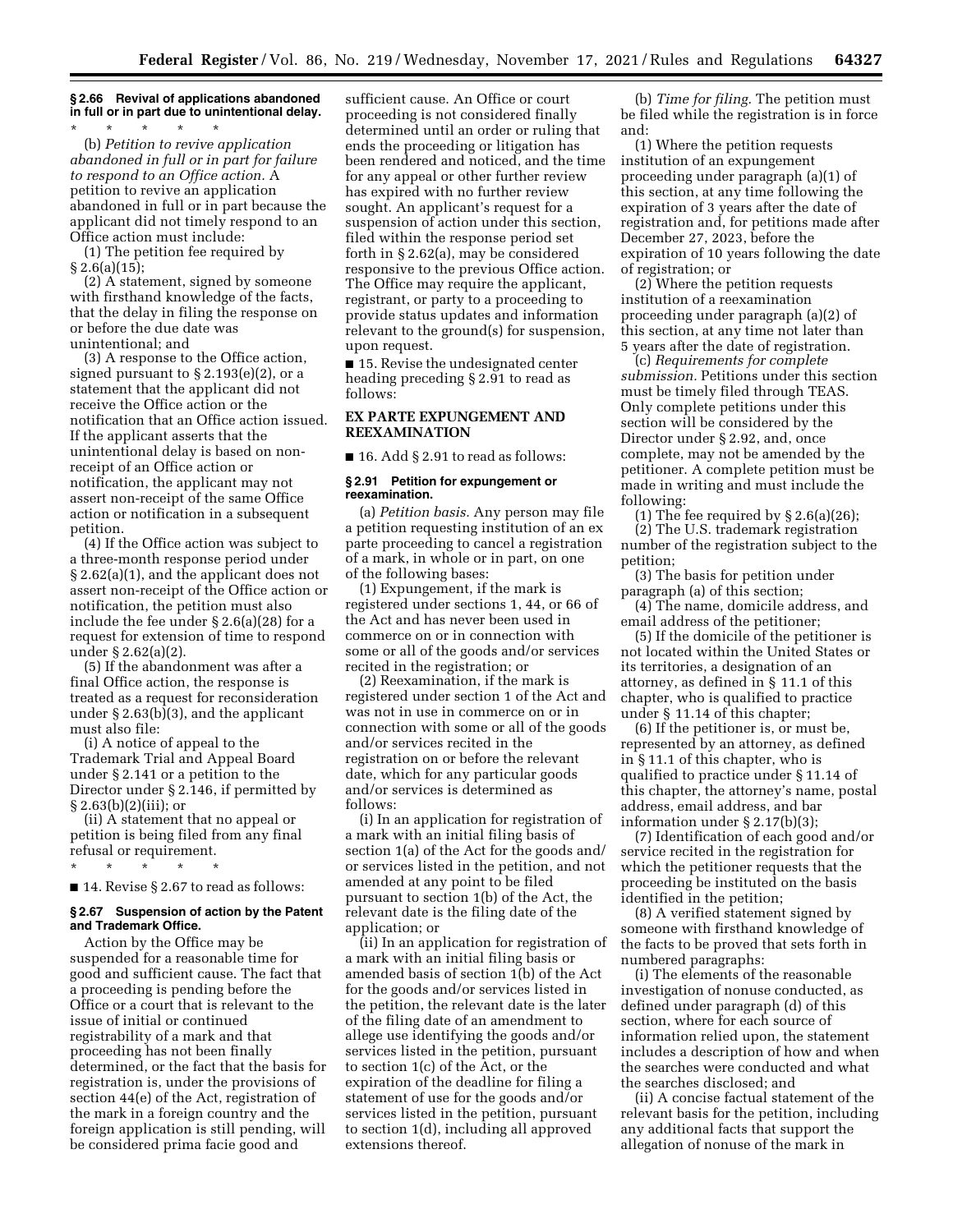commerce on or in connection with the goods and services as specified in paragraph (a) of this section; and

(9) A clear and legible copy of all documentary evidence supporting a prima facie case of nonuse of the mark in commerce and an itemized index of such evidence. Evidence that supports a prima facie case of nonuse may include, but is not limited to:

(i) Verified statements;

(ii) Excerpts from USPTO electronic records in applications or registrations;

(iii) Screenshots from relevant web pages, including the uniform resource locator (URL) and access or print date;

(iv) Excerpts from press releases, news articles, journals, magazines, or other publications, identifying the publication name and date of publication; and

(v) Evidence suggesting that the verification accompanying a relevant allegation of use was improperly signed.

(d) *Reasonable investigation of nonuse.* A petitioner must make a bona fide attempt to determine if the registered mark was not in use in commerce or never in use in commerce on or in connection with the goods and/ or services specified in paragraph (c)(7) of this section by conducting a reasonable investigation.

(1) A reasonable investigation is an appropriately comprehensive search, which may vary depending on the circumstances but is calculated to return information about the underlying inquiry from reasonably accessible sources where evidence concerning use of the mark during the relevant time period on or in connection with the relevant goods and/or services would normally be found.

(2) Sources for a reasonable investigation may include, but are not limited to:

(i) State and Federal trademark records;

(ii) internet websites and other media likely to or believed to be owned or controlled by the registrant;

(iii) internet websites, other online media, and publications where the relevant goods and/or services likely would be advertised or offered for sale;

(iv) Print sources and web pages likely to contain reviews or discussion of the relevant goods and/or services;

(v) Records of filings made with or of actions taken by any State or Federal business registration or regulatory agency;

(vi) The registrant's marketplace activities, including, for example, any attempts to contact the registrant or purchase the relevant goods and/or services;

(vii) Records of litigation or administrative proceedings reasonably likely to contain evidence bearing on the registrant's use or nonuse of the registered mark; and

(viii) Any other reasonably accessible source with information establishing nonuse of the mark as specified in paragraph (a) of this section.

(3) A petitioner need not check all possible appropriate sources for its investigation to be considered reasonable.

(e) *Director's authority.* The authority to act on petitions made under this section is reserved to the Director, and may be delegated.

(f) *Oral hearings.* An oral hearing will not be held on a petition except when considered necessary by the Director.

(g) *No stay.* The mere filing of a petition for expungement or reexamination by itself will not act as a stay in any appeal or inter partes proceeding that is pending before the Trademark Trial and Appeal Board, nor will it stay the period for replying to an Office action in any pending application or registration.

(h) *Real party in interest.* The Director may require that the real party or parties in interest be identified in connection with any petition filed under this section.

■ 17. Add § 2.92 to read as follows:

# **§ 2.92 Institution of ex parte expungement and reexamination proceedings.**

Notwithstanding section 7(b) of the Act, the Director may institute a proceeding for expungement or reexamination of a registration of a mark, either upon petition or upon the Director's initiative, upon determining that information and evidence supports a prima facie case of nonuse of the mark for some or all of the goods or services identified in the registration. The electronic record of the registration for which a proceeding has been instituted forms part of the record of the proceeding without any action by the Office, a petitioner, or a registrant.

(a) *Institution upon petition.* For each good and/or service identified in a complete petition under § 2.91, the Director will determine if the petition sets forth a prima facie case of nonuse to support the petition basis and, if so, will institute an ex parte expungement or reexamination proceeding.

(b) *Institution upon the Director's initiative.* The Director may institute an ex parte expungement or reexamination proceeding on the Director's own initiative, within the time periods set forth in § 2.91(b), and for the reasons set forth in § 2.91(a), based on information that supports a prima facie case for expungement or reexamination of a

registration for some or all of the goods or services identified in the registration.

(c) *Director's authority.* (1) Any determination by the Director whether to institute an expungement or reexamination proceeding shall be final and non-reviewable.

(2) The Director may institute an expungement and/or reexamination proceeding for fewer than all of the goods and/or services identified in a petition under § 2.91. The identification of particular goods and/or services in a petition does not limit the Director from instituting a proceeding that includes additional goods and/or services identified in the subject registration on the Director's own initiative, under paragraph (b) of this section.

(d) *Estoppel.* (1) Upon termination of an expungement proceeding under § 2.93(c)(3), including after any appeal, where it has been determined that the registered mark was used in commerce on or in connection with any of the goods and/or services at issue in the proceedings prior to the date a petition to expunge was filed under § 2.91 or the Director-initiated proceedings under this section, no further expungement proceedings may be instituted as to those particular goods and/or services.

(2) Upon termination of a reexamination proceeding under § 2.93(c)(3), including after any appeal, where it is has been determined that the registered mark was used in commerce on or in connection with any of the goods and/or services at issue, on or before the relevant date established in the proceedings, no further expungement or reexamination proceedings may be instituted as to those particular goods and/or services.

(3) With respect to a particular registration, once an expungement proceeding has been instituted and is pending, no later expungement proceeding may be instituted with respect to the same goods and/or services at issue in the pending proceeding.

(4) With respect to a particular registration, while a reexamination proceeding is pending, no later expungement or reexamination proceeding may be instituted with respect to the same goods and/or services at issue in the pending proceeding.

(e) *Consolidated proceedings.* (1) The Director may consolidate expungement and reexamination proceedings involving the same registration. Consolidated proceedings will be considered related parallel proceedings.

(2) If two or more petitions under § 2.91 are directed to the same registration and are pending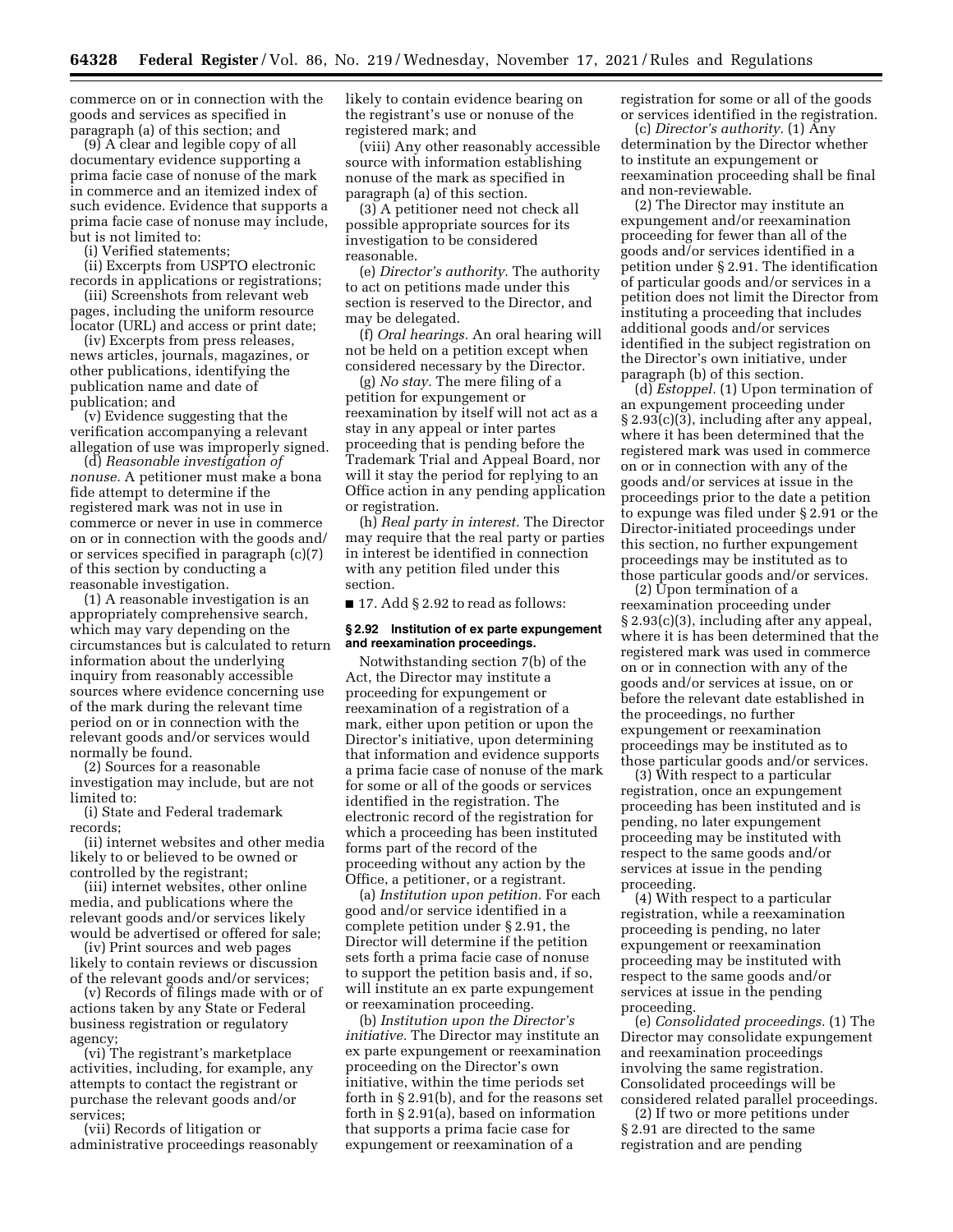concurrently, or the Director wishes to institute an ex parte expungement or reexamination proceeding on the Director's own initiative under paragraph (b) of this section concerning a registration for which one or more petitions under § 2.91 are pending, the Director may elect to institute a single proceeding.

(3) Unless barred under paragraph (d) of this section, if any expungement or reexamination proceeding is instituted while a prior expungement or reexamination proceeding directed to the same registration is pending, the Director may consolidate the proceedings.

(f) *Notice of Director's determination whether to institute proceedings.* (1) In a determination based on a petition under § 2.91, if the Director determines that no prima facie case of nonuse has been made and thus no proceeding will be instituted, notice of this determination will be provided to the registrant and petitioner, including information to access the petition and supporting documents and evidence.

(2) If the Director determines that a proceeding should be instituted based on a prima facie case of nonuse of a registered mark as to any goods and/or services recited in the registration, or consolidates proceedings under paragraph (e) of this section, the Director's determination and notice of the institution of the proceeding will be set forth in an Office action under § 2.93(a). If a proceeding is instituted based in whole or in part on a petition under § 2.91, the Office action will include information to access any petition and the supporting documents and evidence that formed the basis for the Director's determination to institute. Notice of the Director's determination will also be provided to the petitioner.

(g) *Other mark types.* (1) Registrations subject to expungement and reexamination proceedings include collective trademarks, collective service marks, and certification marks.

(2) The use that is the subject of the inquiry in expungement and reexamination proceedings for these mark types is defined in § 2.2(k)(2) for collective trademarks and collective service marks, and  $\S 2.2(k)(4)$  for certification marks.

 $\blacksquare$  18. Add § 2.93 to read as follows:

## **§ 2.93 Expungement and reexamination procedures.**

(a) *Office action.* An Office action issued to a registrant pursuant to § 2.92(f)(2) will require the registrant to provide such evidence of use, information, exhibits, affidavits, or declarations as may be reasonably

necessary to rebut the prima facie case of nonuse by establishing that the required use in commerce has been made on or in connection with the goods and/or services at issue as of the date relevant to the proceeding. The Office action may also include requirements under §§ 2.11, 2.23, and 2.189, as appropriate.

(b) *Response—*(1) *Deadline.* Unless the registrant is notified otherwise in an Office action, the registrant's response to an Office action must be received by the Office within three months from the issue date. The time for response to a non-final Office action may be extended by one month upon timely request and payment of the fee set forth in § 2.6(a)(27). To be considered timely, a request for extension of time must be received by the Office on or before the deadline for response set forth in the non-final Office action. If the registrant fails to timely respond to a non-final Office action or timely submit a request for extension of time, the proceeding will terminate, and the registration will be cancelled as to the relevant goods and/or services.

(2) *Substantially complete response.*  When a timely response is a bona fide attempt to advance the proceeding and is a substantially complete response to the outstanding Office action, but consideration of some matter or compliance with a requirement has been omitted, the registrant may be granted 30 days, or to the end of the time period for response to the action to which the substantially complete response was submitted, whichever is longer, to explain and supply the omission.

(3) *Signature.* The response must be signed by the registrant, someone with legal authority to bind the registrant (*e.g.,* a corporate officer or general partner of a partnership), or a practitioner qualified to practice under § 11.14 of this chapter, in accordance with the requirements of § 2.193(e)(2).

(4) *Form.* Responses and requests for extensions of time must be submitted through TEAS. Responses sent via email or facsimile will not be accorded a date of receipt.

(5) *Response in an expungement proceeding.* In an expungement proceeding, an acceptable response consists of one or more of the following:

(i) Evidence of use, in accordance with paragraph (b)(7) of this section, establishing that use of the mark in commerce occurred on or in connection with the goods and/or services at issue either before the filing date of the relevant petition to expunge under § 2.91(a)(1) or before the date the Director-initiated proceeding was

instituted by the Director under § 2.92(b), as appropriate;

(ii) Verified statements signed by someone with firsthand knowledge of the facts to be proved and supporting evidence to establish that any nonuse as to particular goods and/or services with a sole basis under section 44(e) or section 66(a) of the Act is due to special circumstances that excuse such nonuse; and/or

(iii) Deletion of some or all of the goods and/or services at issue in the proceeding, if appropriate, subject to the provisions of paragraph (d) of this section.

(6) *Response in a reexamination proceeding.* In a reexamination proceeding, an acceptable response consists of one or more of the following:

(i) Evidence of use, in accordance with paragraph (b)(7) of this section, establishing that use of the mark in commerce occurred on or in connection with each particular good and/or service at issue, on or before the relevant date set forth in § 2.91(a)(2); and/or

(ii) Deletion of some or all of the goods and/or services at issue in the proceeding, if appropriate, subject to the provisions of paragraph (d) of this section.

(7) *Evidence of use.* Evidence of use of the mark in commerce on or in connection with any particular good and/or service must be consistent with the definition of ''use in commerce'' set forth in section 45 of the Act and is not limited in form to that of specimens under § 2.56. Any evidence of use must be accompanied by a verified statement signed by someone with firsthand knowledge of the facts to be proved, setting forth in numbered paragraphs factual information about the use of the mark in commerce, including a description of the supporting evidence and how the evidence demonstrates use of the mark in commerce as of any relevant date for the goods and/or services at issue. Evidence must be labeled, and an itemized index of the evidence must be provided such that the particular goods and/or services supported by each item submitted as evidence of use are clear.

(c) *Action after response.* After response by the registrant, the Office will review the registrant's evidence of use or showing of applicable excusable nonuse, and/or arguments, and determine compliance with any requirement.

(1) *Final Office action.* If the registrant's timely response fails to rebut the prima facie case of nonuse or fully comply with all outstanding requirements, a final Office action will issue that addresses the evidence,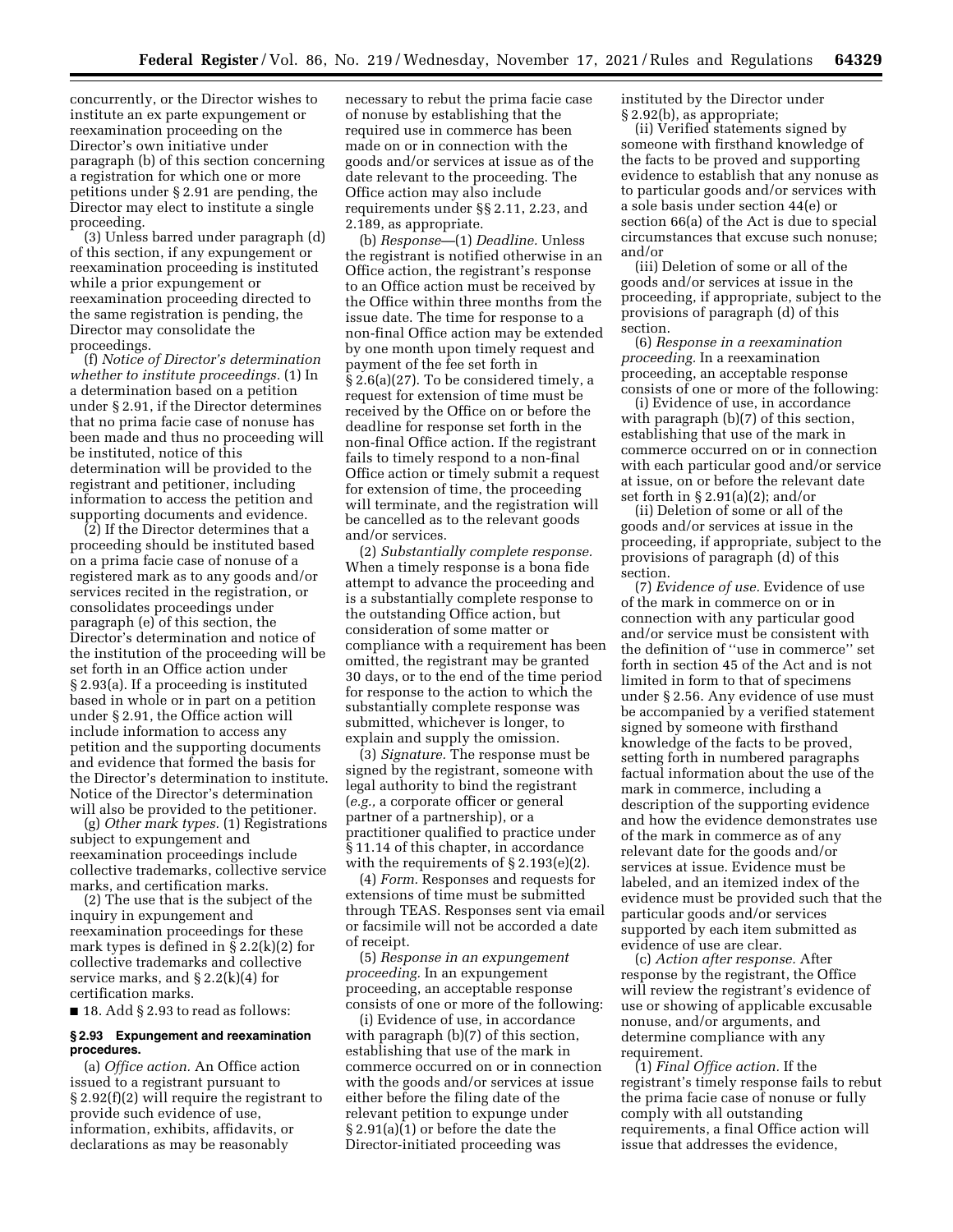includes the examiner's decision, and maintains any outstanding requirement. After issuance of a final Office action, the registrant may respond by filing within three months from the issue date of the final Office action:

(i) A request for reconsideration of the final Office action that seeks to further address the issue of use of the mark in commerce and/or comply with any outstanding requirement maintained in the final action; or

(ii) An appeal to the Trademark Trial and Appeal Board under § 2.141.

(2) *Time for filing a request for reconsideration or petition to the Director.* (i) A request for reconsideration must be filed prior to the expiration of time provided for an appeal in § 2.142(a)(2). Filing a request for reconsideration does not stay or extend the time for filing an appeal or a petition under paragraph (c)(2)(ii) of this section.

(ii) Prior to the expiration of time for filing an appeal to the Trademark Trial and Appeal Board under § 2.142(a)(2), a registrant may file a petition to the Director under § 2.146 for relief from any outstanding requirement under §§ 2.11, 2.23, and 2.189 made final. If the petition is denied, the registrant will have 3 months from the date of issuance of the final action that contained the final requirement, or 30 days from the date of the decision on the petition, whichever date is later, to comply with the requirement. A requirement that is the subject of a petition decided by the Director may not subsequently be the subject of an appeal to the Trademark Trial and Appeal Board.

(3) *Termination of proceeding.* (i) If, upon review of any timely response, the Office finds that the registrant has rebutted the prima facie case of nonuse and complied with all outstanding requirements, the proceeding will terminate and a notice of termination shall be issued under § 2.94.

(ii) If, after issuance of the final action, the registrant fails to timely comply with any outstanding requirement, or the Office finds that the registrant has failed to rebut the prima facie case of nonuse of the mark on or in connection with any of the goods and/or services at issue in the proceeding, the proceeding will terminate, and a notice of termination shall be issued under § 2.94 after the time for appeal has expired or any appeal proceeding has terminated, pursuant to §§ 2.142 through 2.145.

(d) *Deletion of goods and/or services.*  The registrant may respond to an Office action under this section by requesting that some or all of the goods and/or services at issue in the proceeding be

deleted from the registration. No other amendment to the identification of goods or services in a registration will be permitted in a response.

(1) An acceptable deletion requested in a response under this section shall be immediate in effect, and reinsertion of goods and/or services or further amendments that would add to or expand the scope of the goods and/or services shall not be permitted. Deletion of goods and/or services in an expungement or reexamination proceeding after the submission and prior to the acceptance of an affidavit or declaration under section 8 or 71 of the Act will result in a fee under § 2.161(c) or § 7.37(c) of this chapter.

(2) A submission other than one made under this section, including a request to surrender the subject registration for cancellation under § 2.172 or a request to amend the registration under § 2.173, filed after the issuance of an Office action under this section, does not constitute a sufficient response to an Office action under this section. The registrant must notify the Office of such submission in a timely response.

(3) Deletion of goods and/or services at issue in a pending proceeding in a response, a surrender for cancellation under § 2.172, an amendment of the registration under § 2.173, or any other accepted submission, shall render the proceeding moot as to those goods and/ or services, and no further determination will be made regarding the registrant's use of the mark in commerce as to those goods and/or services.

■ 19. Add § 2.94 to read as follows:

## **§ 2.94 Action after expungement or reexamination.**

Upon termination of an expungement or reexamination proceeding, the Office shall issue a notice of termination that memorializes the final disposition of the proceeding as to each of the goods and/ or services at issue in the proceeding. Where appropriate, the registration will be cancelled, in whole or in part.

■ 20. Add an undesignated center heading preceding § 2.99 to read as follows:

# **CONCURRENT USE PROCEEDINGS**

■ 21. Revise the undesignated center heading preceding § 2.111 to read as follows:

# **Cancellation Proceedings Before the Trademark Trial and Appeal Board**

■ 22. Amend § 2.111 by revising paragraph (b) to read as follows:

**§ 2.111 Filing petition for cancellation.**  \* \* \* \* \*

(b) Any person who believes that he, she, or it is or will be damaged by a registration may file a petition, addressed to the Trademark Trial and Appeal Board, for cancellation of the registration in whole or in part. The petition for cancellation need not be verified, but must be signed by the petitioner or the petitioner's attorney, as specified in § 11.1 of this chapter, or other authorized representative, as specified in § 11.14(b) of this chapter. Electronic signatures pursuant to § 2.193(c) are required for petitions submitted electronically via ESTTA. The petition for cancellation may be filed at any time in the case of registrations on the Supplemental Register or under the Act of 1920, or registrations under the Act of 1881 or the Act of 1905, which have not been published under section 12(c) of the Act, on any ground specified in section 14(3) or section 14(5) of the Act, or at any time after the three-year period following the date of registration on the ground specified in section 14(6) of the Act. In all other cases, including nonuse claims not specified in section 14(6), the petition for cancellation and the required fee must be filed within five years from the date of registration of the mark under the Act or from the date of publication under section 12(c) of the Act.

\* \* \* \* \* ■ 23. Amend § 2.117 by revising paragraph (a) to read as follows:

#### **§ 2.117 Suspension of proceedings.**

(a) Whenever it shall come to the attention of the Trademark Trial and Appeal Board that a civil action, another Board proceeding, or an expungement or reexamination proceeding may have a bearing on a pending case, proceedings before the Board may be suspended until termination of the civil action, the other Board proceeding, or the expungement or reexamination proceeding. A civil action or proceeding is not considered to have been terminated until an order or ruling that ends litigation has been rendered and noticed and the time for any appeal or other further review has expired with no further review sought.

\* \* \* \* \*

■ 24. Revise § 2.141 to read as follows:

## **§ 2.141 Ex parte appeals.**

(a) *Appeal from final refusal of application.* After final refusal by the trademark examining attorney, an applicant may appeal to the Trademark Trial and Appeal Board, upon payment of the prescribed fee for each class in the application for which an appeal is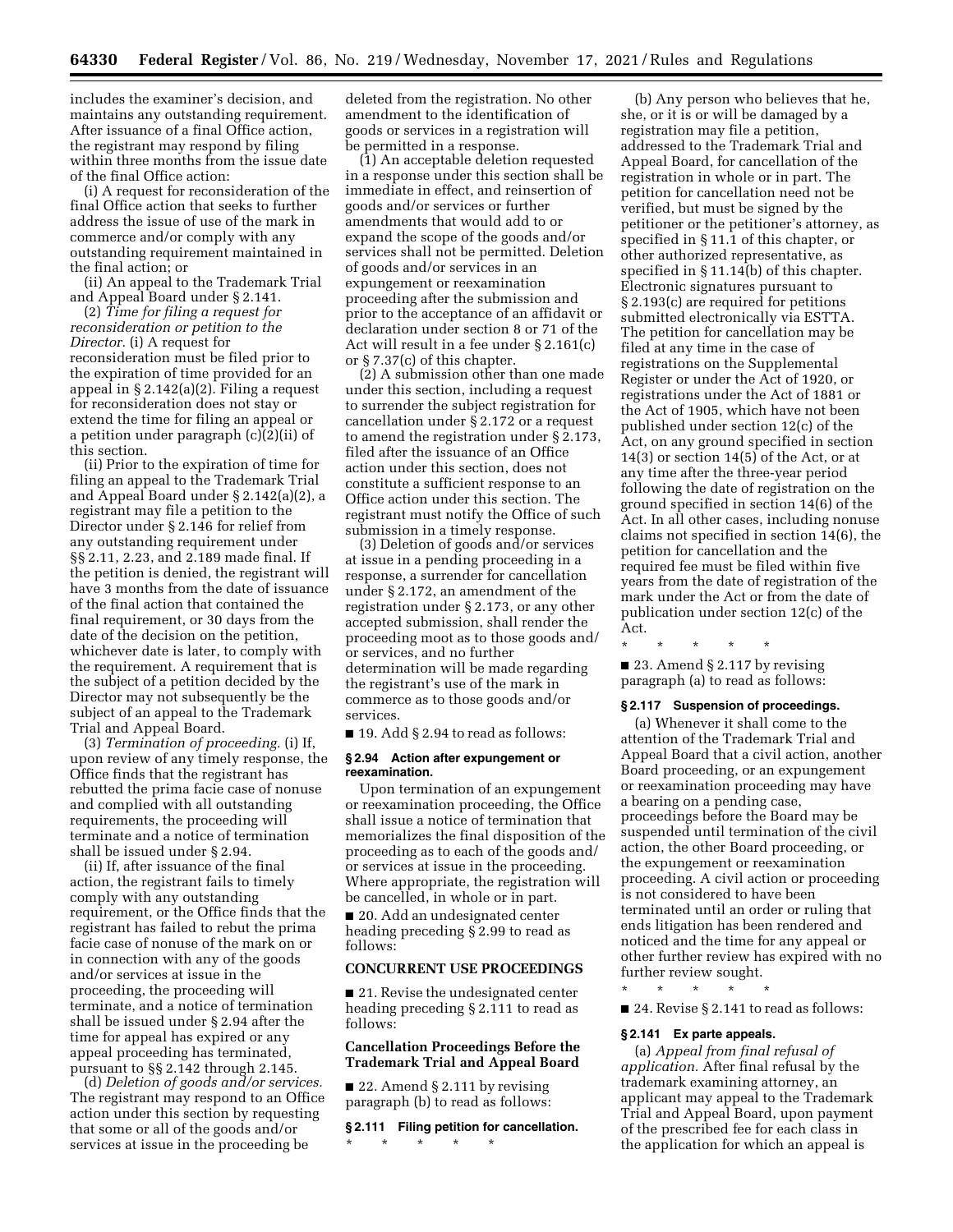taken, within the time provided in § 2.142(a)(1). A second refusal on the same grounds may be considered as final by the applicant for the purpose of appeal.

(b) *Appeal from expungement or reexamination proceeding.* After issuance of a final Office action in an expungement or reexamination proceeding under § 2.93, a registrant may appeal to the Trademark Trial and Appeal Board, upon payment of the prescribed fee for each class in the registration for which the appeal is taken, within the time provided in  $§ 2.142(a)(2).$ 

(c) *Appeal fee required.* The applicant or registrant must pay an appeal fee for each class for which the appeal is taken. If an appeal fee is not paid for at least one class of goods or services before the expiration of the time for appeal, when the appeal is from a final refusal of an application, the application will be abandoned or, when the appeal is from an expungement or reexamination proceeding, the Office will terminate the proceeding. When a multiple-class application or registration is involved, if an appeal fee is submitted for fewer than all classes, the applicant or registrant must specify the class(es) for which the appeal is taken. If the applicant or registrant timely submits a fee sufficient to pay for an appeal in at least one class, but insufficient to cover all the classes, and the applicant or registrant has not specified the class(es) to which the fee applies, the Board will issue a written notice setting a time limit in which the applicant or registrant may either pay the additional fees or specify the class(es) being appealed. If the applicant or registrant does not submit the required fee or specify the class(es) being appealed within the set time period, the Board will apply the fee(s) to the class(es) in ascending order, beginning with the lowest numbered class.

■ 25. Amend § 2.142 by revising paragraphs (a), (b)(3), and (d) to read as follows:

## **§ 2.142 Time and manner of** *ex parte*  **appeals.**

(a)(1) An appeal filed under the provisions of § 2.141(a) from the final refusal of an application must be filed within the time provided in § 2.62(a).

(2) An appeal filed under the provisions of § 2.141(b) from an expungement or reexamination proceeding must be filed within three months from the issue date of the final Office action.

(3) An appeal is taken by filing a notice of appeal, as prescribed in § 2.126, and paying the appeal fee.

(b) \* \* \*

(3) Citation to evidence in briefs should be to the documents in the electronic record for the subject application or registration by date, the name of the paper under which the evidence was submitted, and the page number in the electronic record.

\* \* \* \* \* (d) The record should be complete prior to the filing of an appeal. Evidence should not be filed with the Board after the filing of a notice of appeal.

(1) In an appeal from a refusal to register, if the appellant or the examining attorney desires to introduce additional evidence after an appeal is filed, the appellant or the examining attorney should submit a request to the Board to suspend the appeal and to remand the application for further examination.

(2) In an appeal from an expungement or reexamination proceeding, no additional evidence may be included once an appeal is filed, and the Board may not remand for further examination.

\* \* \* \* \*

■ 26. Amend § 2.145 by revising paragraphs  $(a)(1)$  and  $(3)$  and  $(c)(1)$  to read as follows:

#### **§ 2.145 Appeal to court and civil action.**

(a)  $* * * (1)$  An applicant for registration, a registrant in an ex parte expungement or reexamination proceeding, any party to an interference, opposition, or cancellation, or any party to an application to register as a concurrent user, hereinafter referred to as inter partes proceedings, who is dissatisfied with the decision of the Trademark Trial and Appeal Board, and any registrant who has filed an affidavit or declaration under section 8 or section 71 of the Act, or filed an application for renewal under section 9 of the Act, and is dissatisfied with the decision of the Director (§§ 2.165 and 2.184 and § 7.40 of this chapter), may appeal to the United States Court of Appeals for the Federal Circuit. It is unnecessary to request reconsideration before filing any such appeal; however, any request to reconsider the decision must be made before filing a notice of appeal.

\* \* \* \* \* (3) The following requirements must also be satisfied:

(i) The notice of appeal shall specify the party or parties taking the appeal and shall designate the decision or part thereof appealed from.

(ii) In inter partes proceedings, the notice of appeal must be served as provided in § 2.119.

\* \* \* \* \*

(c)  $*$   $*$   $*$  (1) Any person who may appeal to the United States Court of Appeals for the Federal Circuit (paragraph (a) of this section), except for a registrant subject to an ex parte expungement or reexamination proceeding, may have remedy by civil action under section 21(b) of the Act. It is unnecessary to request reconsideration before filing any such civil action; however, any request to reconsider the decision must be made before filing a civil action.

\* \* \* \* \*

■ 27. Amend § 2.146 by:

■ a. Revising paragraphs (b) and (c); ■ b. Removing the word "or" at the end of paragraph (d)(2)(ii);

■ c. Removing the citation "§ 7.13" and the period at the end of paragraph  $(d)(2)(iii)$  and adding "§ 7.13 of this chapter'' and ''; or'', respectively, in their places; and

 $\blacksquare$  d. Adding paragraph (d)(2)(iv). The revision and addition read as follows:

## **§ 2.146 Petitions to the Director.**

\* \* \* \* \*

(b) Questions of substance arising during the ex parte prosecution of applications, or expungement or reexamination of registrations, including, but not limited to, questions arising under sections 2, 3, 4, 5, 6, 16A, 16B, and 23 of the Act of 1946, are not appropriate subject matter for petitions to the Director.

(c)(1) Every petition to the Director shall include a statement of the facts relevant to the petition, the points to be reviewed, the action or relief requested, and the fee required by § 2.6. Any brief in support of the petition shall be embodied in or accompany the petition. The petition must be signed by the petitioner, someone with legal authority to bind the petitioner (*e.g.,* a corporate officer or general partner of a partnership), or a practitioner qualified to practice under § 11.14 of this chapter, in accordance with the requirements of § 2.193(e)(5). When facts are to be proved on petition, the petitioner must submit proof in the form of verified statements signed by someone with firsthand knowledge of the facts to be proved, and any exhibits.

(2) A petition requesting reinstatement of a registration cancelled in whole or in part for failure to timely respond to an Office action issued in an expungement and/or reexamination proceeding must include a response to the Office action, signed in accordance with § 2.193, or an appeal.

 $(d) * * * *$  $(2)^* * * *$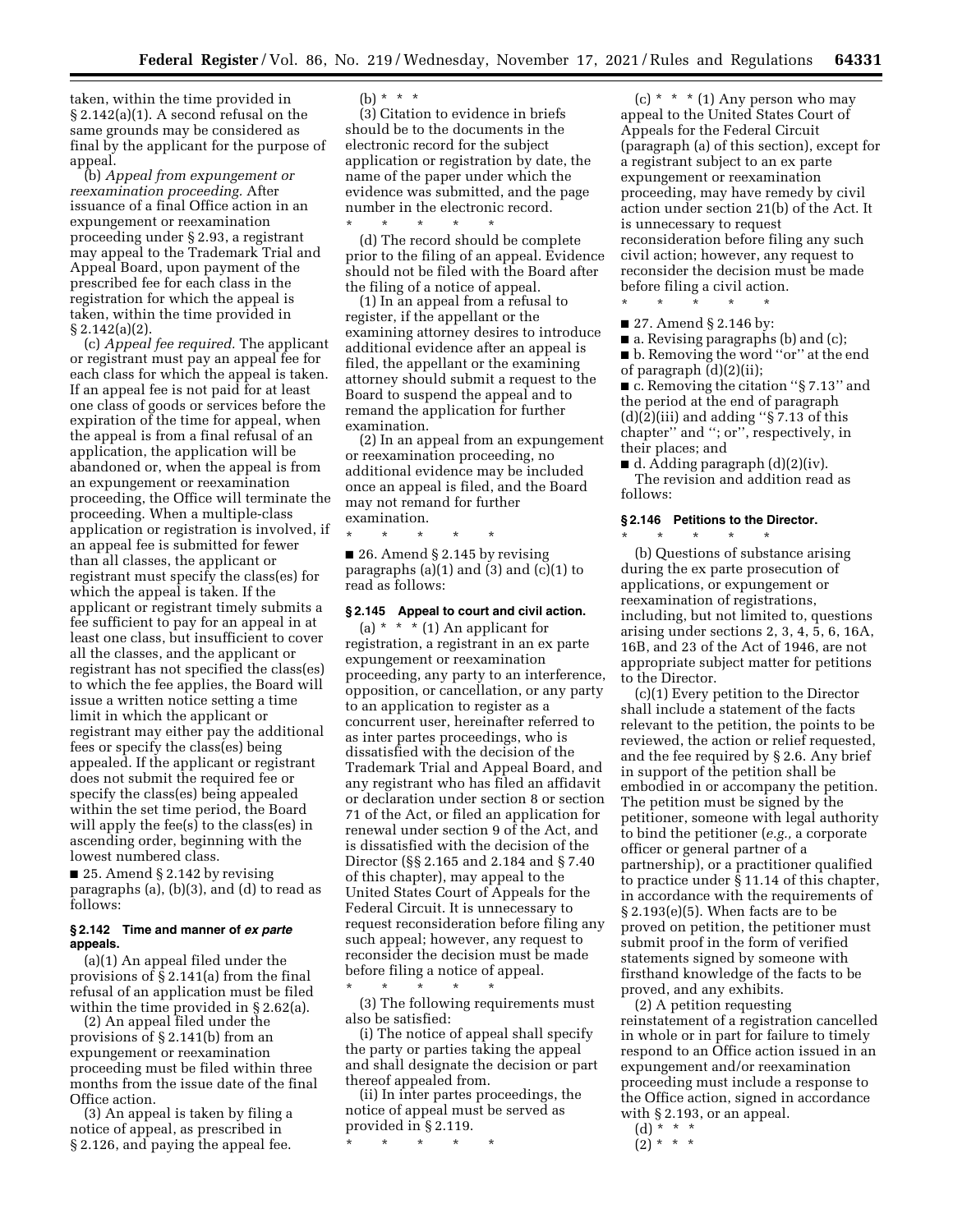(iv) Where an expungement or reexamination proceeding has been instituted under § 2.92, two months after the date of actual knowledge of the cancellation of goods and/or services in a registration and not later than six months after the date the trademark electronic record system indicates that the goods and/or services are cancelled.

\* \* \* \* \*

■ 28. Amend § 2.149 by revising paragraphs (a) and (i) to read as follows:

## **§ 2.149 Letters of protest against pending applications.**

(a) A third party may submit, for consideration and inclusion in the record of a trademark application, objective evidence relevant to the examination of the application for a ground for refusal of registration if the submission is made in accordance with this section.

\* \* \* \* \* (i) Any determination whether to include evidence submitted under this section in the record of an application is final and non-reviewable, and a determination to include or not include evidence in the application record shall not prejudice any party's right to raise any issue and rely on any evidence in any other proceeding.

\* \* \* \* \*

■ 29. Effective December 1, 2022. amend § 2.163 by revising paragraphs (b) and (c) and adding paragraphs (d) and (e) to read as follows:

## **§ 2.163 Acknowledgment of receipt of affidavit or declaration.**

 $\star$   $\qquad$   $\star$   $\qquad$   $\star$ 

(b) A response to the refusal must be filed within three months of the date of issuance of the Office action, or before the end of the filing period set forth in section 8(a) of the Act, whichever is later. The response must be signed by the owner, someone with legal authority to bind the owner (*e.g.,* a corporate officer or general partner of a partnership), or a practitioner qualified to practice under § 11.14 of this chapter, in accordance with the requirements of § 2.193(e)(2).

(c) Unless notified otherwise in the Office action, the three-month response period designated in paragraph (b) of this section may be extended by three months up to a maximum of six months from the Office action issue date, upon timely request and payment of the fee set forth in § 2.6(a)(28). To be considered timely, a request for extension of time must be received by the Office on or before the deadline for response set forth in the Office action.

(d) When a timely response is a bona fide attempt to advance the examination

of the affidavit or declaration and is a substantially complete response to the outstanding Office action, but consideration of some matter or compliance with a requirement has been omitted, the owner may be granted 30 days, or to the end of the time period for response to the action to which the substantially complete response was submitted, whichever is longer, to explain and supply the omission before the cancellation is considered.

(e) If no response is filed within the time periods set forth in paragraphs (b) through (d) of this section, the registration will be cancelled, unless time remains in the grace period under section 8(a)(3) of the Act. If time remains in the grace period, the owner may file a complete new affidavit. ■ 30. Effective December 1, 2022, revise § 2.165 to read as follows:

## **§ 2.165 Petition to Director to review refusal.**

(a) A response to the examiner's initial refusal to accept an affidavit or declaration is required before filing a petition to the Director, unless the examiner directs otherwise. See § 2.163(b) and (c) for the deadline for responding to an examiner's Office action.

(b) If the examiner maintains the refusal to accept the affidavit or declaration, the owner may file a petition to the Director to review the action within the time periods specified in § 2.163(b) and (c).

(c) If no petition is filed within the time periods set forth in paragraphs (a) and (b) of this section, the registration will be cancelled and a notice of cancellation will issue.

(d) A decision by the Director is necessary before filing an appeal or commencing a civil action in any court. ■ 31. Effective December 1, 2022, revise § 2.176 to read as follows:

# **§ 2.176 Consideration of matters in §§ 2.171 through 2.175.**

The matters in §§ 2.171 through 2.175 will be considered in the first instance by the Post Registration examiners, except for requests to amend registrations involved in inter partes proceedings before the Trademark Trial and Appeal Board, as specified in § 2.173(a), which shall be considered by the Board. If an action of the examiner is adverse, the owner of the registration may petition the Director to review the adverse Office action under § 2.146. If the owner does not respond to an adverse Office action within three months of the issue date of the action, the matter will be considered abandoned. Unless notified otherwise in

the adverse Office action, the threemonth response period may be extended by three months up to a maximum of six months from the adverse Office action issue date, upon timely request and payment of the fee set forth in § 2.6(a)(28). To be considered timely, a request for extension of time must be received by the Office on or before the deadline for response set forth in the adverse Office action.

■ 32. Add an undesignated center heading and § 2.177 to read as follows:

## **Court Orders Under Section 37**

## **§ 2.177 Action on court order under section 37.**

(a) *Requesting USPTO action on an order.* If a Federal court has issued an order concerning a registration under section 37 of the Act, a party to the court action who is requesting that the USPTO take action on the order must make the request in writing and include the following:

(1) Submit a certified copy of the order to the Director, addressed to the Office of the General Counsel, as provided in § 104.2 of this chapter; and

(2) If the party is aware of proceedings concerning the involved registration that are pending or suspended before the Trademark Trial and Appeal Board, file a copy of such order with the Trademark Trial and Appeal Board via ESTTA.

(b) *Time for submission.* A submission under paragraph (a) of this section should not be made until after the court proceeding has been finally determined. A court proceeding is not considered finally determined until an order or ruling that ends the litigation has been rendered and noticed, and the time for any appeal or other further review has expired with no further review sought.

(c) *Action after submission.* After the court proceeding has been finally determined, appropriate action on a court order submitted under this section will normally be taken by the Office without the necessity of any further submission by an interested party. In circumstances where the Director or the Trademark Trial and Appeal Board, if the order under section 37 involves a registration over which the Board has jurisdiction, determines that it would be helpful to aid in understanding the scope or effect of the court's order, a show cause or other order may issue directing the registrant, and if appropriate, the opposing parties to the action from which the order arose, to respond and provide information or arguments regarding the order. The Director may also request clarification of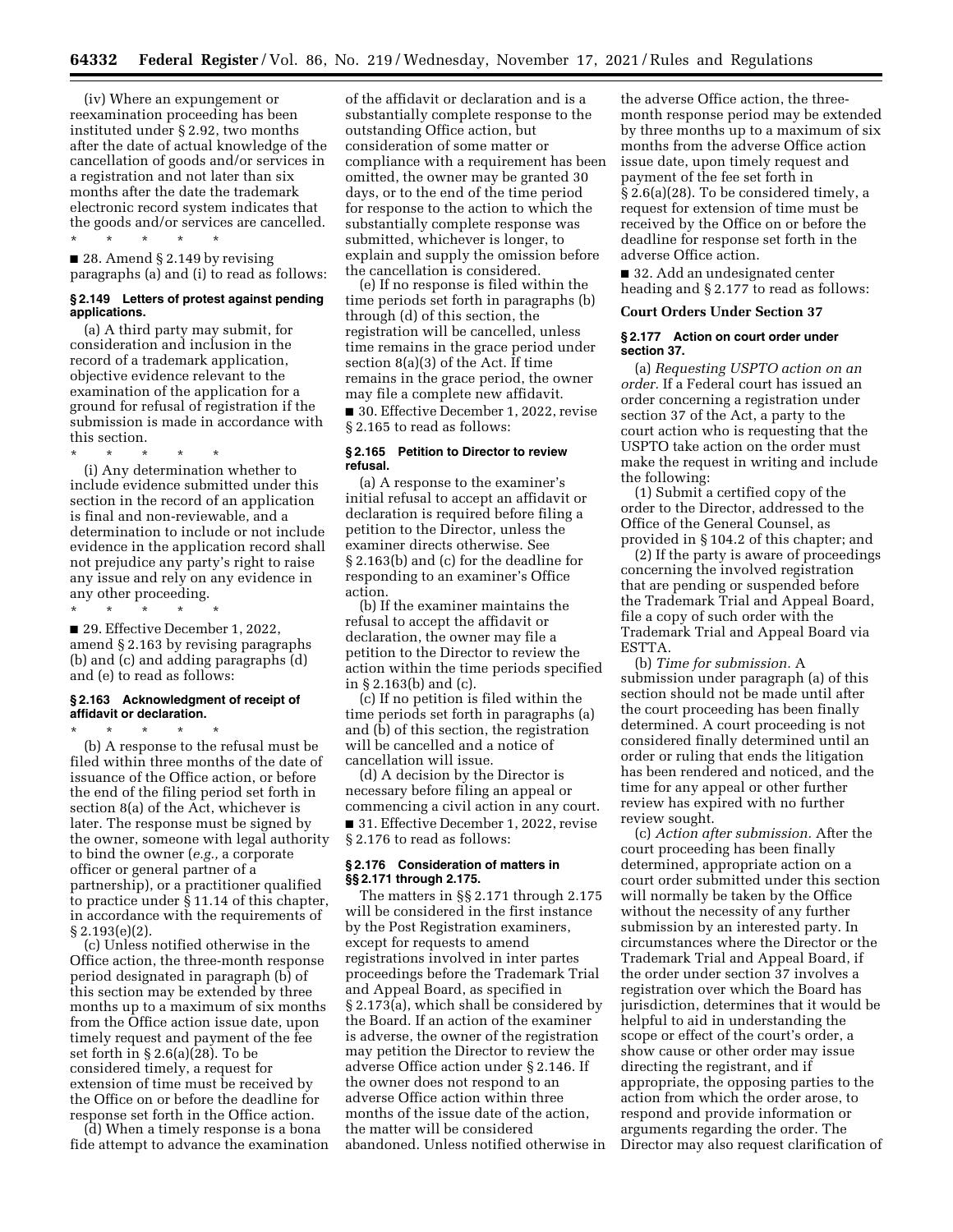the order from the court that issued the order.

■ 33. Effective December 1, 2022, amend § 2.184 by revising paragraph (b) to read as follows:

#### **§ 2.184 Refusal of renewal.**  \* \* \* \* \*

(b)(1) The registrant must file a response to the refusal of renewal within three months of the date of issuance of the Office action or before the expiration date of the registration, whichever is later.

(2) Unless notified otherwise in the Office action, the three-month response period designated in paragraph (b)(1) of this section may be extended by three months up to a maximum of six months from the Office action issue date, upon timely request and payment of the fee set forth in § 2.6(a)(28). To be considered timely, a request for extension of time must be received by the Office on or before the deadline for response set forth in the Office action.

(3) When a timely response is a bona fide attempt to advance the examination of the renewal application and is a substantially complete response to the outstanding Office action, but consideration of some matter or compliance with a requirement has been omitted, the owner may be granted 30 days, or to the end of the time period for response to the action to which the substantially complete response was submitted, whichever is longer, to explain and supply the omission before the expiration is considered.

(4) If no response is filed within the time periods set forth in paragraphs (b)(1) through (3) of this section, the registration will expire, unless time remains in the grace period under section 9(a) of the Act. If time remains in the grace period, the registrant may file a complete, new renewal application.

(5) The response must be signed by the registrant, someone with legal authority to bind the registrant (*e.g.,* a corporate officer or general partner of a partnership), or a practitioner who meets the requirements of § 11.14 of this chapter, in accordance with the requirements of  $\S 2.193(e)(2)$ .

\* \* \* \* \* ■ 34. Effective December 1, 2022, amend § 2.186 by revising paragraphs (b) and (c) and adding paragraph (d) to read as follows:

# **§ 2.186 Petition to Director to review refusal of renewal.**

\* \* \* \* \* (b) If the examiner maintains the refusal of the renewal application, a petition to the Director to review the refusal may be filed. The petition must be filed within the time periods specified in § 2.184(b).

(c) If no petition is filed within the time periods set forth in paragraphs (a) and (b) of this section, the renewal application will be abandoned and the registration will expire.

(d) A decision by the Director is necessary before filing an appeal or commencing a civil action in any court.

■ 35. Amend § 2.193 by revising paragraph (e)(5) introductory text to read as follows:

# **§ 2.193 Trademark correspondence and signature requirements.**

\* \* \* \* \*

(e) \* \* \*

(5) *Petitions to Director under § 2.146 or § 2.147 or for expungement or reexamination under § 2.91.* A petition to the Director under § 2.146 or § 2.147 or for expungement or reexamination under § 2.91 must be signed by the petitioner, someone with legal authority to bind the petitioner (*e.g.,* a corporate officer or general partner of a partnership), or a practitioner qualified to practice under § 11.14 of this chapter, in accordance with the following guidelines:

\* \* \* \* \*

# **PART 7—RULES OF PRACTICE IN FILINGS PURSUANT TO THE PROTOCOL RELATING TO THE MADRID AGREEMENT CONCERNING THE INTERNATIONAL REGISTRATION OF MARKS**

■ 36. The authority citation for part 7 is revised to read as follows:

**Authority:** 15 U.S.C. 1123, 35 U.S.C. 2, Pub. L. 116–260, 134 Stat. 1182, unless otherwise noted.

■ 37. Effective December 1, 2022, amend § 7.6 by adding paragraph (a)(9) to read as follows:

## **§ 7.6 Schedule of U.S. process fees.**

 $(a) * * * *$ 

(9) *Extension of time for filing a response to an Office action under § 7.39(b) or § 7.40(c).* (i) For filing a request for extension of time for filing a response to an Office action under § 7.39(b) or § 7.40(c) on paper—\$225.00.

(ii) For filing a request for extension of time for filing a response to an Office action under § 7.39(b) or § 7.40(c) via TEAS—\$125.00.

■ 38. Effective December 1, 2022, revise § 7.39 to read as follows:

\* \* \* \* \*

## **§ 7.39 Acknowledgment of receipt of and correcting deficiencies in affidavit or declaration of use in commerce or excusable nonuse.**

The Office will issue a notice as to whether an affidavit or declaration is acceptable, or the reasons for refusal.

(a) A response to the refusal must be filed within three months of the date of issuance of the Office action, or before the end of the filing period set forth in section 71(a) of the Act, whichever is later. The response must be signed by the holder, someone with legal authority to bind the holder (*e.g.,* a corporate officer or general partner of a partnership), or a practitioner qualified to practice under § 11.14 of this chapter, in accordance with the requirements of  $§ 2.193(e)(2)$  of this chapter.

(b) Unless notified otherwise in the Office action, the three-month response period designated in paragraph (a) of this section may be extended by three months up to a maximum of six months from the Office action issue date, upon timely request and payment of the fee set forth in § 7.6(a)(9). To be considered timely, a request for extension of time must be received by the Office on or before the deadline for response set forth in the Office action.

(c) When a timely response is a bona fide attempt to advance the examination of the affidavit or declaration and is a substantially complete response to the outstanding Office action, but consideration of some matter or compliance with a requirement has been omitted, the holder may be granted 30 days, or to the end of the time period for response to the action to which the substantially complete response was submitted, whichever is longer, to explain and supply the omission before the cancellation is considered.

(d) If no response is filed within this time period, the extension of protection will be cancelled, unless time remains in the grace period under section 71(a)(3) of the Act. If time remains in the grace period, the holder may file a complete, new affidavit.

(e) If the affidavit or declaration is filed within the time periods set forth in section 71 of the Act, deficiencies may be corrected after notification from the Office, as follows:

(1) *Correcting deficiencies in affidavits or declarations timely filed within the periods set forth in sections 71(a)(1) and 71(a)(2) of the Act.* If the affidavit or declaration is timely filed within the relevant filing period set forth in section 71(a)(1) or section 71(a)(2) of the Act, deficiencies may be corrected before the end of this filing period without paying a deficiency surcharge. Deficiencies may be